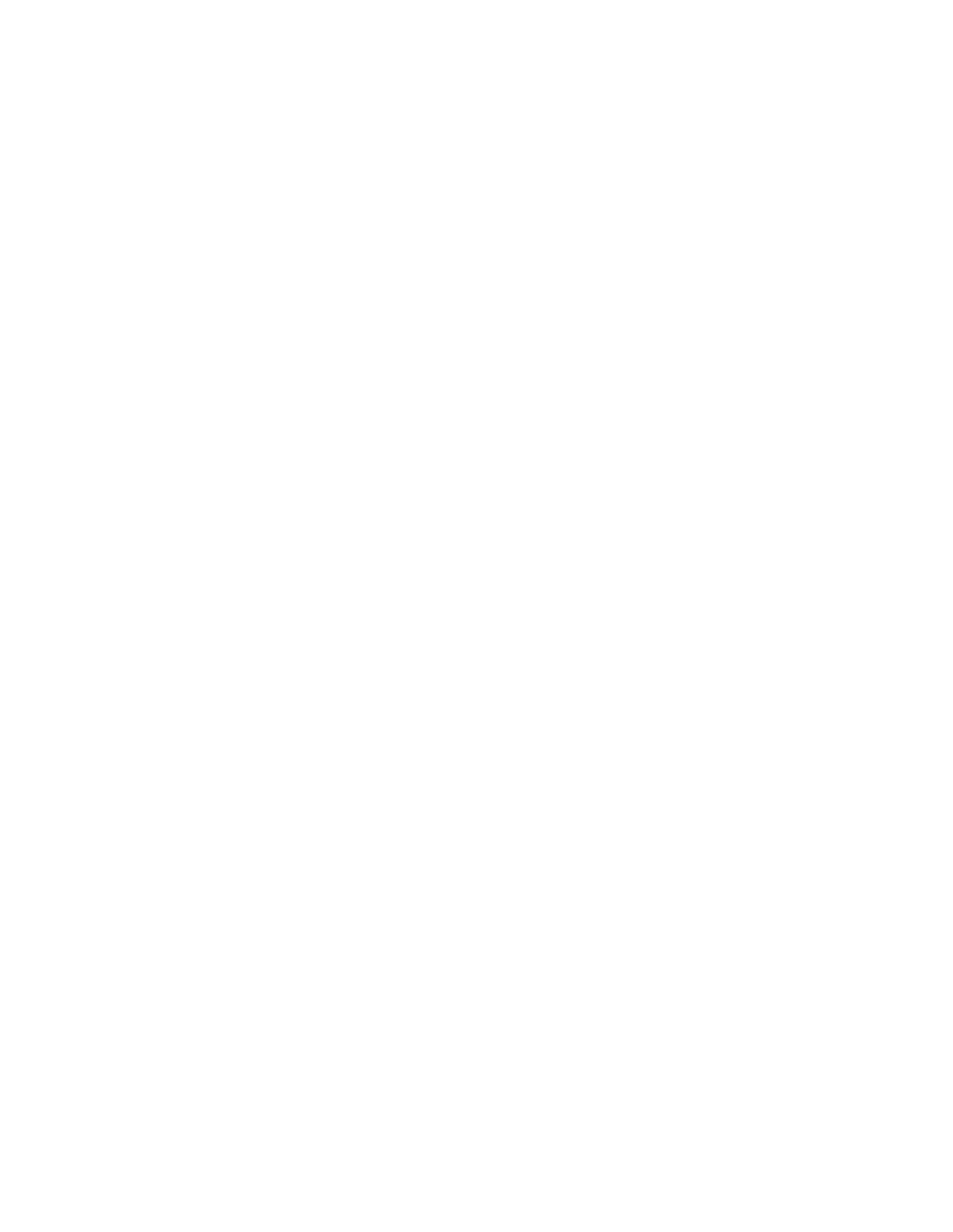| Contents                                                                                     | Page |
|----------------------------------------------------------------------------------------------|------|
|                                                                                              |      |
|                                                                                              |      |
|                                                                                              |      |
| B. Work on Social Protection Issues in Surveillance, Programs, and Technical Assistance 6    |      |
|                                                                                              |      |
|                                                                                              |      |
| Figures                                                                                      |      |
|                                                                                              |      |
| 2. "Has there been clear guidance at the institutional level as to whether IMF staff         |      |
|                                                                                              |      |
| 3. "Based on your understanding, to what extent are IMF staff expected to do the             |      |
| 4. "To what extent has the expectation to do the following work changed over the             |      |
|                                                                                              |      |
|                                                                                              |      |
| 6. "Please select the work your mission team(s) engaged in (including the resident           |      |
|                                                                                              |      |
|                                                                                              |      |
| 8. "What were the reasons your mission team(s) did not work on social protection issues?" 10 |      |
| 9. "To what extent was IMF TA related to social protection policies incorporated in          |      |
|                                                                                              |      |
| 10. "Did your mission team(s) (including the resident representative, if any) engage in      |      |
| outreach on social protection issues to local stakeholders (parliamentarians,                |      |
|                                                                                              |      |
| 11. "What were the main reasons why your mission team(s) (including the resident             |      |
| representative, if any) did not engage in outreach to local stakeholders on                  |      |
|                                                                                              |      |
| 12. "How would you rate your mission team(s)'s level of expertise (including that of the     |      |
|                                                                                              |      |
| 13. "What was the nature of your mission team(s)'s interaction with staff from other         |      |
|                                                                                              |      |
| 14. "How would you rate the overall effectiveness of your mission team(s)'s cooperation      |      |
|                                                                                              |      |
| 15. "From which institutions did your mission team(s) draw upon data or analytical           |      |
|                                                                                              |      |
| 16. "How would you rate the authorities' interest in your mission team(s) doing the          |      |
|                                                                                              |      |
| 17. "What were the principal concerns raised by the authorities in response to your mission  |      |
|                                                                                              |      |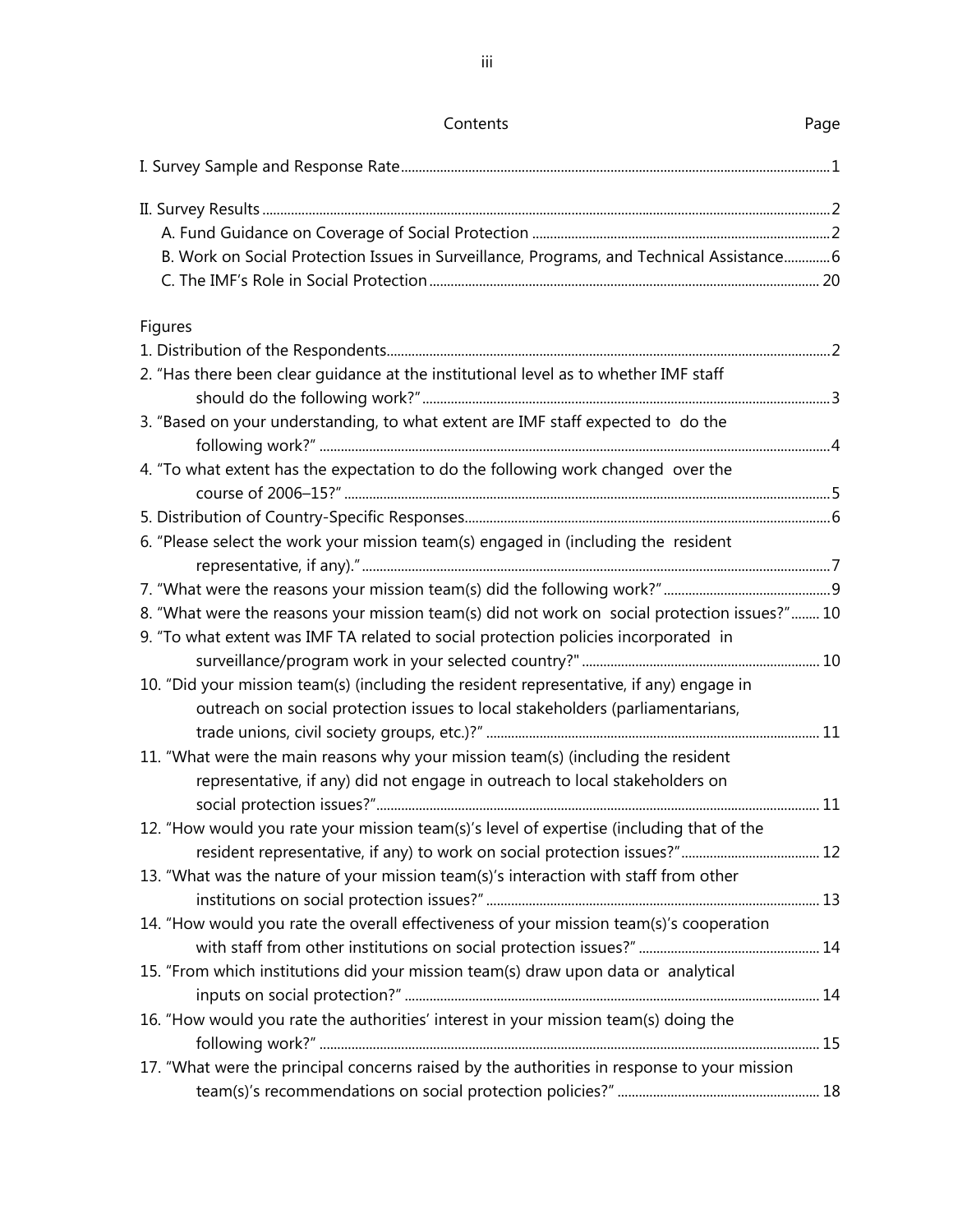| 18. "To what extent did the authorities implement your mission team(s)'s recommendations                                                                         |  |
|------------------------------------------------------------------------------------------------------------------------------------------------------------------|--|
| 19. "Overall, how would you rate the extent to which social protection concerns were<br>integrated into your mission team(s)'s macroeconomic analysis and policy |  |
|                                                                                                                                                                  |  |
|                                                                                                                                                                  |  |
| Appendixes                                                                                                                                                       |  |
|                                                                                                                                                                  |  |
|                                                                                                                                                                  |  |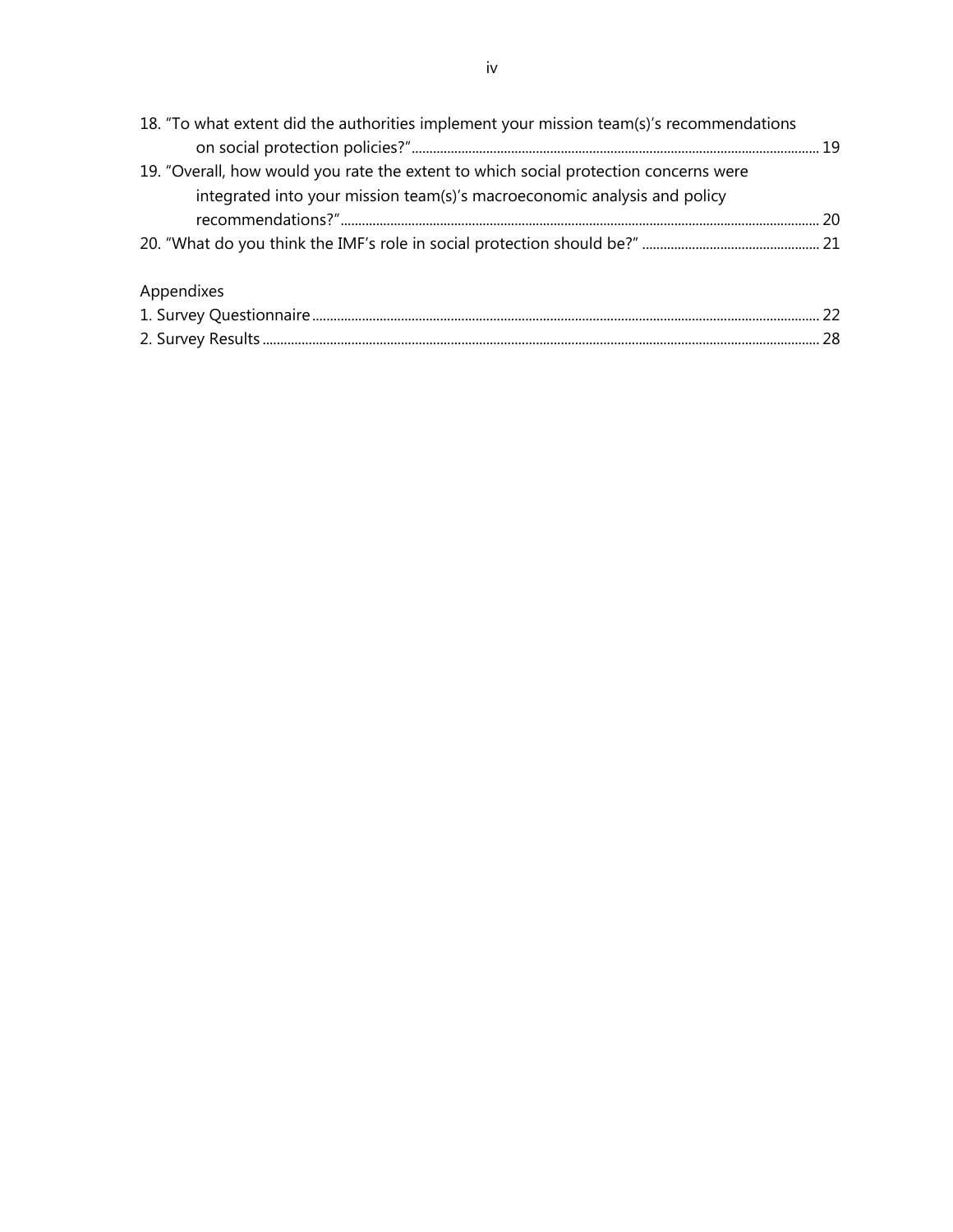## **I. SURVEY SAMPLE AND RESPONSE RATE**

1. **This paper presents the results of an internal survey of IMF staff conducted for the evaluation "The IMF and Social Protection."** The survey was sent to the total of 1,422 staff in the economist career stream (levels A11 to B4), based on a list of all active staff obtained from the Human Resources Department. The survey was open from September 7, 2016 to December 16, 2016. The survey questionnaire is presented in Appendix 1.

2. **Respondents were asked to answer a set of general questions as well as questions with respect to their operational experience in a single country.** With regard to general questions, staff were asked to respond relative to their experience at the Fund. With regard to single-country questions, respondents were asked to select one country where they had either the longest or most recent involvement and to answer relative only to that country. Operational experience referred to their experience as part of a surveillance, use of Fund resources (UFR), or technical assistance (TA) mission team or as a resident representative.

3. **The IEO received 541 completed responses for a response rate of 38 percent**; 127 participants (9 percent) provided partial responses, and 754 invitees (52 percent) did not respond.

4. **The majority of respondents were mid-level economists with substantial experience in IMF operational work.** Nearly two-thirds of respondents were in the A14-B2 grades (Figure 1A) and almost 60 percent of respondents had more than 10 years of experience at the IMF (Figure 1B). Respondents reported having been involved in various general IMF activities during 2006-15 (Figure 1C). The full survey results, including the breakdown by respondents' grade level and tenure at the Fund, are in Appendix 2.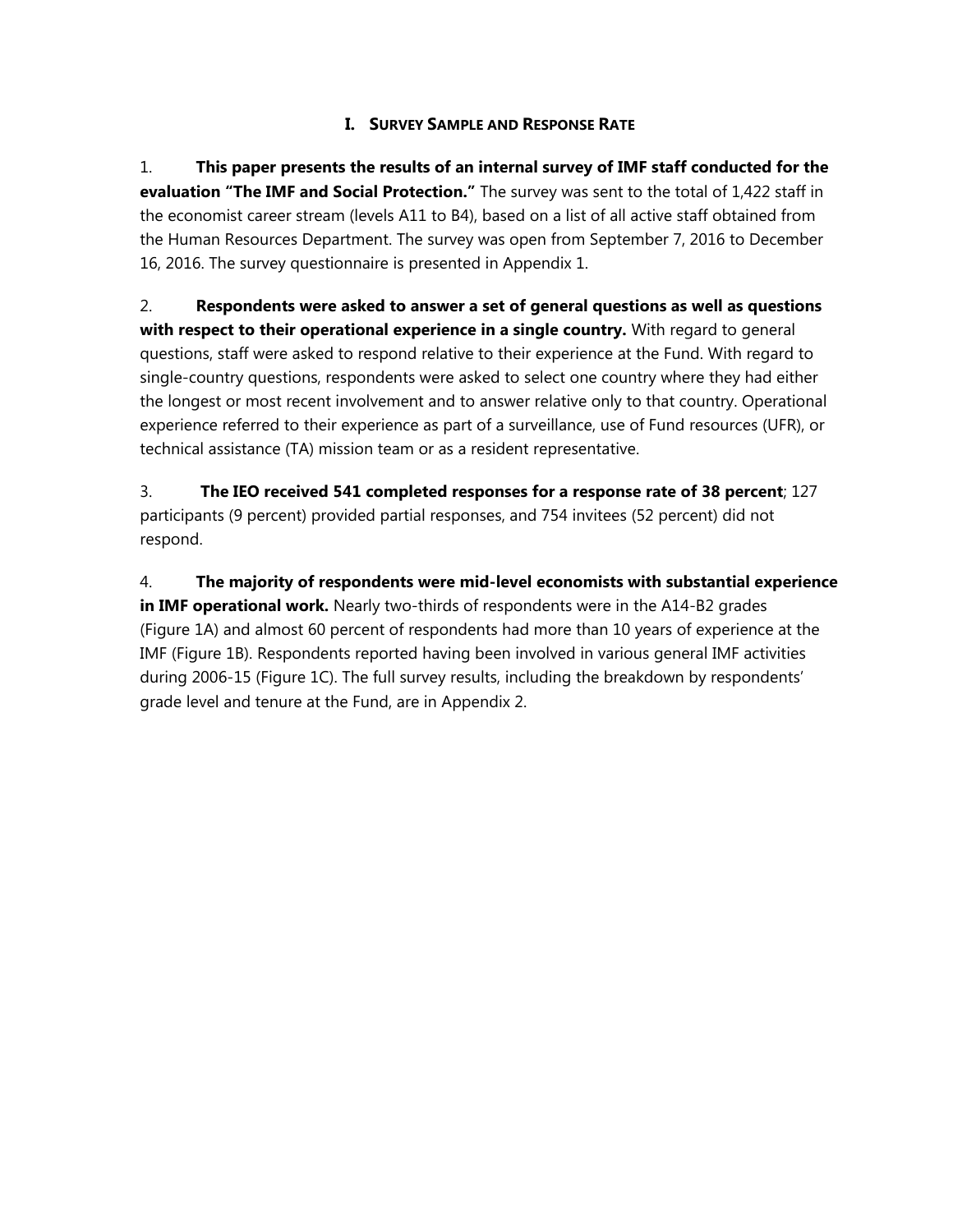



## **A. Fund Guidance on Coverage of Social Protection**

5. **The survey results indicate that guidance at the institutional level was not very clear as to whether IMF staff should engage in work on social protection during the evaluation period** (Question 4). (Figures 2A-D.) Around half of all respondents found the guidance to be clear with regards to assessing the impact of (short- or long-term) macroeconomic shocks or policies on vulnerable groups; assessing the macroeconomic effects of social protection policies; and recommending changes to social protection policies. Fewer respondents (40 percent) reported that the guidance was clear with regards to helping authorities to design social protection policies. Senior-level respondents (B3-B4 staff) were more likely to find the guidance clear than staff in lower grade levels.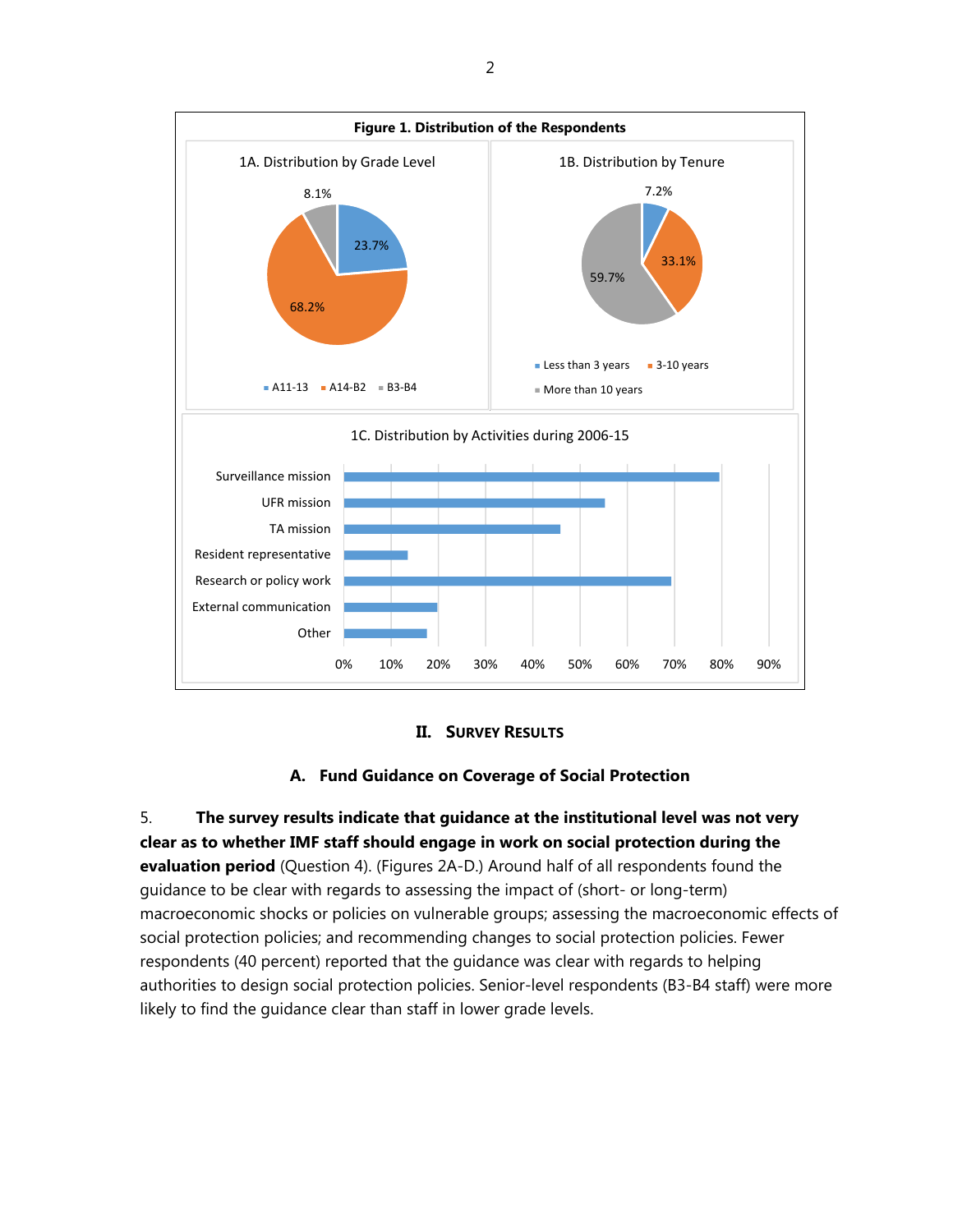

## 6. **It was the understanding of most staff that they were expected to work on various aspects of social protection either "sometimes" or "most of the time"** (Question 5).

(Figures 3A-D.) Approximately 80 percent of respondents thought that they were expected to assess, or recommend changes to social protection policies in response to, the impact of (shortor long-term) macroeconomic shocks or policies, as well as assess the macroeconomic effects of social protection policies and recommend changes to social protection policies in response to their macroeconomic effects. Only a small share of respondents, approximately 6 percent, thought that they were never expected to work on any aspect of social protection except for helping authorities to design social protection policies, which 18 percent thought that they were never expected to do. Senior-level respondents (B3-B4 staff) were more likely than staff in lower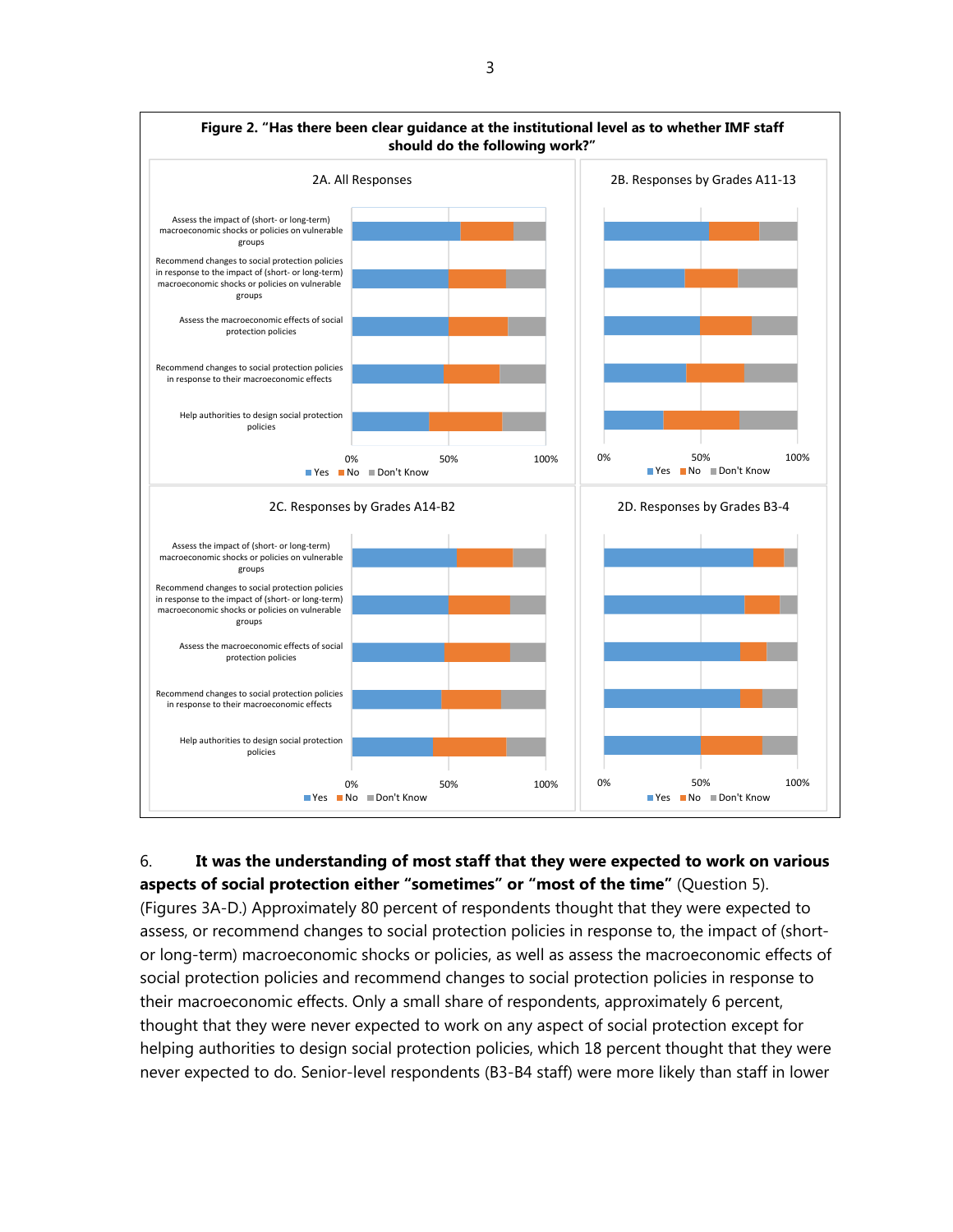

grade levels to think they were expected to work on various aspects of social protection either sometimes or most of the time.

7. **However, a majority of respondents believed that expectations for them to work on most aspects of social protection had increased over the course of 2006-15** (Question 6). (Figures 4A-D.) Respondents reported the greatest increase in expectation of coverage on assessing, or recommending changes to social protection policies in response to, the impact of (short- or long-term) macroeconomic shocks or policies. Respondents reported the lowest increase in expectation of coverage on helping authorities design social protection policies. Once again, senior-level respondents (B3-B4 staff) were more likely than staff in lower grade levels to think that expectations for them to work on social protection had increased over the course of 2006–15.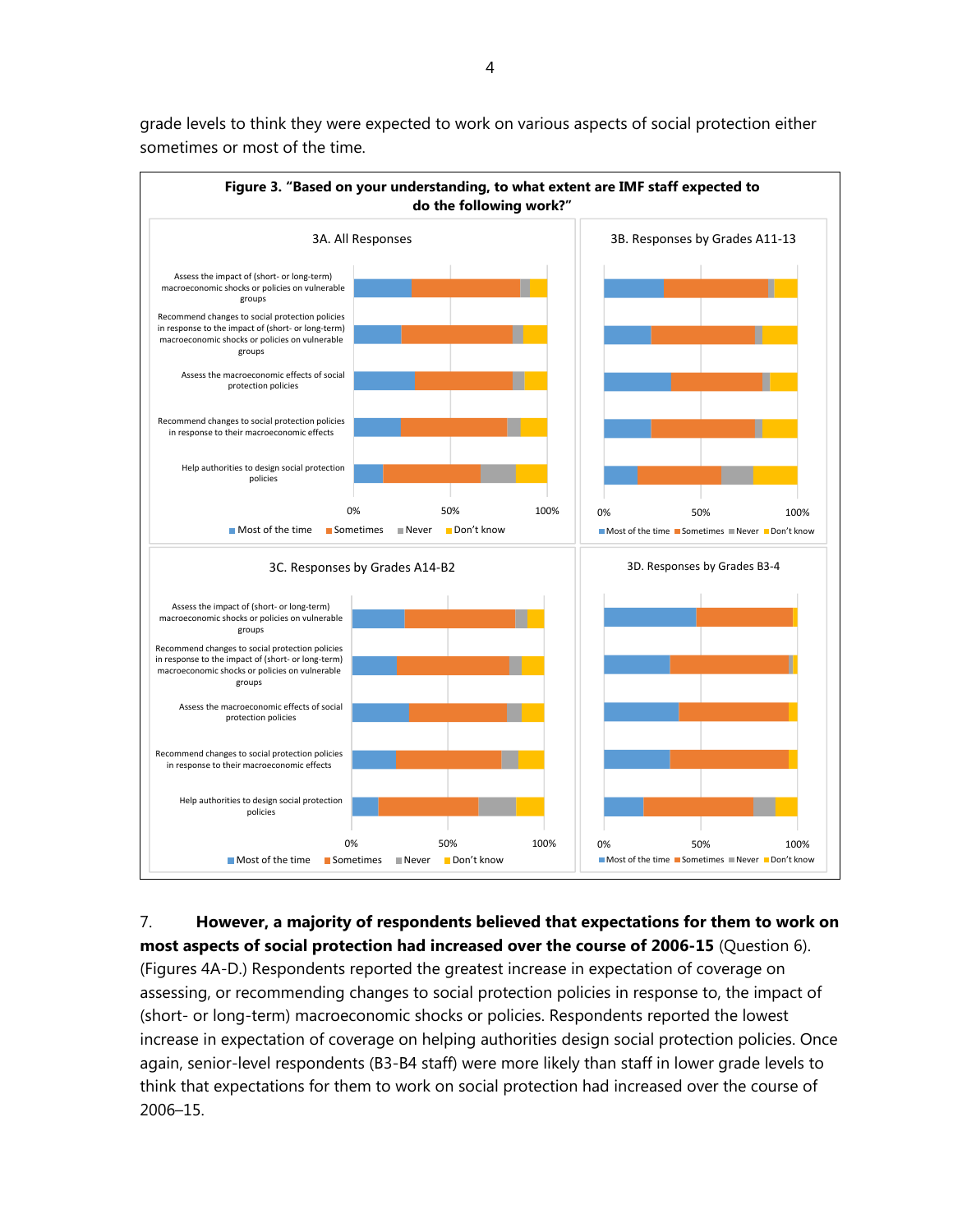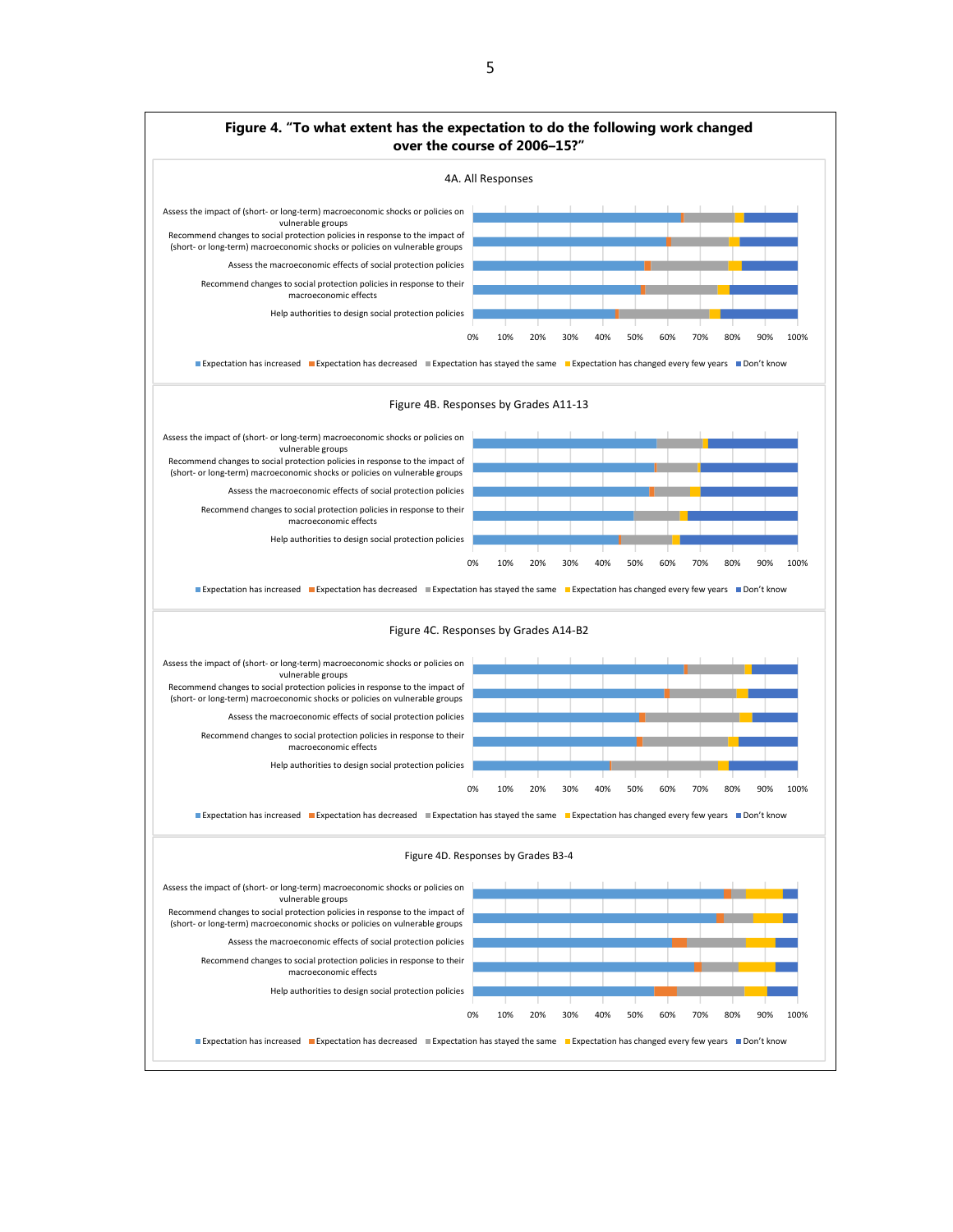## **B. Work on Social Protection Issues in Surveillance, Programs, and Technical Assistance**

8. **Survey respondents answered country-specific questions on IMF operational work by region, by type of economy, and by type of arrangement** (Questions 7-9). (Figures 5A-C.) Respondents selected a country among those covered by the African Department (AFR) and the European Department (EUR) most frequently, while respondents selected a country among those covered by the Middle East and Central Asia Department (MCD) least frequently. Respondents also selected a low-income country (LIC) most frequently and selected an advanced economy (AE) least frequently. Less than half (40 percent) of the respondents selected a country without any type of arrangement during the time they were involved.

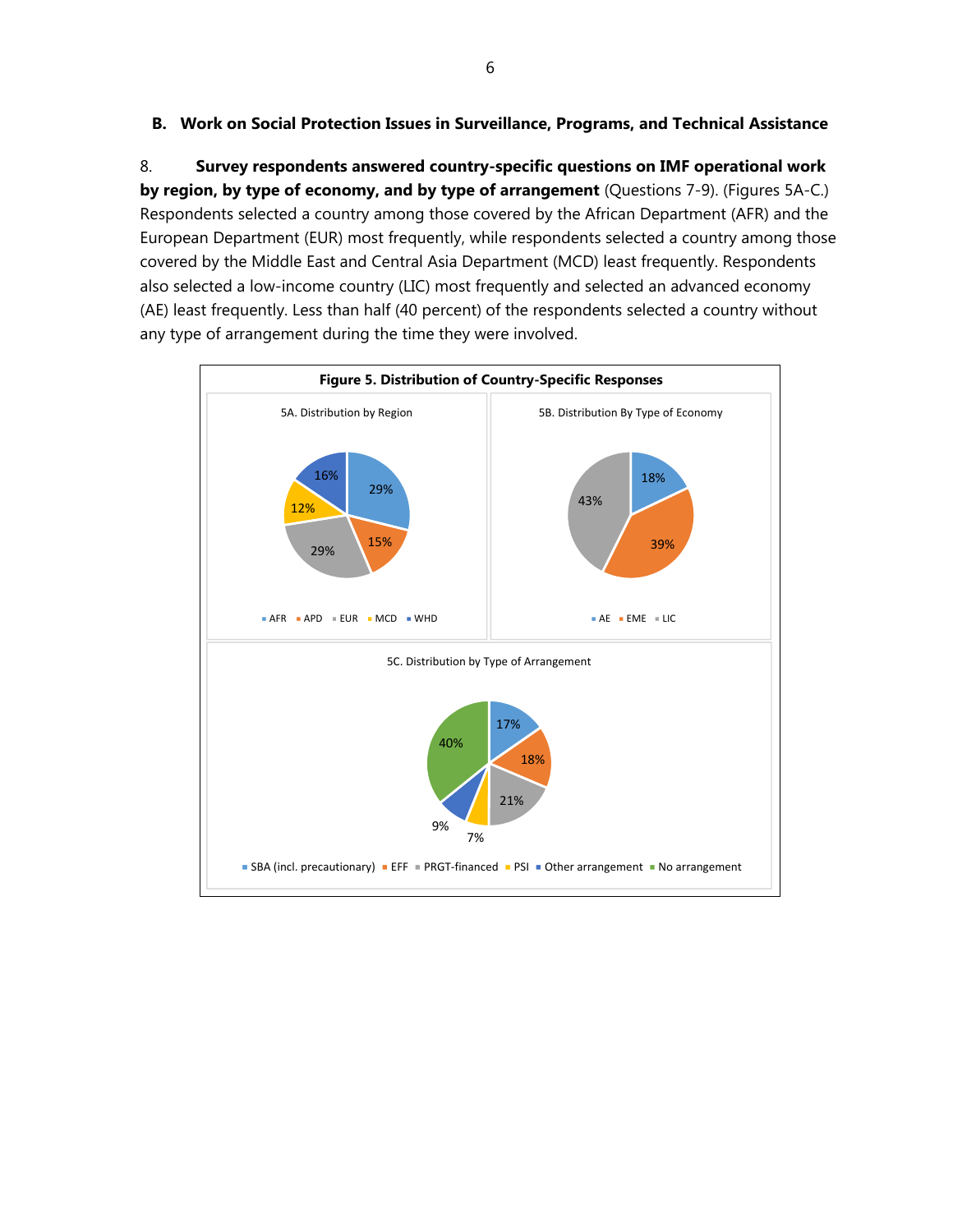## *Extent of and Motivation for Work on Social Protection*

9. **The survey results indicate that most mission teams/resident representatives** 

**worked on social protection during 2006-15** (Question 10). (Figures 6A-D.) More specifically, 72 percent of respondents reported that their mission teams (including the resident representative, if any) engaged in at least one type of work on social protection. Mission teams (including the resident representative, if any) worked on social protection most frequently in a program context and by assessing, or recommending changes to social protection policies in response to, the impact of (short- or long-term) macroeconomic shocks or policies.

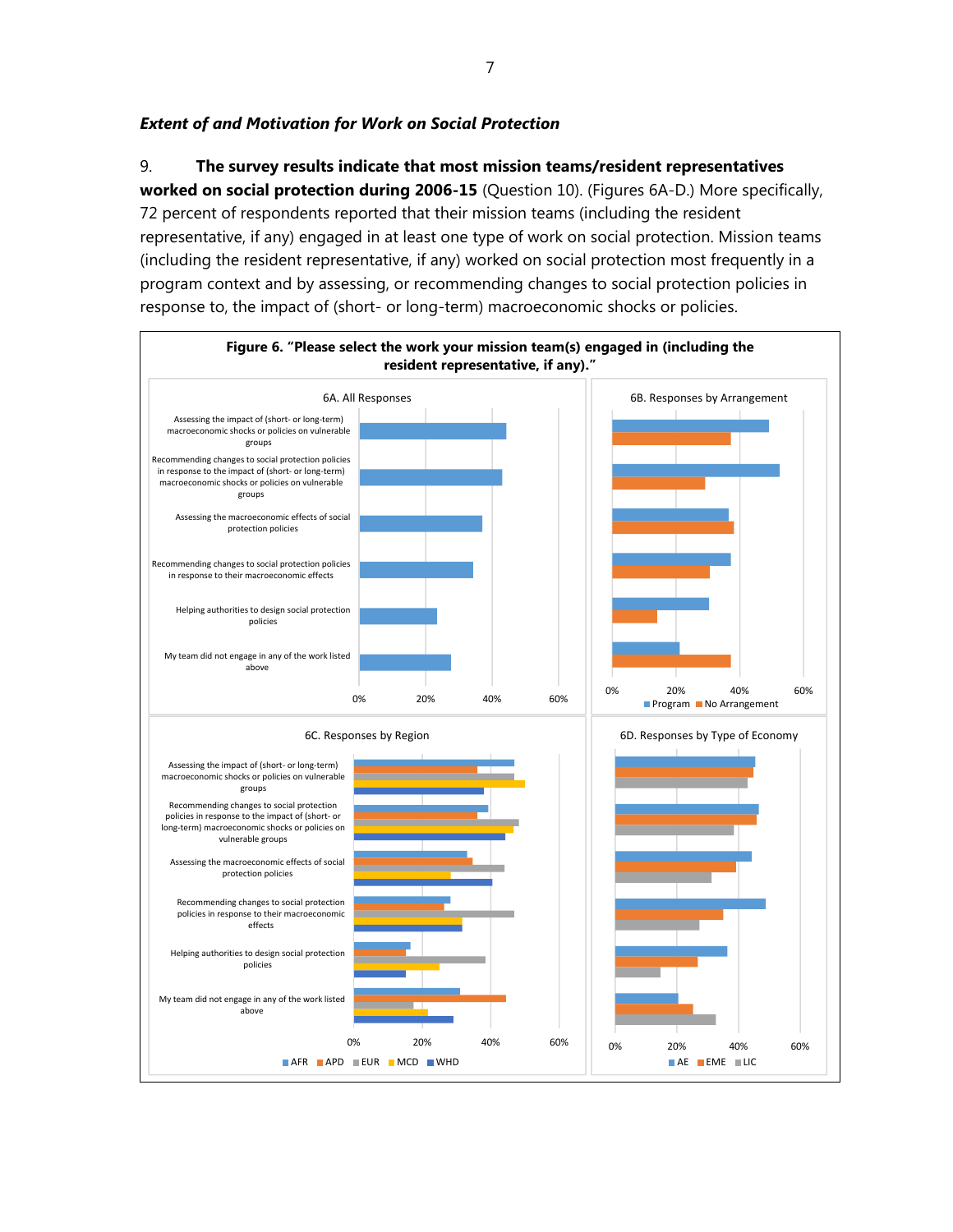10. **Mission teams (including the resident representative, if any) worked on social protection not just because of the macroeconomic implications of such policies, but also because of social and distributional concerns** (Question 11). (Figures 7A-E.) Approximately 83 percent of respondents reported that their mission teams (including the resident representative, if any) worked on social protection because of the macroeconomic implications, based on an average of the subsection responses. Approximately 75 percent of respondents also reported that their mission teams (including the resident representative, if any) worked on social protection because of social and distributional concerns, based on an average of the subsection responses. Only a small share of respondents (approximately 19 percent, based on an average of the subsection responses) stated that their mission teams (including the resident representative, if any) worked on social protection due to a request from the authorities. Among the "other" reasons mentioned by respondents for work on social protection were: the country was a pilot case for the Social Protection Floors initiative or the "emerging macro-critical issues" initiative; the team perceived a need to cover "inclusion" due to Management's interest in the topic; the team was involved in joint work with the World Bank or other development partners; and to "ensure the success of the reforms."

## 11. **When mission teams did not work on social protection it was most frequently**

**(24 percent) because the World Bank or other institution took the lead on the issue** (Question 12). (Figure 8.) Approximately one-fifth of respondents reported that their mission team(s) did not work on social protection due to either insufficient expertise or data. Only approximately one-sixth of respondents reported that their mission team(s) did not work on social protection due to a lack of clear macro implications or obvious social/distributional concerns. Among the "other" reasons mentioned by respondents for the team not working on social protection were: the issue was outside the scope of the (TA) mission; there were other more urgent priorities; no guidance from the mission chief/front office; and "not the type of work we do."

12. **Respondents believed that IMF TA addressing social protection policies was incorporated in surveillance/program work** (Question 20). (Figure 9.) Nearly two-thirds of respondents who worked on a country for which there was TA related to social protection policies thought that the TA was partially or largely incorporated in surveillance/program work for their country. Only one-sixth of respondents in this subset noted that the IMF TA was not incorporated.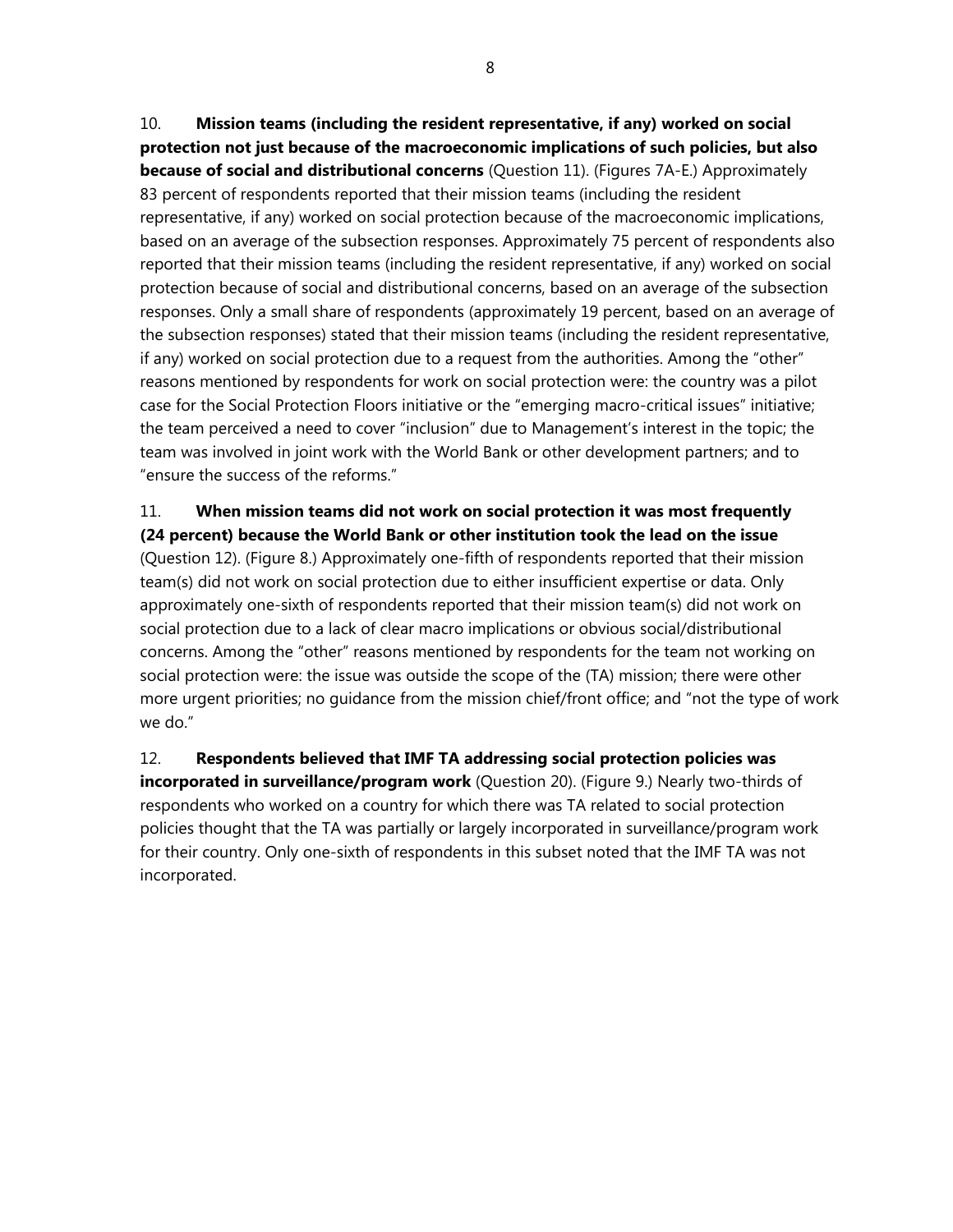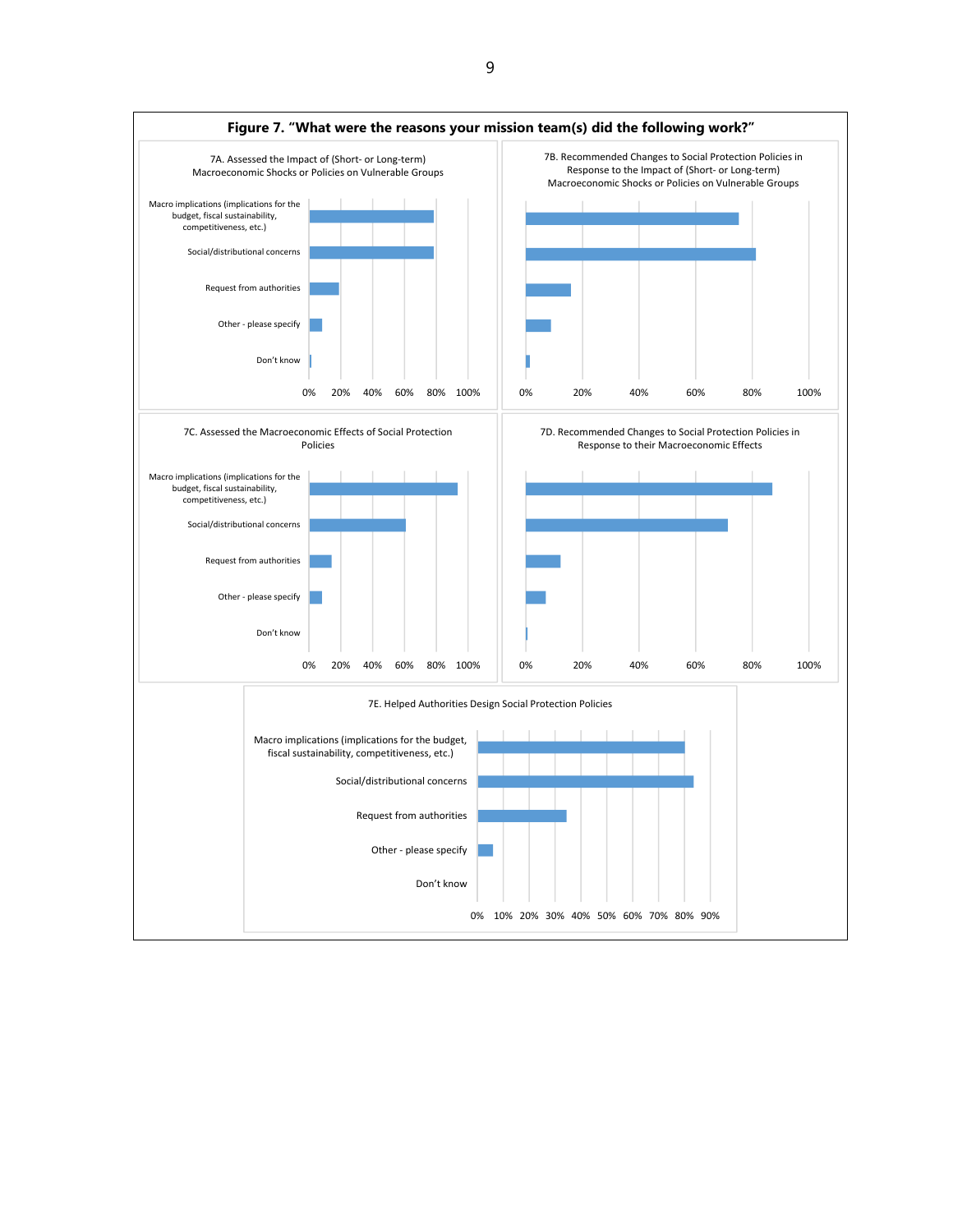



13. **A majority (over 60 percent) of respondents stated that their mission team (including the resident representative, if any) engaged in outreach on social protection issues to local stakeholders**, e.g. parliamentarians, trade unions, civil society groups (Question 21). (Figure 10.) 22 percent of respondents stated that their mission team(s) had not engaged in such outreach. Of this 22 percent, more than half reported "no suitable opportunity"

as the reason for not engaging in outreach (Question 22). (Figure 11.) Other reasons mentioned by respondents for not engaging in outreach on social protection were most often that the issue was not important/relevant enough or the issue was too politically sensitive.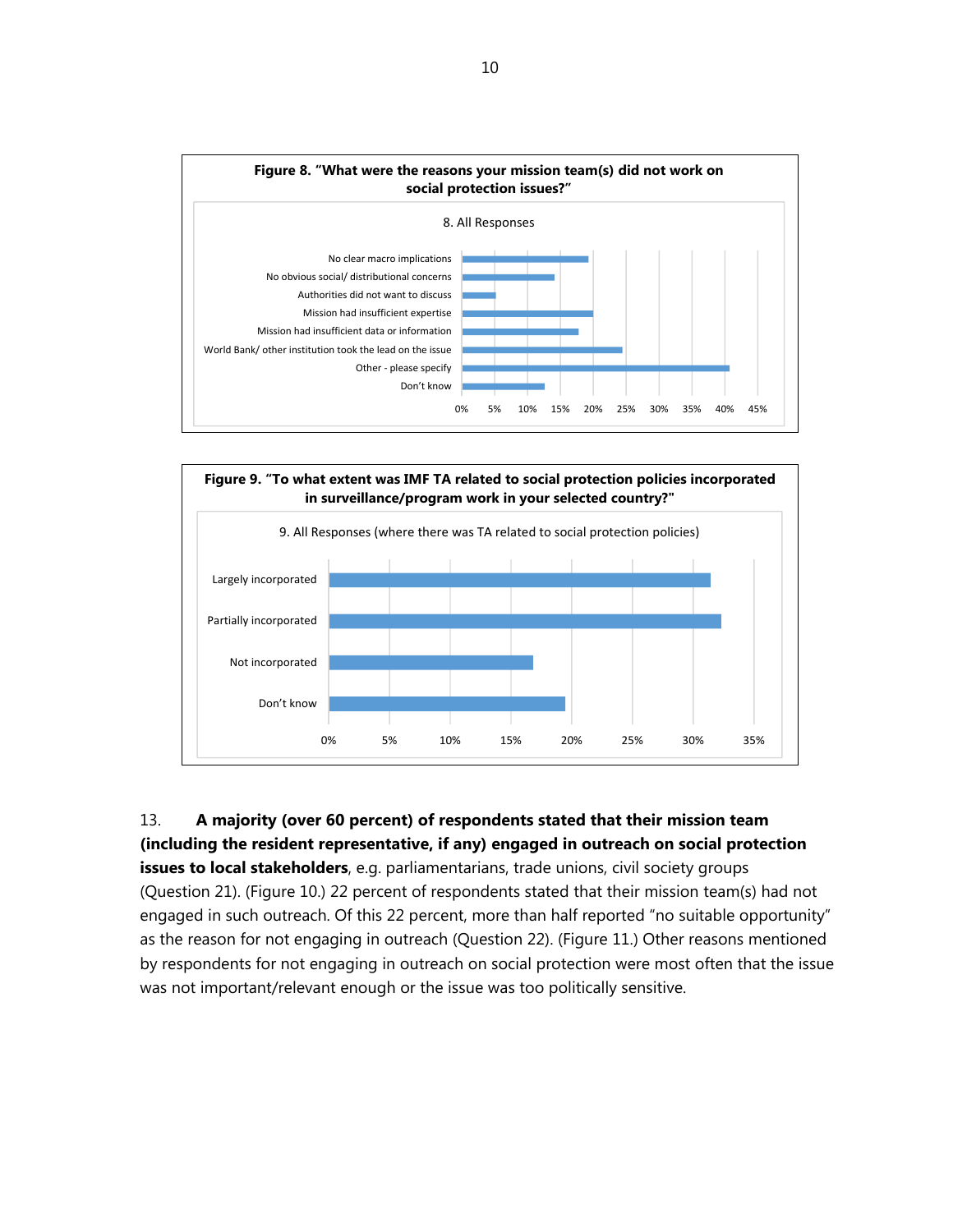



## **Staff Expertise**

14. **Most respondents rated their mission team(s)s' level of expertise on social protection issues as fair, i.e. that at least one team member had at least some expertise**  (Question 14). (Figures 12A-D.) At the same time, over a quarter of respondents (27 percent) believed that the team's expertise was weak, i.e., that no team member had expertise in this area.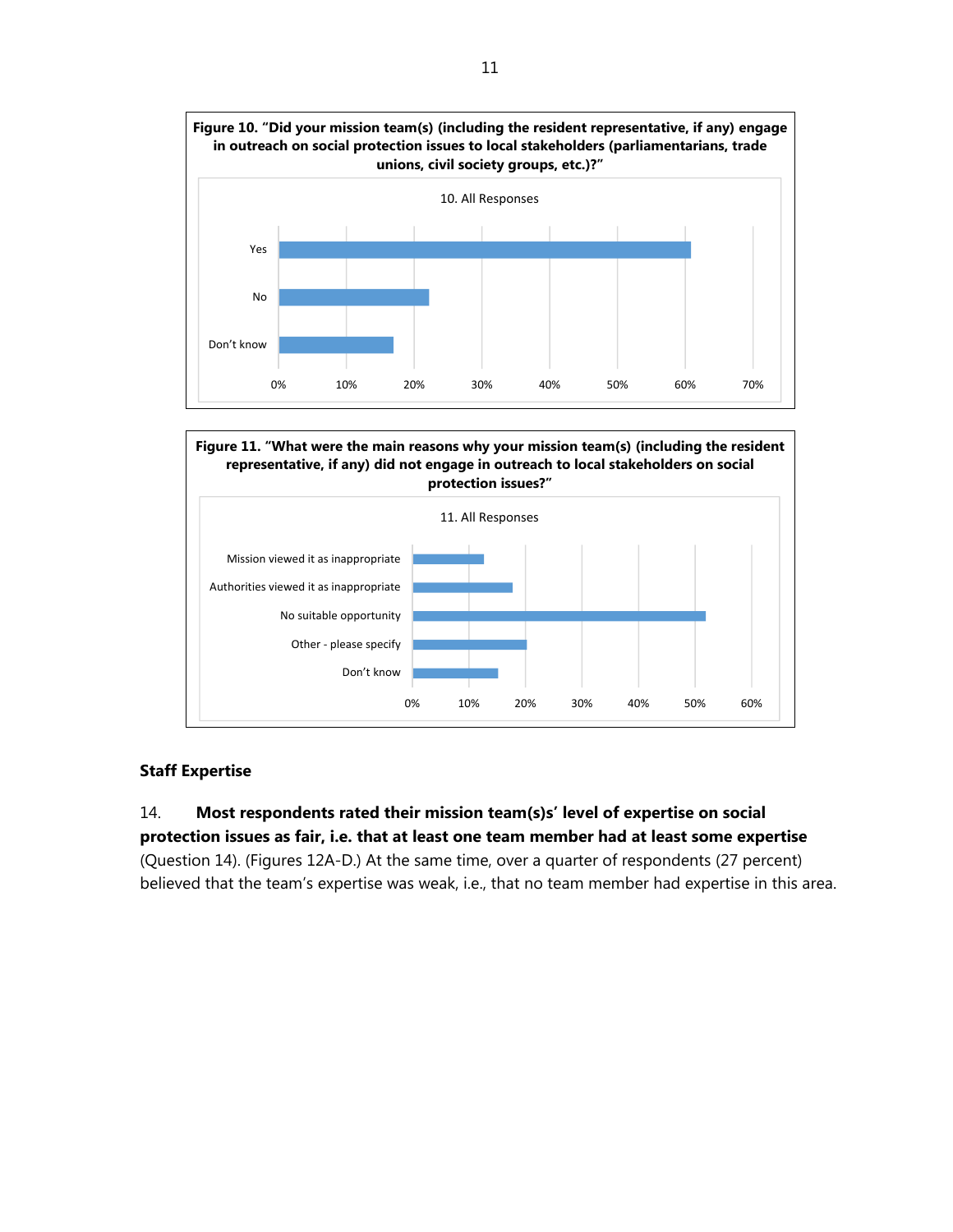

## **Collaboration with Other Institutions**

15. **The survey results indicate that mission teams most frequently interacted with the World Bank on social protection issues** (Question 17). (Figures 13A-D.) Respondents reported that this interaction took place primarily in the context of periodic or occasional meetings and information sharing (48 percent). In contrast, mission teams interacted on social protection issues relatively infrequently with the OECD (13 percent) and the ILO or UN agencies (27 percent). Among "other" institutions, respondents mentioned joint work and periodic/occasional meetings with partners such as bilateral aid agencies (e.g. USAID and DFID), local think tanks, academics, and labor unions.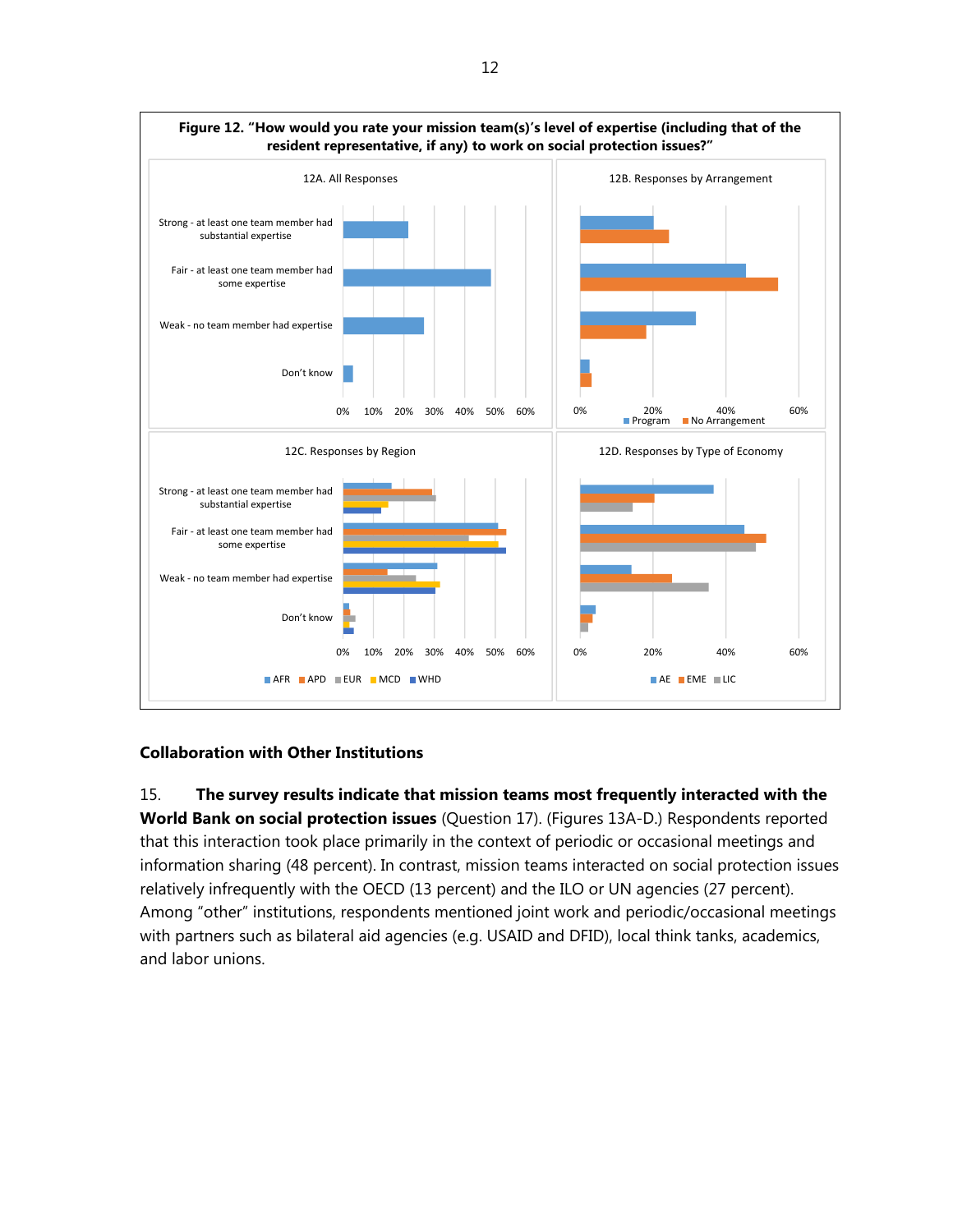

16. **The majority of respondents rated their mission team(s)'s cooperation with staff from other institutions on social protection issues as "moderately effective"** (Question 18). (Figures 14A-D.) Respondents rated their cooperation with other institutions as "highly effective" most often with the World Bank (32 percent), followed by other regional institutions (e.g. the European Commission or regional development banks) (17 percent), the ILO/UN (13 percent), and the OECD (6 percent).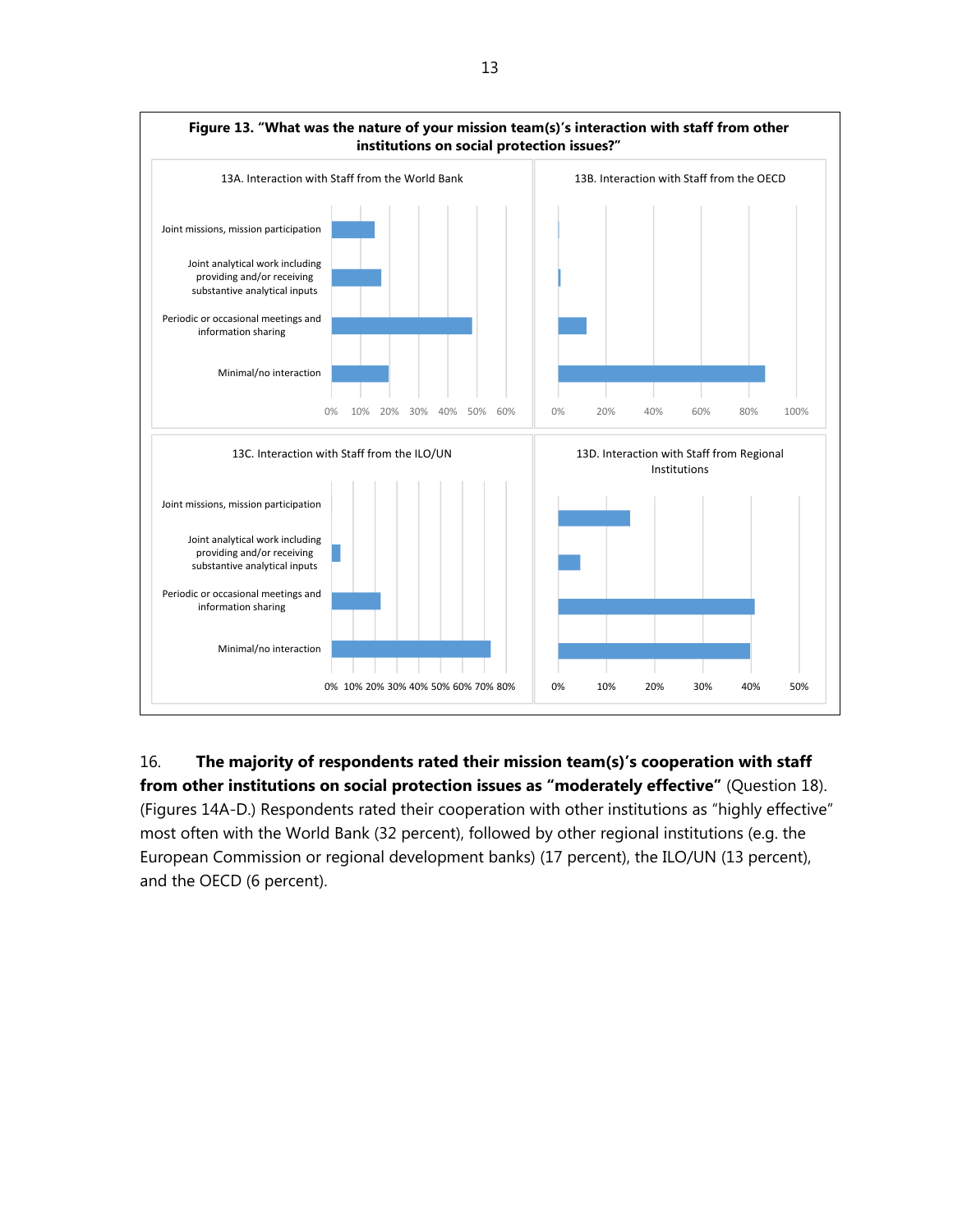

## 17. **In most instances, mission team(s) drew upon data or analytical inputs on social**

**protection from the World Bank** (Question 19). (Figure 15.) Nearly 80 percent of respondents noted that their mission team(s) drew upon social protection data or inputs from the World Bank. A smaller proportion of respondents noted that their mission team(s) drew upon social protection data or inputs from regional institutions, e.g., the European Commission or regional development banks (29 percent); the ILO or UN agencies (28 percent); and the OECD (21 percent).

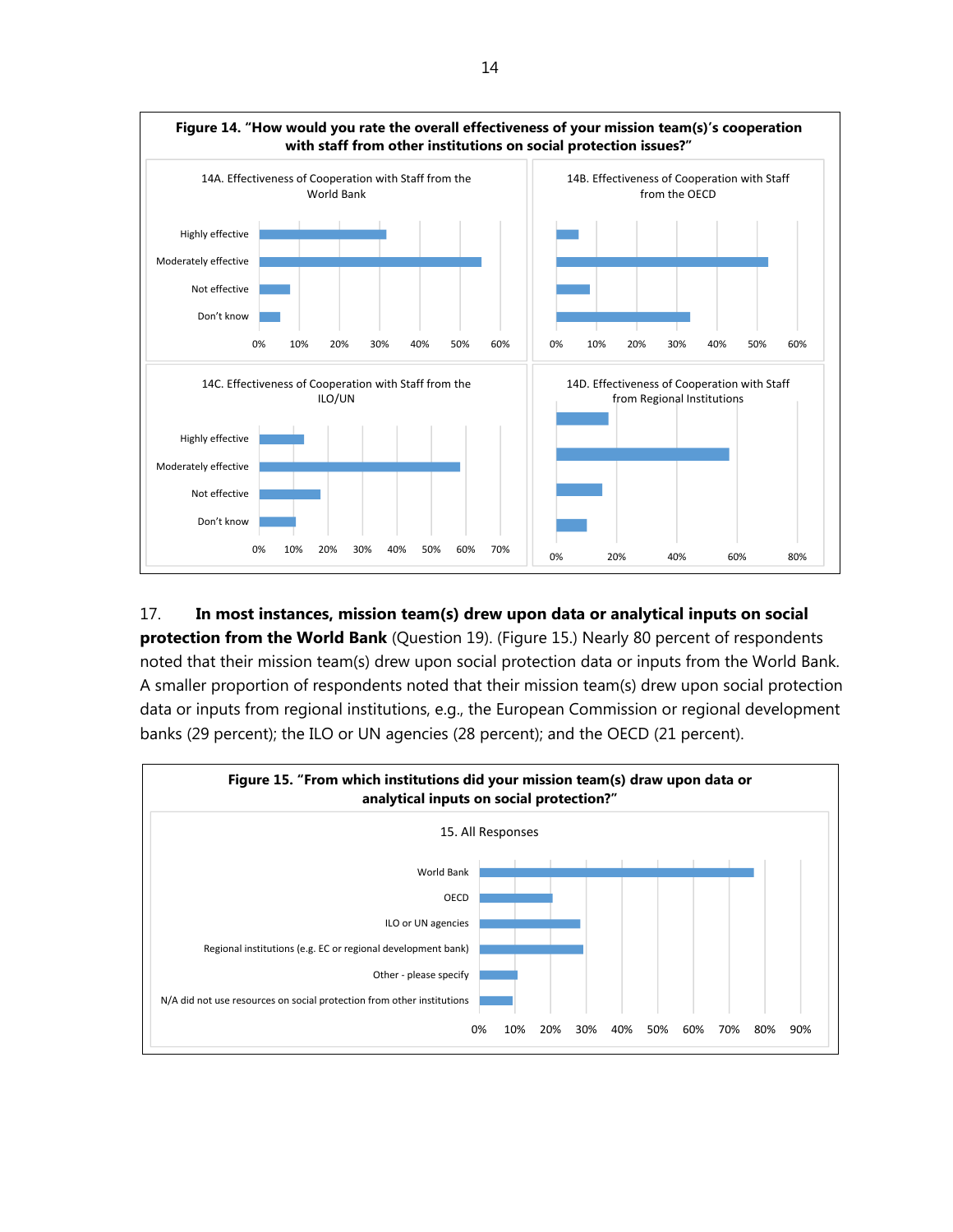#### **Perceptions of Effectiveness**

## 18. **Most respondents believed the authorities were, on the whole, interested in the**

**mission team(s)'s work on social protection** (Question 15). (Figures 16A-K.) Approximately 35 percent of respondents who worked on a program country during the evaluation period rated the authorities' interest in the mission team(s)'s work on social protection as "high," based on an average of the subsection responses. Only approximately 10 percent of this subset of respondents think the authorities had no interest in the mission team(s)'s work on social protection, based on an average of the subsection responses.

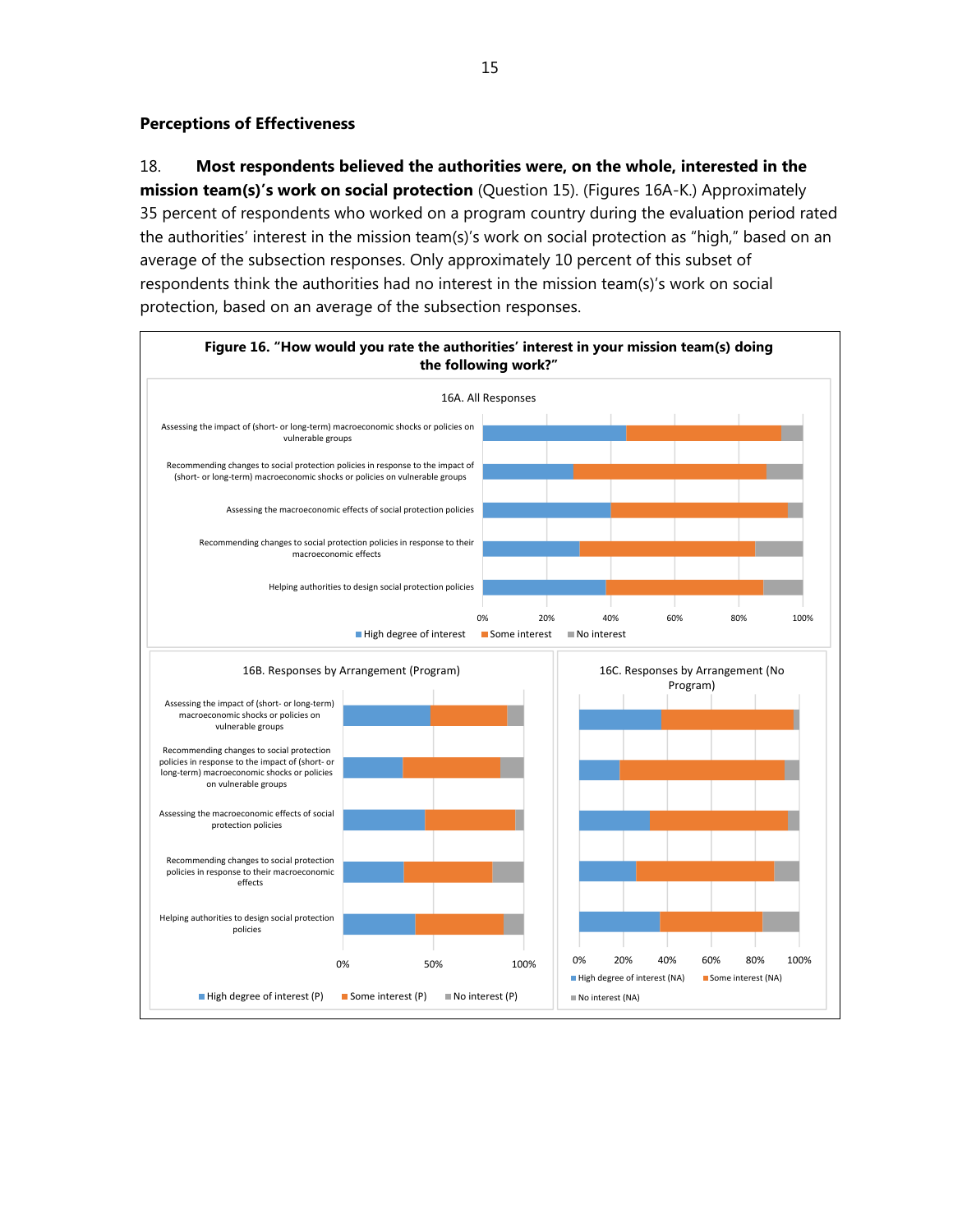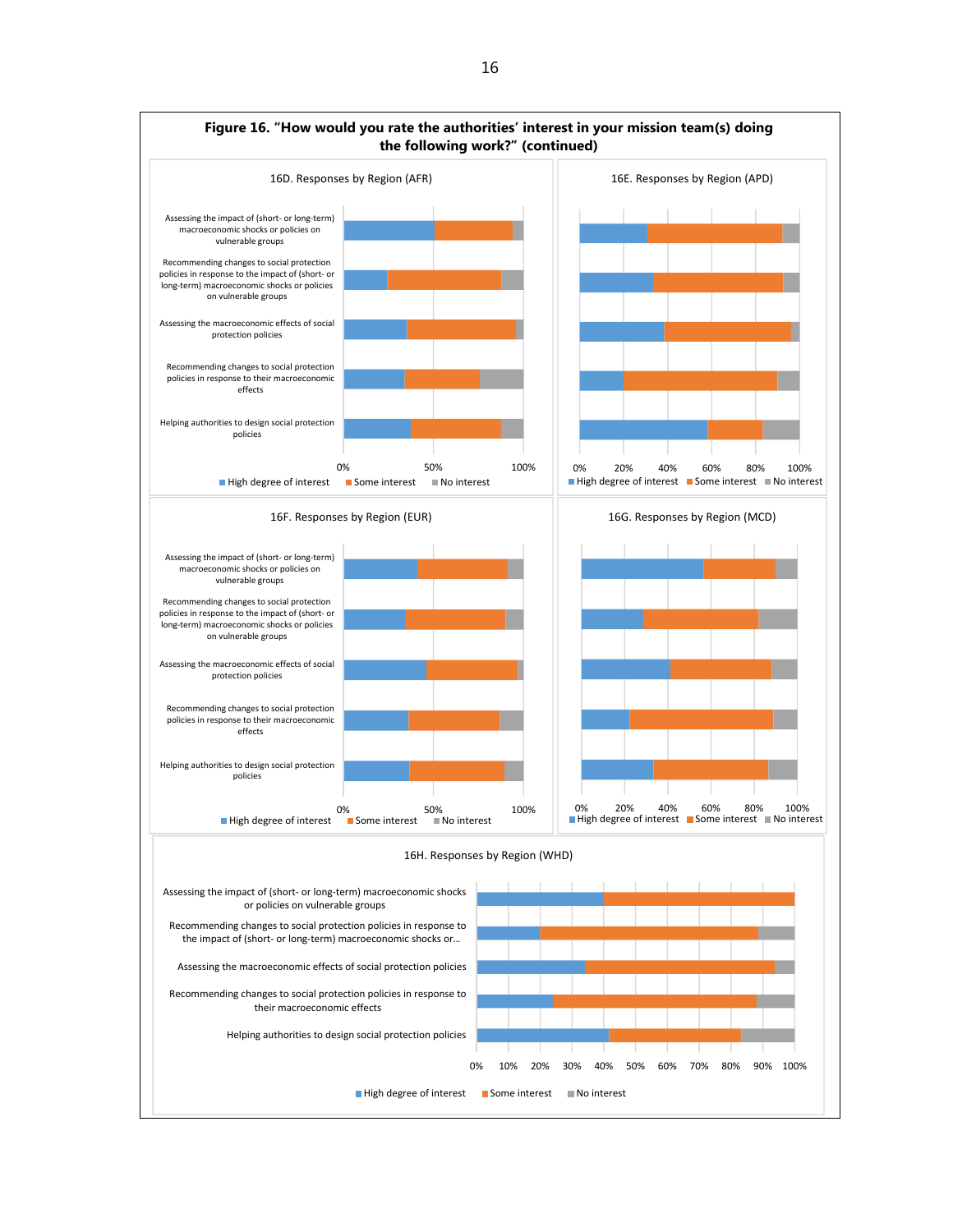

19. **Respondents noted that the principal concern raised by the authorities about the mission team(s)'s recommendations on social protection policies was related to political feasibility (58 percent)** (Question 16). (Figures 17A-D.) Respondents indicated that authorities' concerns related to political feasibility were most frequent in advanced economies (76 percent) and among countries covered by the Middle East and Central Asia Department (MCD) (72 percent) and the European Department (EUR) (69 percent). Respondents also reported that

the principal concern raised by authorities was related to implementation feasibility in over 40 percent of instances.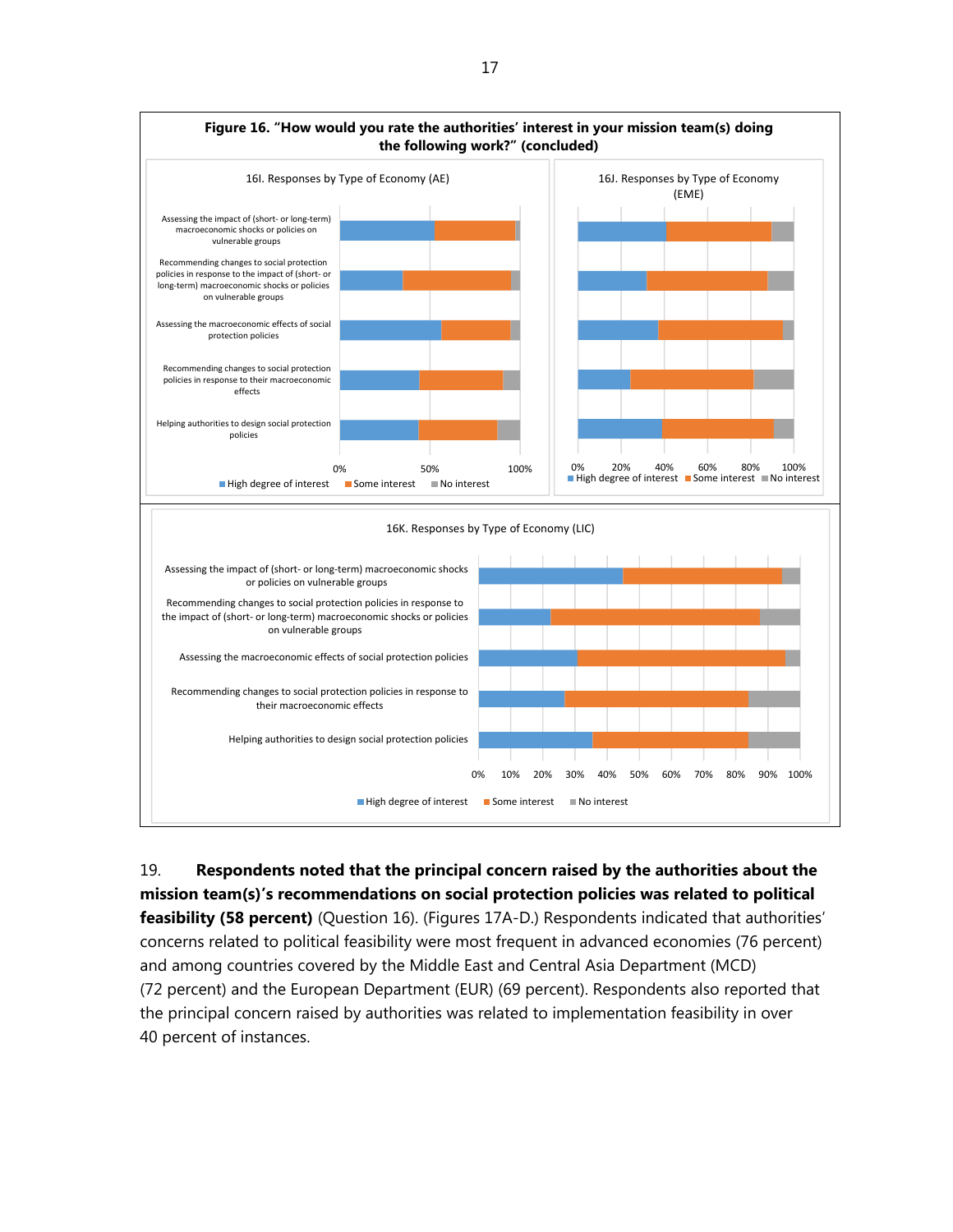

## 20. **A majority of respondents indicated that the authorities largely or partially implemented their mission team(s)'s recommendations on social protection policies**

(Question 23). (Figures 18A-D.) The perceived traction was significantly larger in the context of a program, where 73 percent of respondents believed the authorities largely or partially implemented their mission team(s)'s recommendations on social protection policies. For nonprogram countries, only 45 percent of respondents believed the authorities largely or partially implemented their mission team(s)'s recommendations on social protection policies.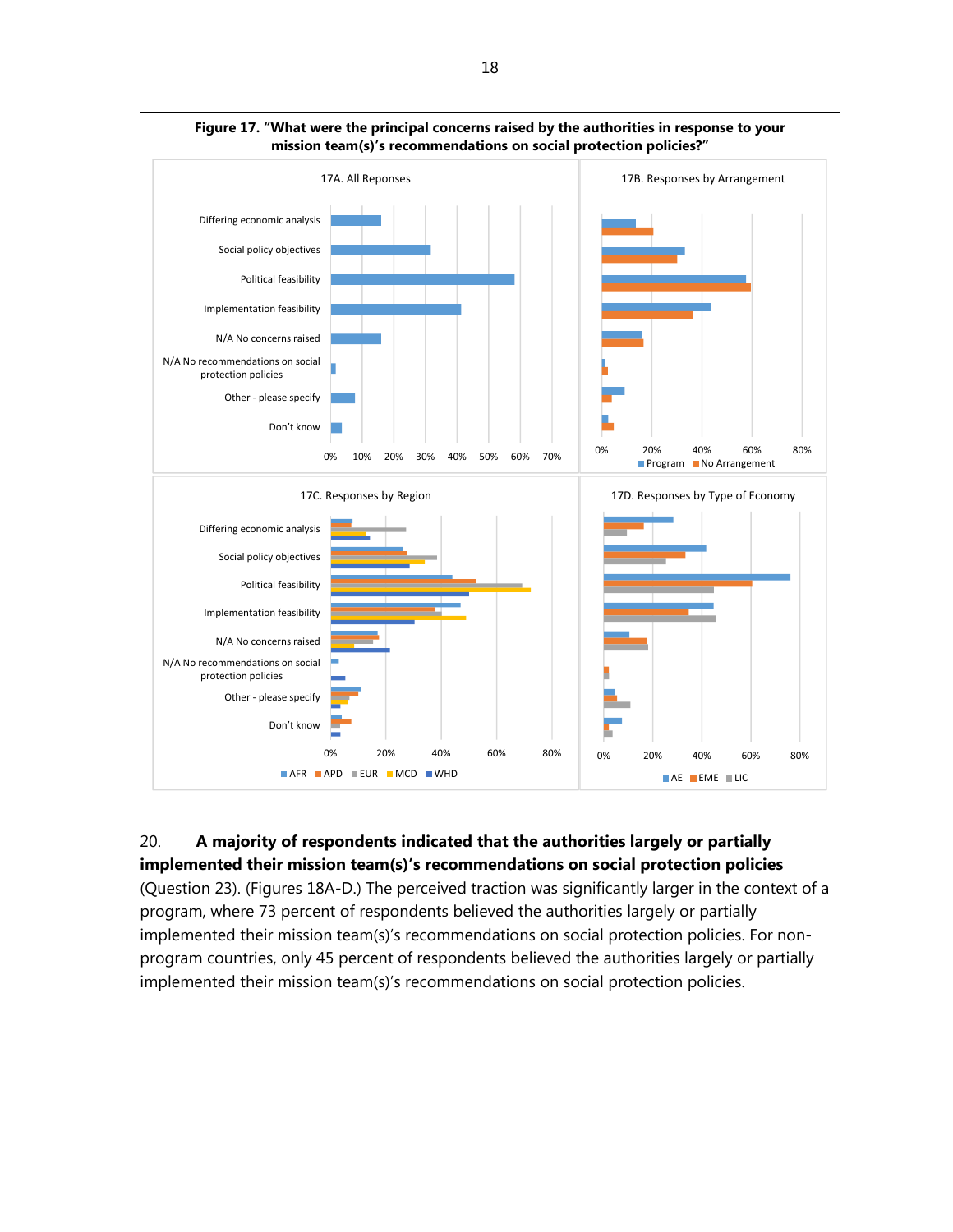

21. **Overall, over 40 percent of respondents believed that social protection concerns were adequately integrated into their mission team(s)'s macroeconomic analysis and policy recommendations** (Question 24). (Figures 19A-D.) The share of respondents indicating that social protection concerns were adequately integrated was highest among those who had worked on advanced economies (AE) (56 percent) and on countries among those covered by the European Department (EUR) and the Western Hemisphere Department (WHD) (51 percent and 47 percent, respectively). The share was lowest among those who had worked on low-income countries (LICs) (34 percent) and on countries among those covered by the African Department (AFR) (35 percent). Over 30 percent of respondents reported that social protection concerns were integrated to some extent, while nearly 15 percent of respondents reported that social protection concerns were not adequately integrated.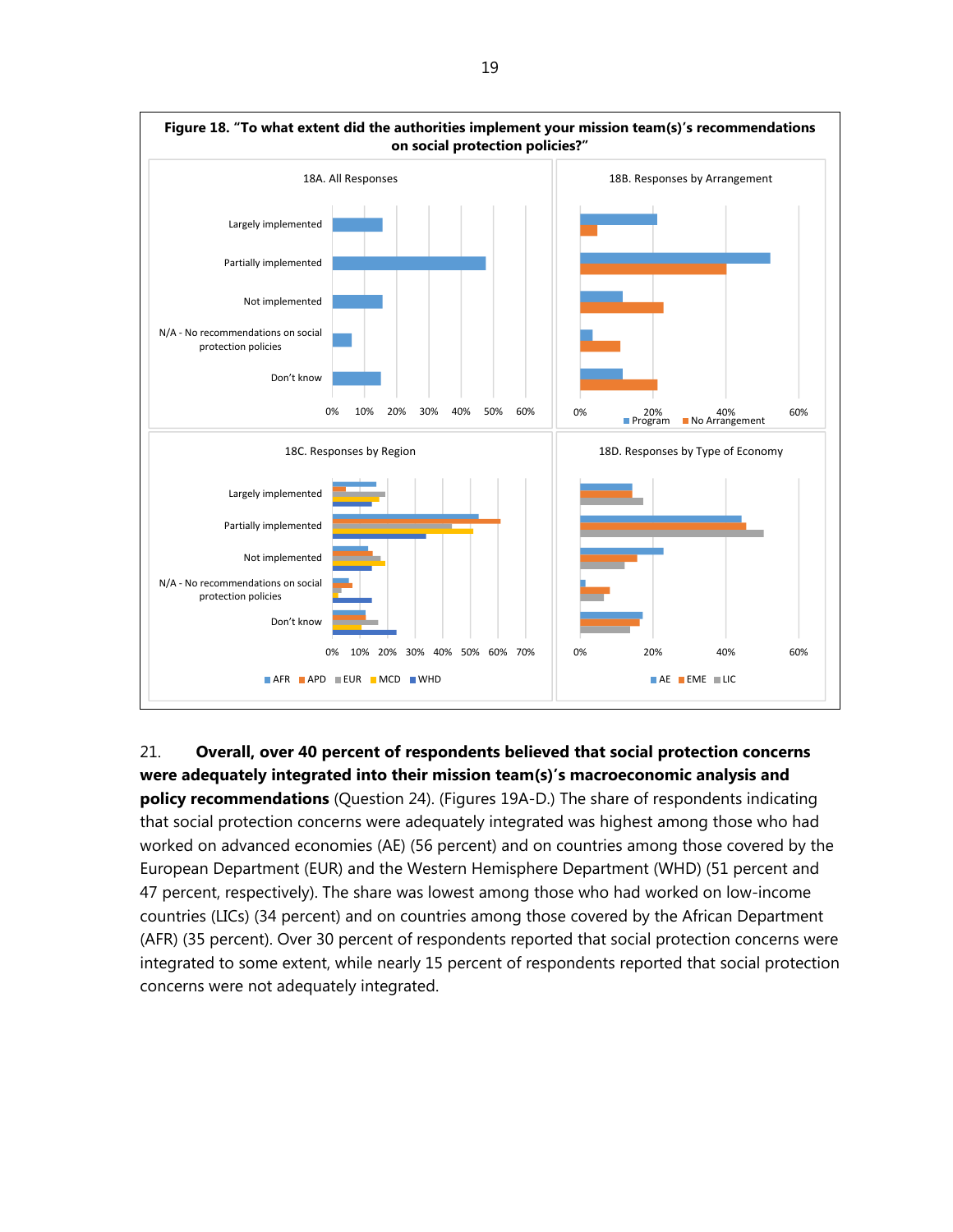



22. **Survey respondents had differing views on what they thought the IMF's role in social protection** *should* **be** (Question 25). (Figures 20A-D.) Around four-fifths of respondents indicated that the IMF should highlight social protection where it is macro-critical. A majority (60 percent) of respondents also believed the IMF should always assess the fiscal cost of existing or proposed social protection policies. A sizable minority of respondents thought that the IMF should always play an advisory role, particularly that it should always advise on how to ensure the sustainability of social insurance policies (44 percent) and call attention to future social protection needs arising from long-term trends (43 percent). On the other hand, views were mixed as to whether the IMF should always or never advise on how to improve the efficiency of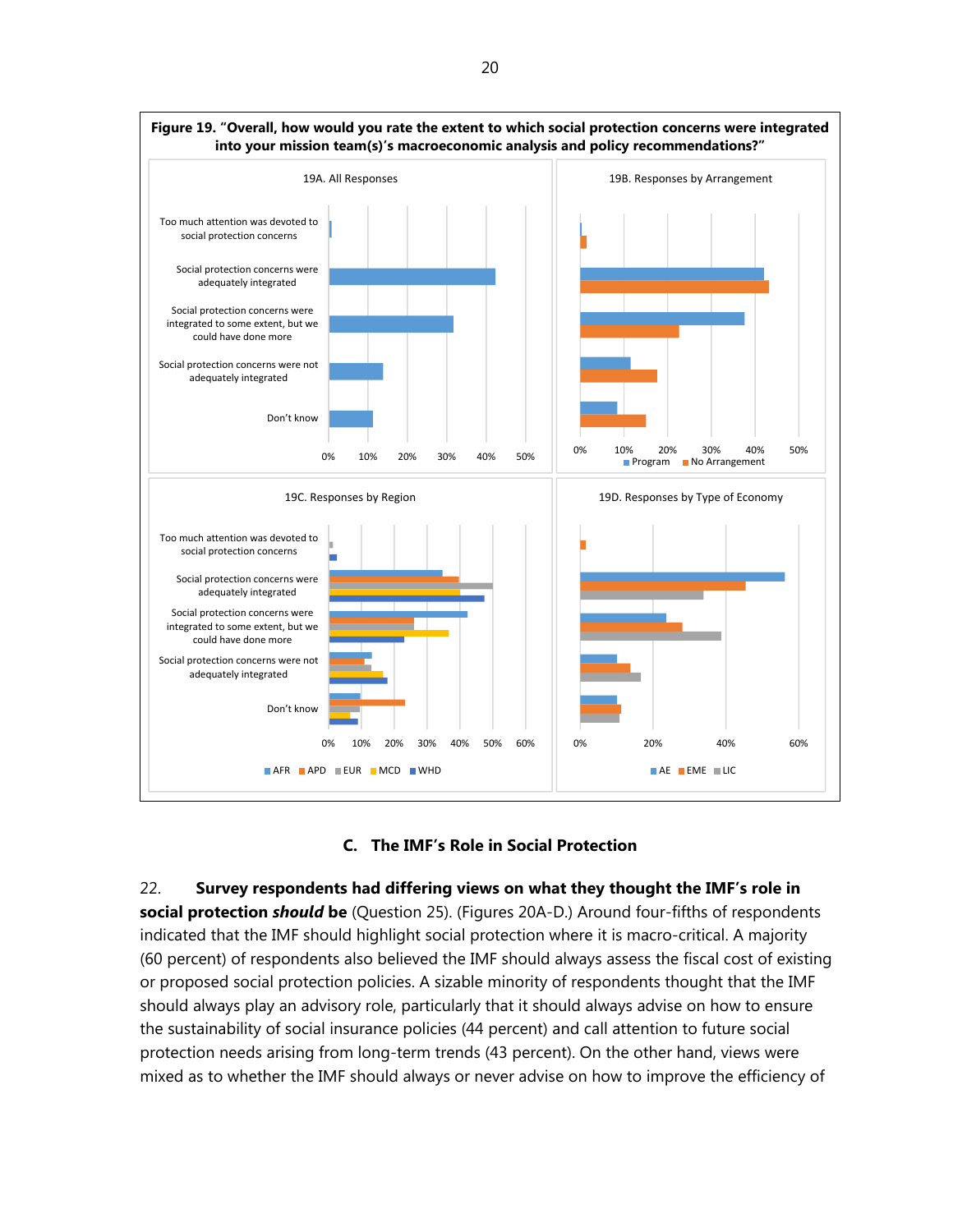

social protection policies (21 percent and 20 percent, respectively) or advocate for social protection for all (22 percent and 31 percent, respectively).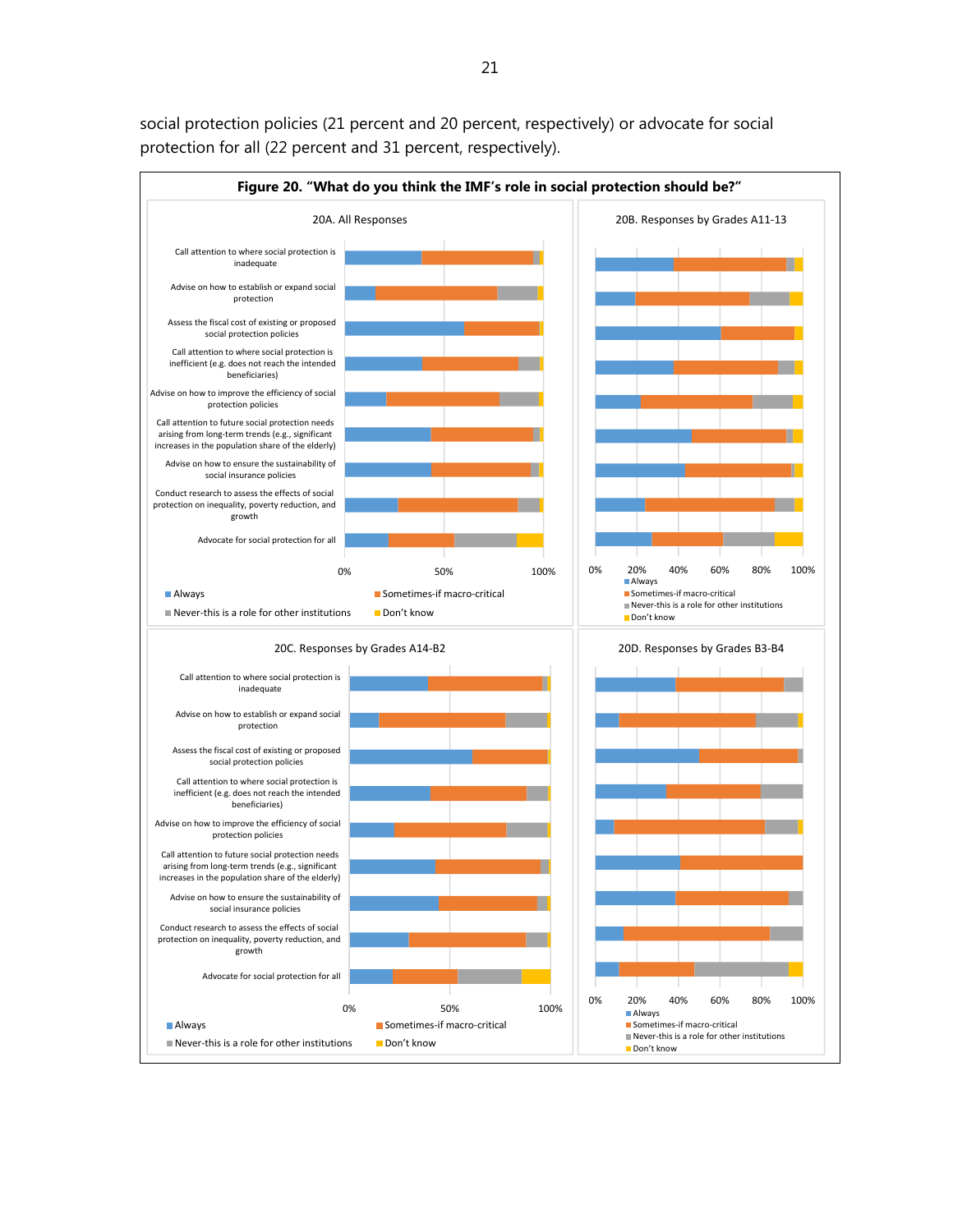## **APPENDIX 1. SURVEY QUESTIONNAIRE**

## **The IMF and Social Protection: An IEO Evaluation**

This survey gathers information on the IMF's work on social protection issues during 2006–15. The information will be used for the IEO evaluation of "The IMF and Social Protection." The survey is confidential and findings will be published only in summary form without attribution to any individual or mission team.

Social protection policies are government interventions that provide benefits—in cash or in kind—to support individuals/households in the event of vulnerability, typically insufficient income due to old age, unemployment, sickness, invalidity, etc. Social protection policies referred to in this survey do not include provision of public services or general policies aimed at reducing unemployment or poverty.

## **A. DEMOGRAPHIC INFORMATION**

## 1. How long have you worked in the IMF?

2. Please indicate your current grade level.

| $\sim$<br>$-11$<br>. .<br>┑⊥⊥ ⊥◡ | $\sim$<br>◡<br>$\sim$ | וגם כפ |
|----------------------------------|-----------------------|--------|
|                                  |                       |        |

3. Which of the following IMF activities were you involved in during 2006-15? (Please check all that apply.)

| Surveillance | UFR     | ТA      | Resident       | Research or | External      | Other |
|--------------|---------|---------|----------------|-------------|---------------|-------|
| mission      | mission | mission | representative | policy work | communication |       |
|              |         |         |                |             |               |       |

## **B. FUND GUIDANCE ON COVERAGE OF SOCIAL PROTECTION**

4. Has there been clear guidance at the institutional level as to whether IMF staff should do the following work?

|                                                                                            | Yes | Nο | Don't |
|--------------------------------------------------------------------------------------------|-----|----|-------|
|                                                                                            |     |    | know  |
| Assess the impact of (short- or long-term) macroeconomic shocks or policies on<br>a)       |     |    |       |
| vulnerable groups                                                                          |     |    |       |
| Recommend changes to social protection policies in response to the impact of (short-<br>b) |     |    |       |
| or long-term) macroeconomic shocks or policies on vulnerable groups                        |     |    |       |
| Assess the macroeconomic effects of social protection policies                             |     |    |       |
| Recommend changes to social protection policies in response to their macroeconomic<br>d)   |     |    |       |
| effects                                                                                    |     |    |       |
| Help authorities to design social protection policies<br>e)                                |     |    |       |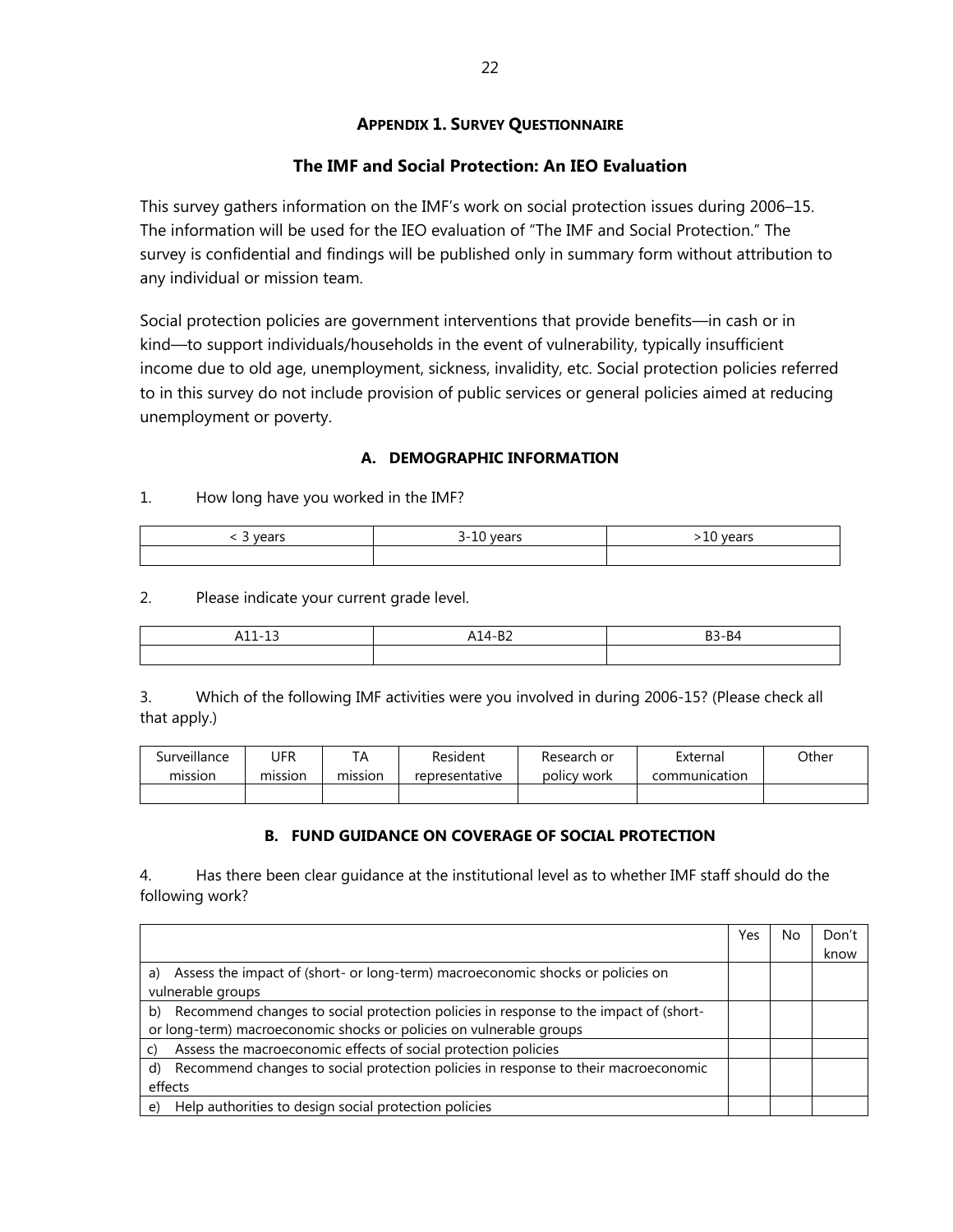|                                                                                                                                                                      | Most of<br>the time | Some-<br>times | Never | Don't<br>know |
|----------------------------------------------------------------------------------------------------------------------------------------------------------------------|---------------------|----------------|-------|---------------|
| Assess the impact of (short- or long-term) macroeconomic shocks or<br>a)<br>policies on vulnerable groups                                                            |                     |                |       |               |
| Recommend changes to social protection policies in response to the<br>b)<br>impact of (short- or long-term) macroeconomic shocks or policies on<br>vulnerable groups |                     |                |       |               |
| Assess the macroeconomic effects of social protection policies<br>C)                                                                                                 |                     |                |       |               |
| Recommend changes to social protection policies in response to<br>d)<br>their macroeconomic effects                                                                  |                     |                |       |               |
| Help authorities to design social protection policies<br>e)                                                                                                          |                     |                |       |               |

## 5. Based on your understanding, to what extent are IMF staff expected to do the following work?

6. To what extent has the expectation to do the following work changed over the course of 2006-15?

- (i) Expectation has increased
- (ii) Expectation has decreased
- (iii) Expectation has stayed the same
- (iv) Expectation has changed every few years
- (v) Don't know

|                                                                                   | (11) | (iii) | Ï١ |  |
|-----------------------------------------------------------------------------------|------|-------|----|--|
| a) Assess the impact of (short- or long-term) macroeconomic shocks or policies on |      |       |    |  |
| vulnerable groups                                                                 |      |       |    |  |
| b) Recommend changes to social protection policies in response to the impact of   |      |       |    |  |
| (short- or long-term) macroeconomic shocks or policies on vulnerable groups       |      |       |    |  |
| Assess the macroeconomic effects of social protection policies                    |      |       |    |  |
| Recommend changes to social protection policies in response to their<br>d)        |      |       |    |  |
| macroeconomic effects                                                             |      |       |    |  |
| Help authorities to design social protection policies<br>e)                       |      |       |    |  |

#### **C. WORK ON SOCIAL PROTECTION ISSUES IN SURVEILLANCE, PROGRAMS, AND TECHNICAL ASSISTANCE**

**If you were involved in surveillance, UFR, and/or TA missions (including as a resident representative) to more than one country during 2006-15, please select a country where you had either the longest or the most recent significant involvement.** 

#### **PLEASE ANSWER ALL OF THE QUESTIONS IN THIS SECTION WITH RESPECT TO YOUR SELECTED COUNTRY DURING THE TIME YOU WERE INVOLVED.**

7. Please indicate the region and grouping of your selected country.

| AFR |            | APD |    | EUR        |     | <b>MCD</b> |            | <b>WHD</b> |    |     |     |         |            |                     |
|-----|------------|-----|----|------------|-----|------------|------------|------------|----|-----|-----|---------|------------|---------------------|
| AE  | <b>EME</b> | LIC | AE | <b>EME</b> | LIC | AE         | <b>EME</b> | LIC        | AE | EME | LIC | -<br>AL | <b>EME</b> | $\overline{f}$<br>ᅭ |
|     |            |     |    |            |     |            |            |            |    |     |     |         |            |                     |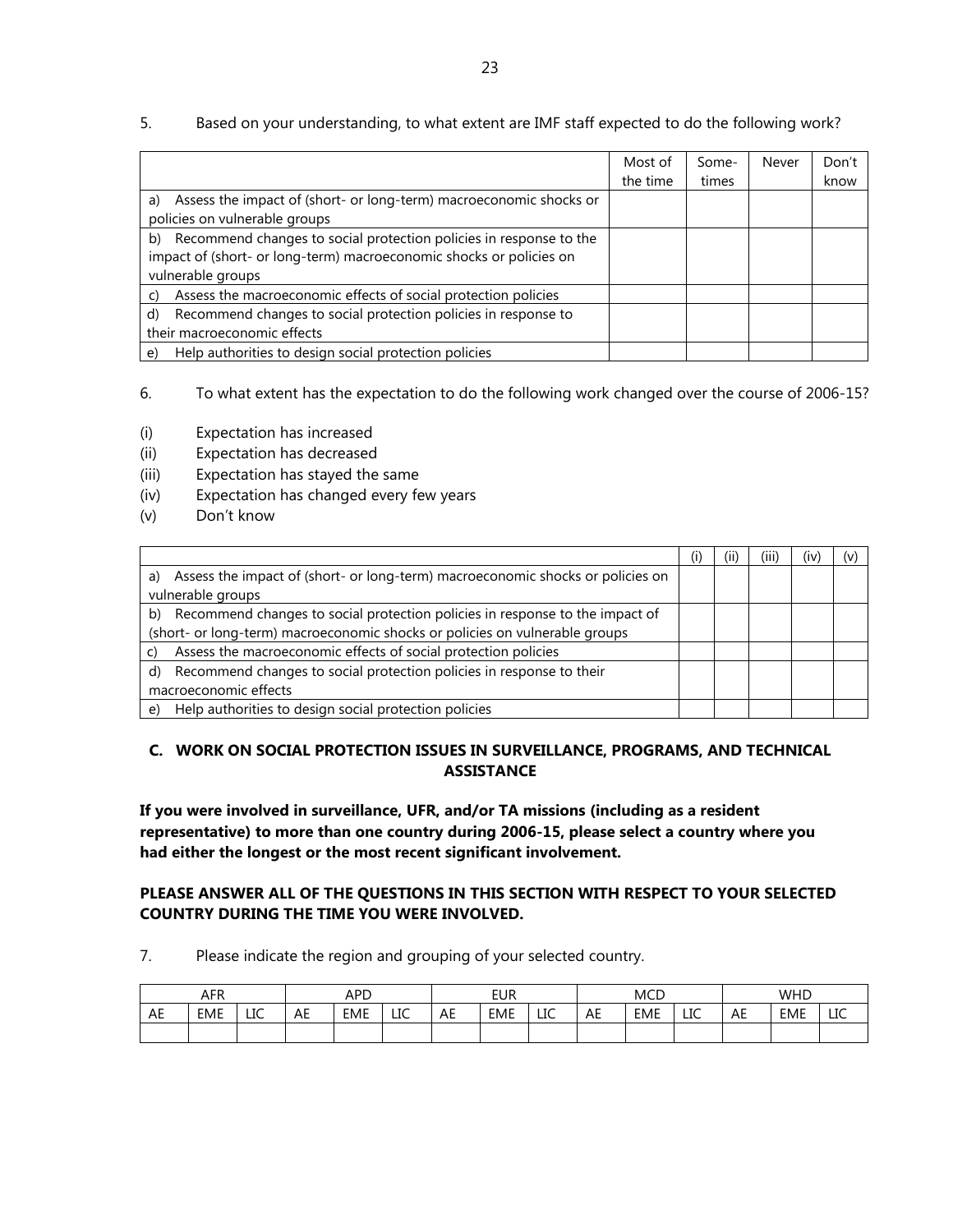8. Please indicate your primary department during the time you were involved in your selected country.

| . ED<br>AFN | APD | eur | <b>MCD</b> | WHD | FAL | <b>SPR</b><br>ັບເ | RES | COM | Other |
|-------------|-----|-----|------------|-----|-----|-------------------|-----|-----|-------|
|             |     |     |            |     |     |                   |     |     |       |

9. What type of IMF arrangement(s) did your selected country have during the time you were involved? (Please check all that apply.)

| No arrangement | SBA (incl.     | EFF | PRGT-    | PSI | Other       |
|----------------|----------------|-----|----------|-----|-------------|
|                | precautionary) |     | financed |     | arrangement |
|                |                |     |          |     |             |

10. Please select the work your mission team(s) engaged in (including the resident representative, if any).

|                                                                                         | Yes | No | Don't |
|-----------------------------------------------------------------------------------------|-----|----|-------|
|                                                                                         |     |    | know  |
| Assessing the impact of (short- or long-term) macroeconomic shocks or policies on<br>a) |     |    |       |
| vulnerable groups                                                                       |     |    |       |
| Recommending changes to social protection policies in response to the impact of<br>b)   |     |    |       |
| (short- or long-term) macroeconomic shocks or policies on vulnerable groups             |     |    |       |
| Assessing the macroeconomic effects of social protection policies                       |     |    |       |
| Recommending changes to social protection policies in response to their<br>d)           |     |    |       |
| macroeconomic effects                                                                   |     |    |       |
| Helping authorities to design social protection policies<br>e)                          |     |    |       |
| My team did not engage in any of the work listed above                                  |     |    |       |

11. What were the reasons your mission team(s) did the following work?

(i) Macro implications (implications for the budget, fiscal sustainability, competitiveness, etc.)

- (ii) Social/distributional concerns
- (iii) Request from authorities
- (iv) Other please specify (optional)
- (v) Don't know

|                                                                                      | (i) | (III | (iv | (v |
|--------------------------------------------------------------------------------------|-----|------|-----|----|
| Assessed the impact of (short- or long-term) macroeconomic shocks or policies<br>a)  |     |      |     |    |
| on vulnerable groups                                                                 |     |      |     |    |
| Recommended changes to social protection policies in response to the impact of<br>b) |     |      |     |    |
| (short- or long-term) macroeconomic shocks or policies on vulnerable groups          |     |      |     |    |
| Assessed the macroeconomic effects of social protection policies                     |     |      |     |    |
| Recommended changes to social protection policies in response to their<br>d)         |     |      |     |    |
| macroeconomic effects                                                                |     |      |     |    |
| e) Helped authorities to design social protection policies                           |     |      |     |    |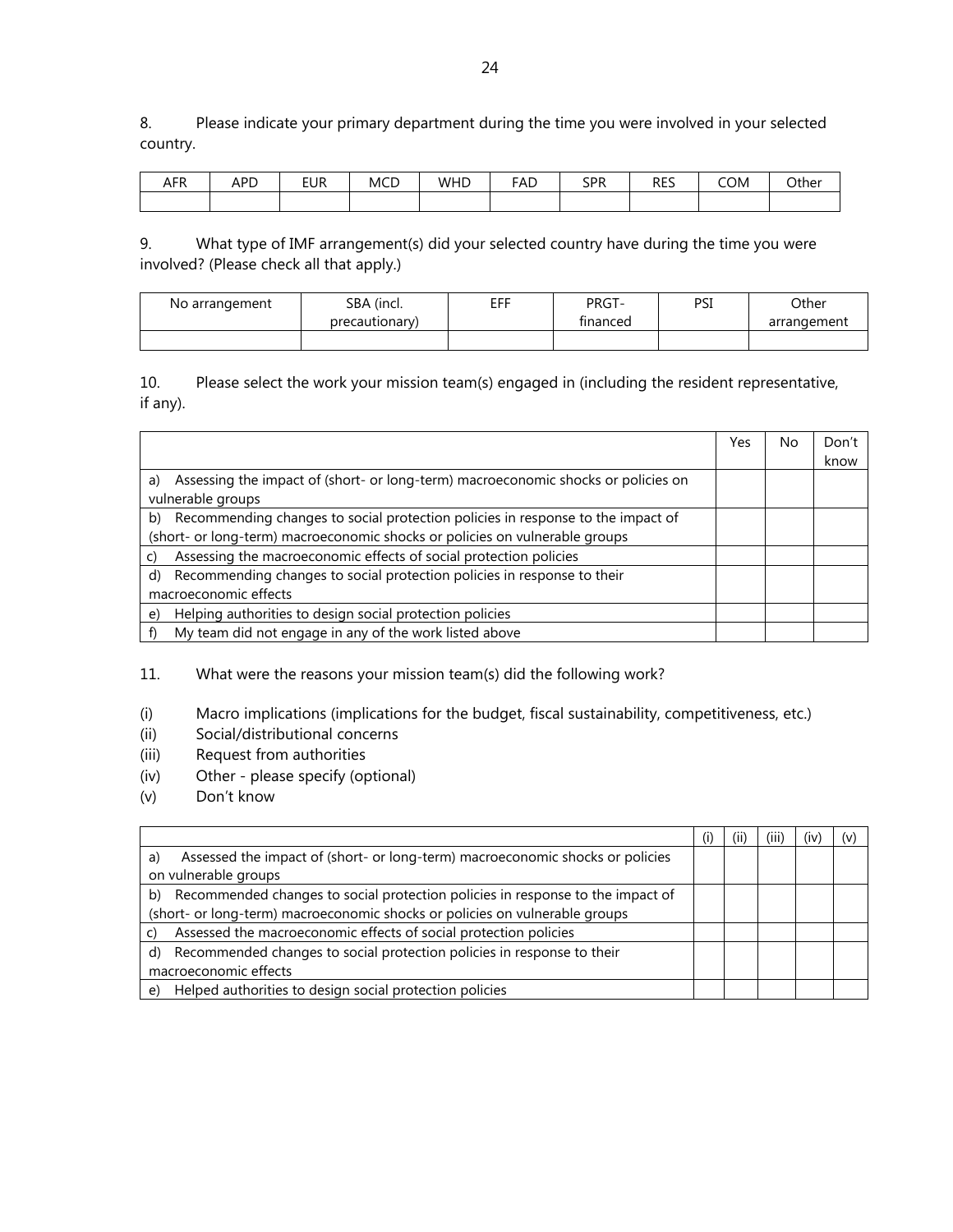12. What were the reasons your mission team(s) did **not** work on social protection issues? (Please check all that apply.)

| No clear<br>macro<br>implications | No obvious<br>social/<br>distributional<br>concerns | Authorities<br>did not<br>want to<br>discuss | <b>Mission</b><br>had<br>insufficient<br>expertise | Mission had<br>insufficient<br>data or<br>information | World<br>Bank/<br>other<br>institution<br>took the<br>lead on | Other $-$<br>please<br>specify | Don't<br>know |
|-----------------------------------|-----------------------------------------------------|----------------------------------------------|----------------------------------------------------|-------------------------------------------------------|---------------------------------------------------------------|--------------------------------|---------------|
|                                   |                                                     |                                              |                                                    |                                                       | the issue                                                     |                                |               |

13. To what extent were social protection issues incorporated in the country's program(s)? (Please check one.)

| Social protection           | Some mention in the Letter of Intent | Discussion with the authorities but no   |
|-----------------------------|--------------------------------------|------------------------------------------|
| conditionality was included | but no explicit conditionality       | mention in the Staff Report or Letter of |
| in the program              |                                      | Intent                                   |
|                             |                                      |                                          |

14. How would you rate your mission team(s)'s level of expertise (including that of the resident representative, if any) to work on social protection issues?

| Strong: at least one team member | Fair: at least one team member | Weak: no team member | Don't |
|----------------------------------|--------------------------------|----------------------|-------|
| had substantial expertise        | had some expertise             | had expertise        | know  |
|                                  |                                |                      |       |

15. How would you rate the authorities' interest in your mission team(s) doing the following work? (Please check one for each applicable row.)

|                                                                | High degree | Some     | No       |
|----------------------------------------------------------------|-------------|----------|----------|
|                                                                | of interest | interest | interest |
| Assessing the impact of (short- or long-term)<br>a)            |             |          |          |
| macroeconomic shocks or policies on vulnerable groups          |             |          |          |
| b) Recommending changes to social protection policies in       |             |          |          |
| response to the impact of (short- or long-term) macroeconomic  |             |          |          |
| shocks or policies on vulnerable groups                        |             |          |          |
| Assessing the macroeconomic effects of social protection       |             |          |          |
| policies                                                       |             |          |          |
| Recommending changes to social protection policies in<br>d)    |             |          |          |
| response to their macroeconomic effects                        |             |          |          |
| Helping authorities to design social protection policies<br>e) |             |          |          |

16. What were the principal concerns raised by the authorities in response to your mission team(s)'s recommendations on social protection policies? (Please check all that apply.)

| Differing | Social     | Political   | Implementation | N/A: No  | N/A: No             | Don't | Other   |
|-----------|------------|-------------|----------------|----------|---------------------|-------|---------|
| economic  | policy     | feasibility | feasibility    | concerns | recommendations     | know  |         |
| analysis  | objectives |             |                | raised   | on social           |       | please  |
|           |            |             |                |          | protection policies |       | specify |
|           |            |             |                |          |                     |       |         |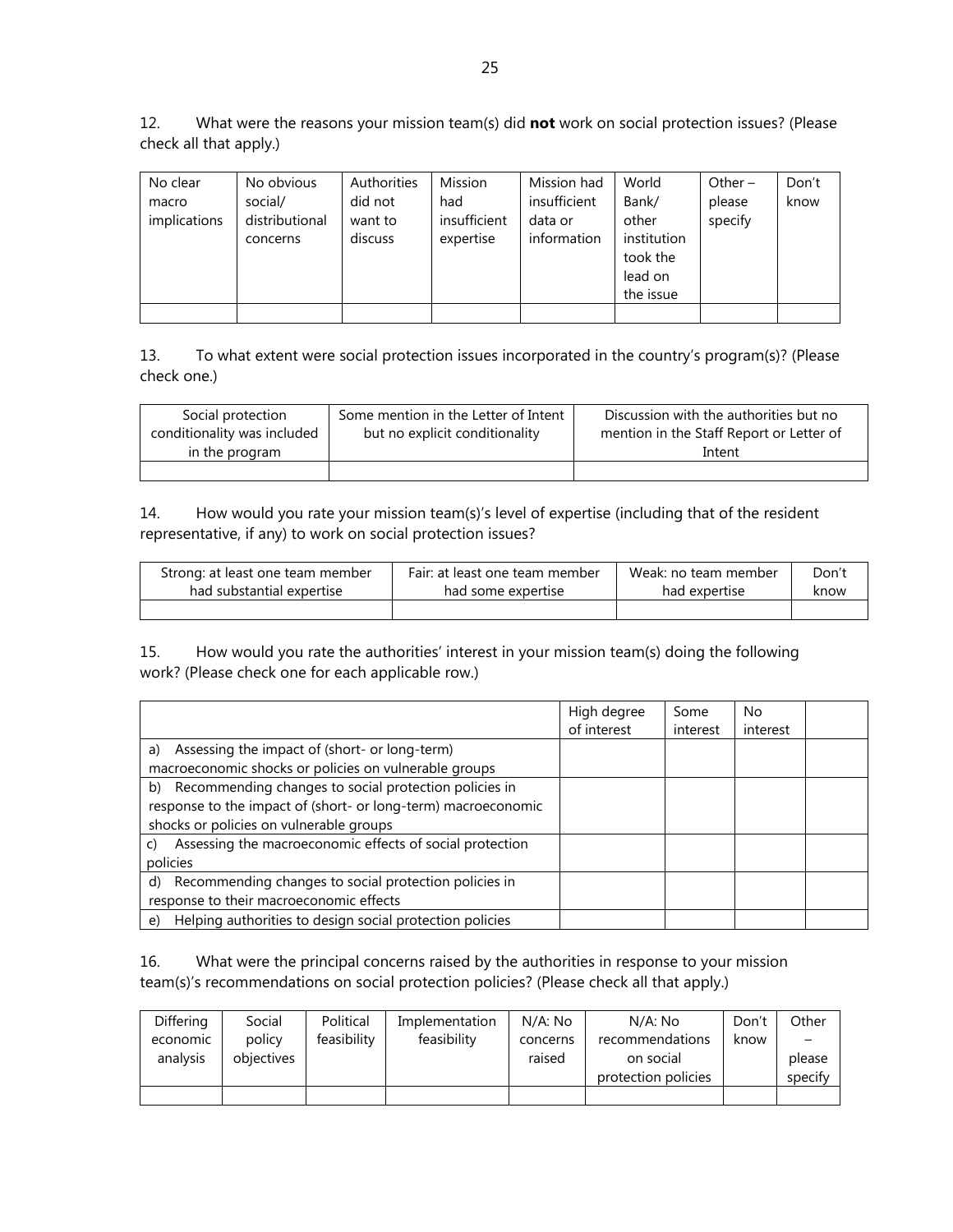17. What was the nature of your mission team(s)'s interaction with staff from other institutions on social protection issues?

- (i) Joint missions, mission participation
- (ii) Joint analytical work including providing and/or receiving substantive analytical inputs
- (iii) Periodic or occasional meetings and information sharing
- (iv) Minimal/no interaction

|    |                                                              | (i) | (iii) |  |
|----|--------------------------------------------------------------|-----|-------|--|
|    | World Bank                                                   |     |       |  |
|    | OECD                                                         |     |       |  |
|    | ILO or UN agencies                                           |     |       |  |
| d) | Regional institutions (e.g. EC or regional development bank) |     |       |  |
| e) | Other - please specify below                                 |     |       |  |

18. How would you rate the overall effectiveness of your mission team(s)'s cooperation with staff from other institutions on social protection issues?

|    |                                                              | Highly    | Moderately | <b>Not</b> | Don't |
|----|--------------------------------------------------------------|-----------|------------|------------|-------|
|    |                                                              | effective | effective  | effective  | know  |
| a) | World Bank                                                   |           |            |            |       |
|    | <b>OECD</b>                                                  |           |            |            |       |
|    | ILO or UN agencies                                           |           |            |            |       |
| d) | Regional institutions (e.g. EC or regional development bank) |           |            |            |       |
|    | Other                                                        |           |            |            |       |

19. From which institutions did your mission team(s) draw upon data or analytical inputs on social protection? (Please check all that apply.)

| World | OECD | ILO or UN | Regional institutions (e.g. | Other – please | N/A: did not use resources |
|-------|------|-----------|-----------------------------|----------------|----------------------------|
| Bank  |      | agencies  | EC or regional              | specify        | on social protection from  |
|       |      |           | development bank            |                | other institutions         |
|       |      |           |                             |                |                            |

20. To what extent was IMF TA related to social protection policies incorporated in surveillance/program work in your selected country?

| Largely      | Partially    | Not incorporated | N/A: No TA related to social | Don't know |
|--------------|--------------|------------------|------------------------------|------------|
| incorporated | incorporated |                  | protection policies          |            |
|              |              |                  |                              |            |

21. Did your mission team(s) (including the resident representative, if any) engage in outreach on social protection issues to local stakeholders (parliamentarians, trade unions, civil society groups, etc.)?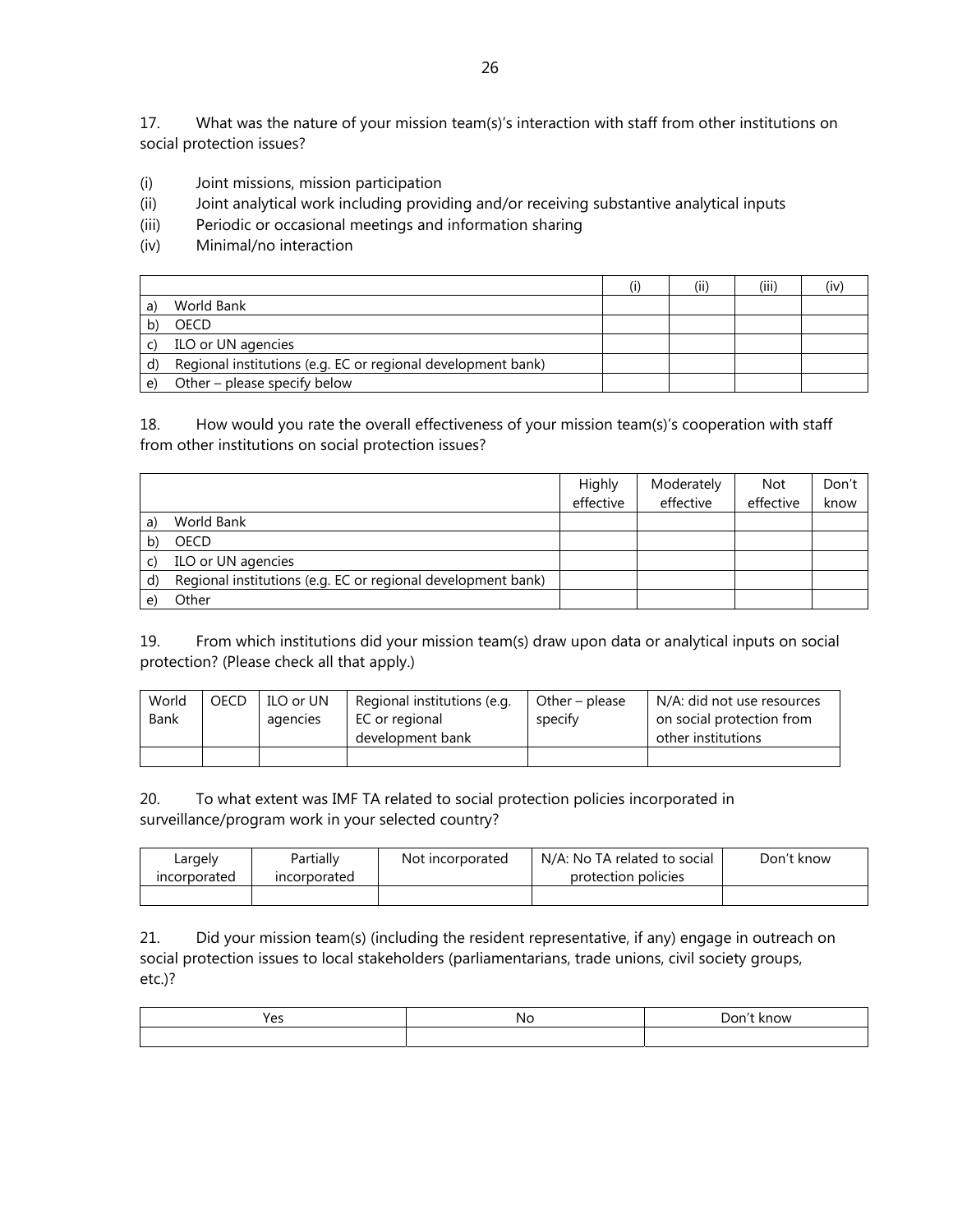22. What were the main reasons why your mission team(s) (including the resident representative, if any) did **not** engage in outreach to local stakeholders on social protection issues? (Please check all that apply.)

| Mission viewed it as | Authorities viewed  | No suitable | Other – please | Don't know |
|----------------------|---------------------|-------------|----------------|------------|
| inappropriate        | it as inappropriate | opportunity | specity        |            |
|                      |                     |             |                |            |

23. To what extent did the authorities implement your mission team(s)'s recommendations on social protection policies?

| Largely     | Partially   | Not         | N/A: No recommendations on social protection | Don't |
|-------------|-------------|-------------|----------------------------------------------|-------|
| implemented | implemented | implemented | policies                                     | know  |
|             |             |             |                                              |       |

24. Overall, how would you rate the extent to which social protection concerns were integrated into your mission team(s)'s macroeconomic analysis and policy recommendations?

| Too much attention | Social protection | Social protection concerns | Social protection     | Don't |
|--------------------|-------------------|----------------------------|-----------------------|-------|
| was devoted to     | concerns were     | were integrated to some    | concerns were not     | know  |
| social protection  | adequately        | extent, but we could have  | adequately integrated |       |
| concerns           | integrated        | done more                  |                       |       |
|                    |                   |                            |                       |       |

## **D. THE IMF'S ROLE IN SOCIAL PROTECTION**

- 25. What do you think the IMF's role in social protection **should** be?
- (i) Always
- (ii) Sometimes if macro-critical
- (iii) Never this is a role for other institutions
- (iv) Don't know

|                                                                                             | (۱) | (11) | (III) | (IV) |
|---------------------------------------------------------------------------------------------|-----|------|-------|------|
| Call attention to where social protection is inadequate<br>a)                               |     |      |       |      |
| Advise on how to establish or expand social protection<br>b)                                |     |      |       |      |
| Assess the fiscal cost of existing or proposed social protection policies<br>C)             |     |      |       |      |
| Call attention to where social protection is inefficient (e.g. does not reach the<br>d)     |     |      |       |      |
| intended beneficiaries)                                                                     |     |      |       |      |
| Advise on how to improve the efficiency of social protection policies<br>e)                 |     |      |       |      |
| Call attention to future social protection needs arising from long-term trends (e.g.,<br>f) |     |      |       |      |
| significant increases in the population share of the elderly)                               |     |      |       |      |
| Advise on how to ensure the sustainability of social insurance policies<br>q)               |     |      |       |      |
| Conduct research to assess the effects of social protection on inequality, poverty<br>h)    |     |      |       |      |
| reduction, and growth                                                                       |     |      |       |      |
| Advocate for social protection for all                                                      |     |      |       |      |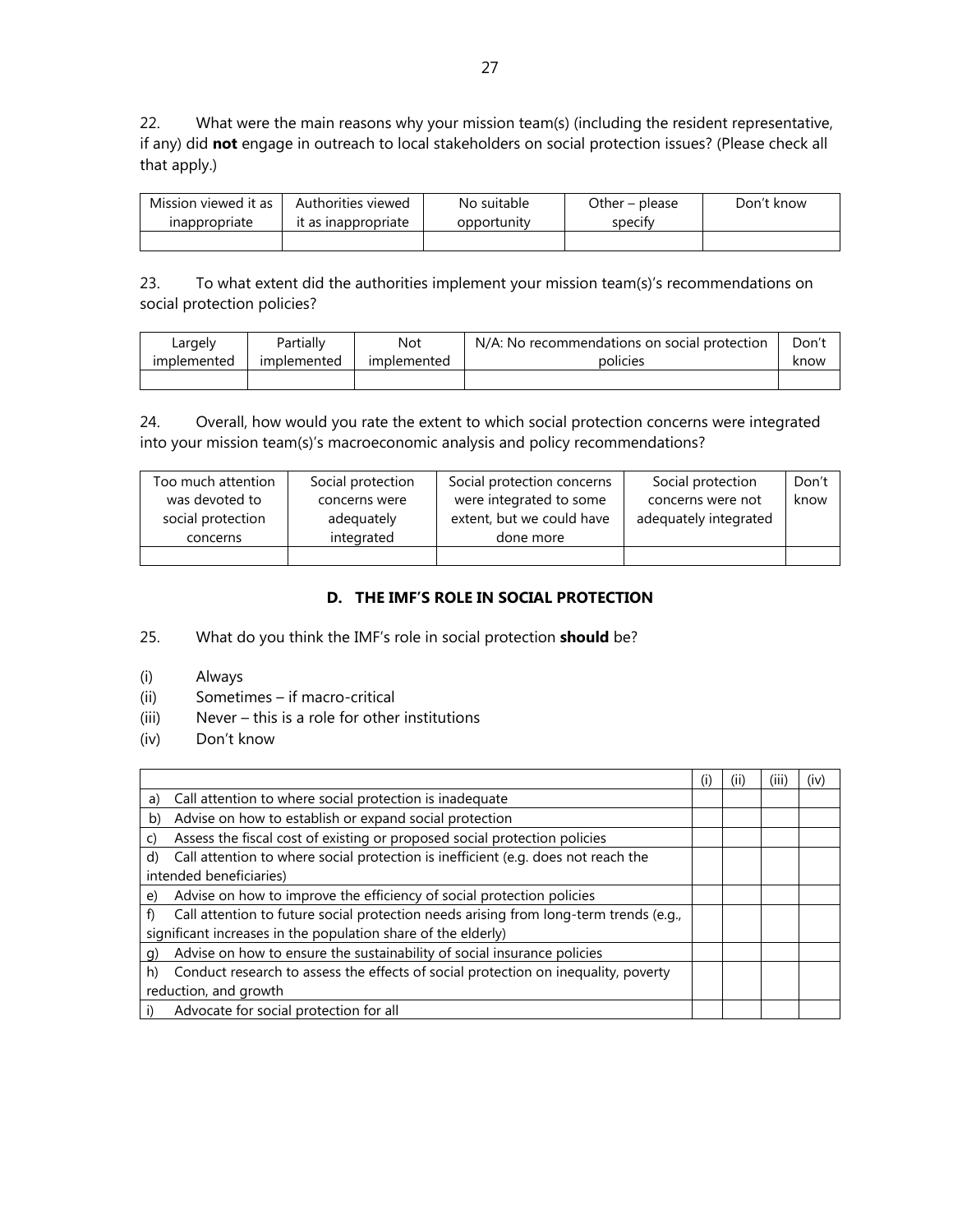#### **APPENDIX 2. SURVEY RESULTS**

|                  | Distribution of answers in percentage            |                                                          | <b>Total</b> |                | <b>By Tenure</b>            |                | <b>Total</b>   |                      | <b>By Grade</b> |                      | Total          |          | <b>By Income</b> |                | <b>Total</b> |            |          | <b>By Region</b> |                         |          | Total    |                | <b>By Role</b> |                | <b>Total</b> |              | <b>By Arrangement</b> |
|------------------|--------------------------------------------------|----------------------------------------------------------|--------------|----------------|-----------------------------|----------------|----------------|----------------------|-----------------|----------------------|----------------|----------|------------------|----------------|--------------|------------|----------|------------------|-------------------------|----------|----------|----------------|----------------|----------------|--------------|--------------|-----------------------|
|                  |                                                  |                                                          |              |                | <3 Years3-10 Years>10 Years |                |                |                      | A11-13 A14-B2   | <b>B3-B4</b>         |                | AE       | <b>EME</b>       | LIC            |              | <b>AFR</b> |          | APD EUR MCD WHD  |                         |          |          | Area Dept. FAD |                | Other          |              |              | Program Io Arrangemen |
|                  |                                                  | <b>Number of responses</b>                               | n/a          | n/a            | n/a                         | n/a            | 541            | 128                  | 369             | 44                   | 497            | 89       | 196              | 212            | 509          | 147        | 75       | 147              | 61                      | 79       | 509      | 347            | 65             | 97             | 502          | 299          | 203                   |
|                  | 1) How long have you worked in Less than 3 years |                                                          | n/a          | n/a            | n/a                         | n/a            | $\overline{7}$ | 25                   | $\overline{2}$  | $\overline{2}$       | $\overline{7}$ | 3        | 7                | 8              | 6            | 10         | -5       | 5                | 8                       | 4        | 6        | 6              | 12             | 5              | 6            | 5            | 8                     |
|                  | the IMF?                                         | 3-10 years                                               | n/a          | n/a            | n/a                         | n/a            | 33<br>60       | 68<br>$\overline{7}$ | 24<br>74        | $\overline{7}$<br>91 | 33<br>60       | 36<br>61 | 32<br>62         | 33<br>58       | 33<br>61     | 28<br>63   | 40<br>55 | 33<br>63         | 33<br>59                | 37<br>59 | 33<br>61 | 25<br>69       | 57<br>31       | 46<br>48       | 33<br>60     | 32<br>63     | 35<br>57              |
|                  |                                                  | More than 10 years                                       | n/a          | n/a            | n/a                         | n/a            |                |                      |                 |                      |                |          |                  |                |              |            |          |                  |                         |          |          |                |                |                |              |              |                       |
|                  |                                                  | <b>Number of responses</b>                               | 541          | 39             | 179                         | 323            | n/a            | n/a                  | n/a             | n/a                  | 497            | 89       | 196              | 212            | 509          | 147        | 75       | 147              | 61                      | 79       | 509      | 347            | 65             | 97             | 502          | 299          | 203                   |
|                  | 2) Please indicate your current                  | A11-13                                                   | 24           | 82             | 49                          | $\overline{3}$ | n/a            | n/a                  | n/a             | n/a                  | 24             | 16       | 22               | 29             | 24           | 27         | 23       | 20               | 26                      | 23       | 24       | 20             | 34             | 30             | 24           | 23           | 24                    |
|                  | grade level.                                     | A14-B2                                                   | 68           | 15             | 50                          | 85             | n/a            | n/a                  | n/a             | n/a                  | 68             | 73       | 69               | 64             | 68           | 64         | 72       | 69               | 70                      | 68       | 68       | 69             | 63             | 68             | 68           | 69           | 67                    |
|                  |                                                  | <b>B3-B4</b>                                             | $\mathbf{8}$ | $\overline{3}$ | $\overline{2}$              | 12             | n/a            | n/a                  | n/a             | n/a                  | $\overline{9}$ | 11       | $\mathbf{q}$     | $\overline{7}$ | 8            | 10         | 5        | 11               | $\overline{\mathbf{3}}$ | 9        | 8        | 11             | $\overline{3}$ | $\overline{2}$ | $\mathbf{q}$ | $\mathbf{R}$ | 9                     |
|                  |                                                  |                                                          |              |                |                             |                |                |                      |                 |                      |                |          |                  |                |              |            |          |                  |                         |          |          |                |                |                |              |              |                       |
|                  |                                                  | <b>Number of responses</b>                               | 541          | 39             | 179                         | 323            | 541            | 128                  | 369             | 44                   | 497            | 89       | 196              | 212            | 509          | 147        | 75       | 147              | 61                      | 79       | 509      | 347            | 65             | 97             | 502          | 299          | 203                   |
|                  |                                                  | Surveillance mission                                     | 79           | 56             | 81                          | 81             | 79             | 81                   | 79              | 80                   | 84             | 99       | 84               | 78             | 84           | 78         | 77       | 92               | 85                      | 87       | 84       | 93             | 60             | 68             | 84           | 85           | 83                    |
|                  |                                                  | <b>UFR</b> mission                                       | 55           | 31             | 51                          | 61             | 55             | 50                   | 57              | 55                   | 59             | 54       | 53               | 66             | 58           | 71         | 31       | 68               | 61                      | 42       | 58       | 66             | 45             | 41             | 59           | 80           | 28                    |
|                  | 3) Which of the following IMF                    | TA mission                                               | 46           | 38             | 44                          | 48             | 46             | 41                   | 49              | 32                   | 48             | 38       | 52               | 49             | 48           | 46         | 51       | 46               | 62                      | 46       | 48       | 36             | 91             | 64             | 48           | 50           | 46                    |
|                  | activities were you involved in                  | Resident representative                                  | 13           | $\mathbf{0}$   | 3                           | 21             | 13             | $\mathbf 0$          | 18              | 11                   | 14             | 9        | 11               | 19             | 14           | 20         | 11       | 16               | 11                      | 8        | 14       | 20             | $\overline{2}$ | 1              | 14           | 19           | $\overline{7}$        |
|                  | during 2006-15? (Please check all                |                                                          |              |                |                             |                |                |                      |                 |                      |                |          |                  |                |              |            |          |                  |                         |          |          |                |                |                |              |              |                       |
|                  | that apply.)                                     | Research or policy work                                  | 69           | 69             | 79                          | 64             | 69             | 77                   | 67              | 68                   | 70             | 79       | 74               | 62             | 69           | 63         | 64       | 77               | 74                      | 68       | 69       | 70             | 74             | 62             | 70           | 68           | 72                    |
|                  |                                                  |                                                          |              |                |                             |                |                |                      |                 |                      |                |          |                  |                |              |            |          |                  |                         |          |          |                |                |                |              |              |                       |
|                  |                                                  | <b>External communication</b>                            | 20           | 13             | 10                          | 26             | 20             | $\mathbf{q}$         | 22              | 36                   | 20             | 19       | 23               | 17             | 20           | 17         | 23       | 22               | 20                      | 18       | 20       | 23             | 14             | 12             | 20           | 19           | 21                    |
|                  |                                                  | Other                                                    | 18           | 15             | 17                          | 18             | 18             | 16                   | 17              | 25                   | 16             | 12       | 19               | 14             | 16           | 10         | 16       | 19               | 16 18                   |          | 16       | 14             | 11             | 26             | 16           | 14           | 19                    |
|                  |                                                  |                                                          |              |                |                             |                |                |                      |                 |                      |                |          |                  |                |              |            |          |                  |                         |          |          |                |                |                |              |              |                       |
|                  |                                                  | <b>B. FUND GUIDANCE ON COVERAGE OF SOCIAL PROTECTION</b> |              |                |                             |                |                |                      |                 |                      |                |          |                  |                |              |            |          |                  |                         |          |          |                |                |                |              |              |                       |
|                  |                                                  |                                                          |              |                |                             |                |                |                      |                 |                      |                |          |                  |                |              |            |          |                  |                         |          |          |                |                |                |              |              |                       |
|                  |                                                  | <b>Number of responses</b>                               | 540          | 39             | 178                         | 323            | 540            | 127                  | 369             | 44                   | 496            | 89       | 196              | 211            | 508          | 146        | 75       | 147              | 61                      | 79       | 508      | 346            | 65             | 97             | 501          | 298          | 203                   |
|                  |                                                  | Yes                                                      | 56           | 62             | 52                          | 58             | 56             | 54                   | 54              | 77                   | 57             | 55       | 57               | 57             | 56           | 62         | 44       | 54               | 57                      | 62       | 56       | 60             | 57             | 42             | 57           | 58           | 55                    |
|                  | Assess the impact of                             | No                                                       | 27           | 21             | 28                          | 28             | 27             | 26                   | 29              | 16                   | 27             | 26       | 29               | 26             | 27           | 22         | 31       | 29               | 34                      | 24       | 27       | 26             | 28             | 29             | 27           | 28           | 25                    |
|                  | (short- or long-term)                            |                                                          |              |                |                             |                |                |                      |                 |                      |                |          |                  |                |              |            |          |                  |                         |          |          |                |                |                |              |              |                       |
|                  | macroeconomic                                    |                                                          |              |                |                             |                |                |                      |                 |                      |                |          |                  |                |              |            |          |                  |                         |          |          |                |                |                |              |              |                       |
|                  | shocks or policies on                            | Don't know                                               | 17           | 18             | 20                          | 15             | 17             | 20                   | 17              | $\overline{7}$       | 16             | 19       | 14               | 17             | 17           | 16         | 25       | 17               | 8                       | 14       | 17       | 13             | 15             | 29             | 16           | 14           | 20                    |
|                  | vulnerable groups                                |                                                          |              |                |                             |                |                |                      |                 |                      |                |          |                  |                |              |            |          |                  |                         |          |          |                |                |                |              |              |                       |
|                  |                                                  | <b>Number of responses</b>                               | 540          | 39             | 178                         | 323            | 540            | 127                  | 369             | 44                   | 496            | 89       | 196              | 211            | 508          | 146        | 75       | 147              | 61                      | 79       | 508      | 346            | 65             | 97             | 501          | 298          | 203                   |
|                  |                                                  |                                                          |              |                |                             |                |                |                      |                 |                      |                |          |                  |                |              |            |          |                  |                         |          |          |                |                |                |              |              |                       |
|                  | Recommend                                        | Yes                                                      | 50           | 36             | 49                          | 52             | 50             | 42                   | 50              | 73                   | 51             | 61       | 53               | 46             | 52           | 51         | 47       | 57               | 48                      | 49       | 51       | 52             | 62             | 41             | 52           | 54           | 48                    |
|                  | changes to social                                |                                                          |              |                |                             |                |                |                      |                 |                      |                |          |                  |                |              |            |          |                  |                         |          |          |                |                |                |              |              |                       |
|                  | 4) Has there protection policies in No           |                                                          | 30           | 31             | 25                          | 32             | 30             | 28                   | 32              | 18                   | 29             | 20       | 30               | 32             | 29           | 29         | 25       | 26               | 41                      | 28       | 29       | 32             | 15             | 30             | 29           | 30           | 28                    |
| been clear       | response to the                                  |                                                          |              |                |                             |                |                |                      |                 |                      |                |          |                  |                |              |            |          |                  |                         |          |          |                |                |                |              |              |                       |
| guidance at      | impact of (short- or                             |                                                          |              |                |                             |                |                |                      |                 |                      |                |          |                  |                |              |            |          |                  |                         |          |          |                |                |                |              |              |                       |
| the              | long-term)                                       |                                                          |              |                |                             |                |                |                      |                 |                      |                |          |                  |                |              |            |          |                  |                         |          |          |                |                |                |              |              |                       |
| institutional    | macroeconomic                                    | Don't know                                               | 21           | 33             | 25                          | 16             | 21             | 31                   | 18              | 9                    | 20             | 19       | 18               | 21             | 19           | 19         | 28       | 17               | 11                      | 23       | 19       | 16             | 23             | 29             | 19           | 16           | 24                    |
| level as to      | shocks or policies on                            |                                                          |              |                |                             |                |                |                      |                 |                      |                |          |                  |                |              |            |          |                  |                         |          |          |                |                |                |              |              |                       |
| whether          | vulnerable groups                                |                                                          |              |                |                             |                |                |                      |                 |                      |                |          |                  |                |              |            |          |                  |                         |          |          |                |                |                |              |              |                       |
| <b>IMF</b> staff |                                                  | <b>Number of responses</b>                               | 540          | 39             | 178                         | 323            | 540            | 127                  | 369             | 44                   | 496            | 89       | 196              | 211            | 508          | 146        | 75       | 147              | 61                      | 79       | 508      | 346            | 65             | 97             | 501          | 298          | 203                   |
| should do<br>the | Assess the                                       | Yes                                                      | 50           | 46             | 49                          | 51             | 50             | 50                   | 48              | 70                   | 51             | 57       | 54               | 45             | 51           | 49         | 55       | 53               | 51                      | 51       | 51       | 52             | 52             | 47             | 51           | 48           | 56                    |
| following        | macroeconomic                                    | No                                                       | 31           | 26             | 29                          | 32             | 31             | 27                   | 34              | 14                   | 31             | 22       | 30               | 36             | 31           | 30         | 17       | 29               | 43                      | 37       | 31       | 32             | 26             | 30             | 31           | 35           | 25                    |
| work?            | effects of social                                |                                                          | 19           |                | 22                          | 17             |                |                      | 18              |                      |                |          |                  |                |              |            |          |                  |                         |          | 18       |                |                |                | 18           |              |                       |
|                  | protection policies                              | Don't know                                               |              | 28             |                             |                | 19             | 24                   |                 | 16                   | 18             | 20       | 16               | 19             | 18           | 21         | 28       | 18               | 7                       | 13       |          | 16             | 22             | 23             |              | 17           | 19                    |
|                  |                                                  | <b>Number of responses</b>                               | 540          | 39             | 178                         | 323            | 540            | 127                  | 369             | 44                   | 496            | 89       | 196              | 211            | 508          | 146        | 75       | 147              | 61                      | 79       | 508      | 346            | 65             | 97             | 501          | 298          | 203                   |
|                  | Recommend                                        | Yes                                                      | 47           | 36             | 46                          | 50             | 47             | 43                   | 46              | 70                   | 49             | 57       | 53               | 42             | 49           | 47         | 45       | 54               | 43                      | 52       | 49       | 49             | 57             | 44             | 49           | 53           | 44                    |
|                  | changes to social                                | No                                                       | 29           | 36             | 26                          | 30             | 29             | 30                   | 31              | 11                   | 29             | 19       | 29               | 32             | 29           | 31         | 23       | 25               | 41                      | 27       | 29       | 30             | 28             | 26             | 28           | 29           | 28                    |
|                  | protection policies in                           |                                                          |              |                |                             |                |                |                      |                 |                      |                |          |                  |                |              |            |          |                  |                         |          |          |                |                |                |              |              |                       |
|                  | response to their                                | Don't know                                               | 24           | 28             | 28                          | 21             | 24             | 28                   | 23              | 18                   | 22             | 24       | 18               | 26             | 22           | 22         |          | 32 21            | 16 22                   |          | 22       | 22             | 15             | 30             | 23           | 18           | 29                    |
|                  | macroeconomic                                    |                                                          |              |                |                             |                |                |                      |                 |                      |                |          |                  |                |              |            |          |                  |                         |          |          |                |                |                |              |              |                       |
|                  | effects                                          |                                                          |              |                |                             |                |                |                      |                 |                      |                |          |                  |                |              |            |          |                  |                         |          |          |                |                |                |              |              |                       |
|                  |                                                  | <b>Number of responses</b>                               | 538          | 39             | 177                         | 322            | 538            | 127                  | 367             | 44                   | 494            | 89       | 195              | 210            | 506          | 146        | 74       | 146              | 61                      | 79       | 506      | 345            | 64             | 97             | 499          | 297          | 202                   |
|                  | Help authorities to                              | Yes                                                      | 40           | 28             | 40                          | 42             | 40             | 31                   | 42              | 50                   | 42             | 47       | 48               | 35             | 42           | 38         | 31       | 51               | 41                      | 42       | 42       | 41             | 58             | 33             | 42           | 44           | 39                    |
|                  | design social                                    | No                                                       | 38           | 38             | 33                          | 40             | 38             | 39                   | 38              | 32                   | 37             | 28       | 35               | 43             | 38           | 41         | 36       | 30               | 48                      | 38       | 38       | 41             | 28             | 33             | 37           | 39           | 35                    |
|                  | protection policies  Don't know                  |                                                          | 22           | 33             | 28                          | 18             | 22             | 30                   | 20              | 18                   | 20             | 25       | 17               | 22             | 21           | 21         | 32       | 18               | 11                      | 20       | 21       | 18             | 14             | 34             | 21           | 17           | 26                    |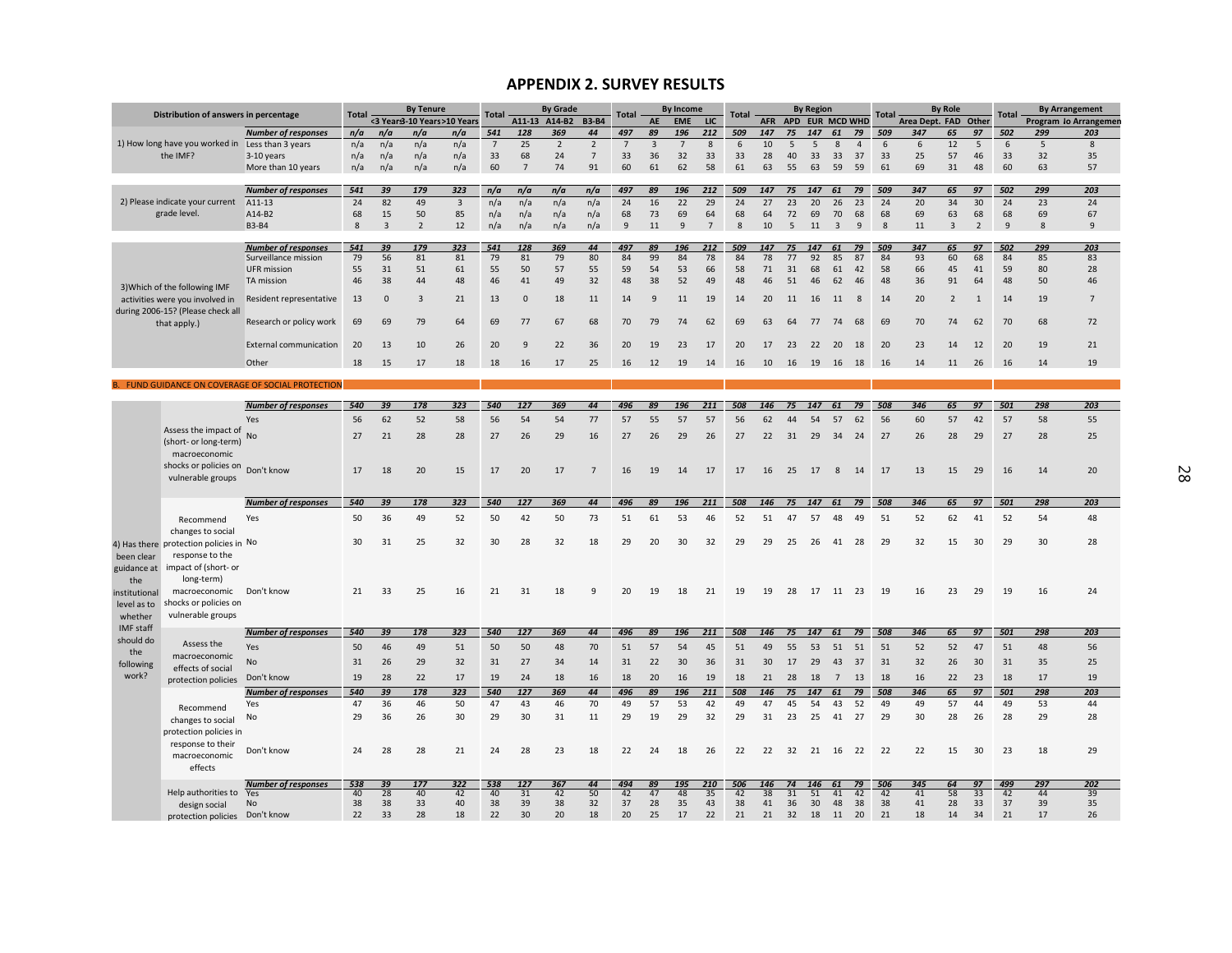|                     |                                               |                                              | <b>Total</b>   |                         | <b>By Tenure</b> |                             | <b>Total</b>   |                          | <b>By Grade</b> |                          |                  |                    | <b>By Income</b> |                 |                |                |                | <b>By Region</b>         |              |                 |                         |                      | <b>By Role</b> |                |                |              | <b>By Arrangement</b> |
|---------------------|-----------------------------------------------|----------------------------------------------|----------------|-------------------------|------------------|-----------------------------|----------------|--------------------------|-----------------|--------------------------|------------------|--------------------|------------------|-----------------|----------------|----------------|----------------|--------------------------|--------------|-----------------|-------------------------|----------------------|----------------|----------------|----------------|--------------|-----------------------|
|                     | Distribution of answers in percentage         |                                              |                |                         |                  | <3 Years3-10 Years>10 Years |                |                          | A11-13 A14-B2   | <b>B3-B4</b>             | <b>Total</b>     | AE                 | <b>EME</b>       | LIC             | <b>Total</b>   | <b>AFR</b>     |                | APD EUR MCD WHD          |              |                 | <b>Total</b>            | Area Dept. FAD Other |                |                | <b>Total</b>   |              | Program Io Arrangemer |
|                     |                                               | <b>Number of responses</b>                   | 539            | 39                      | 177              | 323                         | 539            | 126                      | 369             | 44                       | 495              | 89                 | 195              | 211             | 507            | 146            | 74             | 147                      | 61           | 79              | 507                     | 346                  | 64             | 97             | 500            | 298          | 202                   |
|                     |                                               | Most of the time                             | 30             | 28                      | 29               | 31                          | 30             | 31                       | 28              | 48                       | 31               | 25                 | 34               | 30              | 31             | 36             | 26             | 27                       | 33           | 32              | 31                      | 32                   | 27             | 29             | 31             | 33           | 28                    |
|                     | Assess the impact of<br>(short- or long-term) | Sometimes                                    | 56             | 56                      | 55               | 56                          | 56             | 54                       | 57              | 50                       | 56               | 61                 | 55               | 55              | 56             | 51             | 51             | 63                       | 57           | 58              | 56                      | 58                   | 63             | 45             | 56             | 56           | 55                    |
|                     | macroeconomic                                 | Never                                        | 5              | $\Omega$                | $\overline{7}$   | 5                           | 5              | $\overline{3}$           | 6               | $\Omega$                 | 5                | $\overline{7}$     |                  | $\overline{6}$  | 5              | 5              | $\overline{5}$ | 5                        | 5            |                 | 5                       | 5                    | 5              | $\overline{7}$ | 5              | 5            | 5                     |
|                     | shocks or policies on                         |                                              |                |                         |                  |                             |                |                          |                 |                          |                  |                    |                  |                 |                |                |                |                          |              |                 |                         |                      |                |                |                |              |                       |
|                     | vulnerable groups                             | Don't know                                   | 9              | 15                      | $\mathbf{q}$     | $\mathbf{8}$                | 9              | 12                       | 9               | $\overline{2}$           | $\mathbf{8}$     | 8                  |                  | $\mathbf{q}$    | 8              | $\mathsf{Q}$   | 18             | 6                        | 5            | $\Delta$        | $\mathbf{8}$            |                      | 6              | 19             | $\mathbf{8}$   | 6            | 11                    |
|                     |                                               | <b>Number of responses</b>                   | 540            | 39                      | 178              | 323                         | 540            | 127                      | 369             | 44                       | 496              | 89                 | 196              | 211             | 508            | 146            | 75             | 147                      | 61           | 79              | 508                     | 346                  | 65             | 97             | 501            | 298          | 203                   |
|                     | Recommend                                     | Most of the time                             | 25             | 21                      | 22               | 27                          | 25             | 24                       | 24              | 34                       | 25               | 21                 | 27               | 26              | 25             | 29             | 16             | 28                       | 26           | 23              | 25                      | 25                   | 29             | 25             | 26             | 28           | 22                    |
|                     | changes to social                             | Sometimes                                    | 57             | 51                      | 60               | 57                          | 57             | 54                       | 58              | 61                       | 58               | 63                 | 60               | 54              | 57             | 55             | 55             | 60                       | 57           | 59              | 57                      | 61                   | 55             | 45             | 58             | 58           | 58                    |
|                     | protection policies in                        |                                              |                |                         |                  |                             |                |                          |                 |                          |                  |                    |                  |                 |                |                |                |                          |              |                 |                         |                      |                |                |                |              |                       |
|                     | response to the                               | Never                                        | 6              | $\overline{\mathbf{a}}$ | 6                | $\sqrt{2}$                  | 6              | $\Lambda$                | $\overline{7}$  | $\overline{\phantom{0}}$ | 6                | 6                  |                  |                 | 6              |                |                | $\mathbf{a}$             | R            | q               | 6                       |                      | 5              | $\overline{ }$ | 6              | 5            | 6                     |
| 5) Based on         | impact of (short- or                          |                                              |                |                         |                  |                             |                |                          |                 |                          |                  |                    |                  |                 |                |                |                |                          |              |                 |                         |                      |                |                |                |              |                       |
| your<br>understandi | long-term)                                    |                                              |                |                         |                  |                             |                |                          |                 |                          |                  |                    |                  |                 |                |                |                |                          |              |                 |                         |                      |                |                |                |              |                       |
| ng, to what         | macroeconomic                                 | Don't know                                   | 12             | 26                      | 12               | 11                          | 12             | 18                       | 12              | $\overline{2}$           | 11               | 10                 | $\mathsf{q}$     | 13              | 11             | 11             | 21             | 10                       | 8            | q               | 12                      | q                    | 11             | 23             | 11             | 9            | 14                    |
| extent are          | shocks or policies on                         |                                              |                |                         |                  |                             |                |                          |                 |                          |                  |                    |                  |                 |                |                |                |                          |              |                 |                         |                      |                |                |                |              |                       |
| <b>IMF</b> staff    | vulnerable groups                             |                                              |                |                         |                  |                             |                |                          |                 |                          |                  |                    |                  |                 |                |                |                |                          |              |                 |                         |                      |                |                |                |              |                       |
| expected to         |                                               | <b>Number of responses</b>                   | 539            | 39                      | 178              | 322                         | 539            | 127                      | 368             | 44                       | 495              | 88                 | 196              | 211             | 507            | 146            | 75             | 146                      | 61           | 79              | 507                     | 345                  | 65             | 97             | 500            | 297          | 203                   |
| do the              |                                               | Most of the time                             | 32             | 41                      | 33               | 30                          | 32             | 35                       | 30              | 39                       | 32               | 32                 | 33               | 30              | 32             | 34             | 33             | 29                       | 31           | 33              | 32                      | 32                   | 38             | 27             | 32             | 31           | 33                    |
| following           |                                               | Sometimes                                    | 50             | 38                      | 48               | 53                          | 50             | 47                       | 51              | 57                       | 52               | 51                 | 51               | 53              | 51             | 53             | 44             | 55                       | 49           | 48              | 51                      | 53                   | 46             | 47             | 51             | 54           | 48                    |
| work?               |                                               | Never                                        | 6              | $\overline{\mathbf{3}}$ | 8                | 5                           | 6              | $\overline{4}$           | 8               | $\Omega$                 | 6                | $\overline{3}$     | $7\overline{ }$  | $7\overline{ }$ | 6              | $\overline{3}$ | 5              | $\overline{3}$           | 11           | 11              | 6                       | 5                    | 9              | 6              | 6              | 5            | 7                     |
|                     |                                               | Don't know                                   | 12             | 18                      | 11               | 11                          | 12             | 14                       | 12              | 5                        | 11               | 14                 | 9                | 10              | 11             | 10             | 17             | 12                       | 8            | 8               | 11                      | 10                   | 6              | 20             | 11             | 10           | 12                    |
|                     |                                               | <b>Number of responses</b>                   | 538            | 39                      | 178              | 321                         | 538            | 127                      | 367             | 44                       | 495              | 89                 | 196              | 210             | 506            | 145            | 74             | 147                      | 61           | 79              | 506                     | 344                  | 65             | 97             | 500            | 297          | 203                   |
|                     | Recommend                                     | Most of the time                             | 24             | 23                      | 21               | 26                          | 24             | 24                       | 23              | 34                       | 24               | 21                 | 24               | 26              | 25             | 29             | 23             | 24                       | 23           | 20              | 25                      | 24                   | 32             | 22             | 25             | 27           | 22                    |
|                     | changes to social                             | Sometimes                                    | 55             | 51                      | 55               | 55                          | 55             | 54                       | 55              | 61                       | 57               | 65                 | 57               | 53              | 56             | 52             | 50             | 60                       | 57           | 62              | 56                      | 61                   | 49             | 45             | 56             | 57           | 55                    |
|                     | protection policies in Never                  |                                              | $\overline{7}$ | $\overline{3}$          | $\mathbf{8}$     | $\overline{7}$              | $\overline{7}$ | $\Delta$                 | $\mathbf{q}$    | $\Omega$                 | $6 \overline{6}$ | $\overline{2}$     | $\overline{7}$   |                 | 6              | 6              | $\mathbf{R}$   | $\overline{\phantom{0}}$ | 10           | 10 <sup>1</sup> | 6                       | 6                    | 6              | 6              | 6              | 5            | $\overline{7}$        |
|                     | response to their                             |                                              |                |                         |                  |                             |                |                          |                 |                          |                  |                    |                  |                 |                |                |                |                          |              |                 |                         |                      |                |                |                |              |                       |
|                     | macroeconomic                                 | Don't know                                   | 14             | 23                      | 16               | 12                          | 14             | 18                       | 13              | 5                        | 13               | 11                 | 12               | 14              | 13             | 12             | 19             | 14                       | 10           | 8               | 13                      | 9                    | 12             | 27             | 13             | 11           | 16                    |
|                     | effects                                       |                                              |                |                         |                  |                             |                |                          |                 |                          |                  |                    |                  |                 |                |                |                |                          |              |                 |                         |                      |                |                |                |              |                       |
|                     |                                               | <b>Number of responses</b>                   | 536            | 39                      | 178              | 319                         | 536            | 127                      | 365             | 44                       | 492              | 88                 | 195              | 209             | 504            | 145            | 74             | 145                      | 61           | 79              | 504                     | 342                  | 65             | 97             | 497            | 296          | 201                   |
|                     | Help authorities to                           | Most of the time                             | 15             | 15                      | 15               | 16                          | 15             | 17                       | 14              | 20                       | 16               | 16                 | 17               | 15              | 16             | 19             | 11             | 18                       | 10           | 15              | 16                      | 15                   | 22             | 12             | 16             | 16           | 15                    |
|                     | design social                                 | Sometimes                                    | 50             | 44                      | 50               | 51                          | 50             | 43<br>17                 | 52              | 57                       | 52               | 65<br>$\mathbf{q}$ | 53               | 45              | 52<br>17       | 45             | 54             | 62<br>10                 | 49           | 46              | 52                      | 52                   | 58             | 46             | 52             | 53           | 50                    |
|                     | protection policies                           | <b>Never</b><br>Don't know                   | 18<br>16       | 18<br>23                | 17<br>19         | 19<br>14                    | 18<br>16       | 23                       | 19<br>15        | 11<br>11                 | 17<br>15         | 10                 | 17<br>13         | 22<br>19        | 15             | 21<br>15       | 14<br>22       | 10                       | 26<br>15     | 19<br>20        | 17<br>15                | 19<br>13             | 11<br>9        | 14<br>27       | 17<br>15       | 19<br>11     | 14<br>20              |
|                     |                                               |                                              |                |                         |                  |                             |                |                          |                 |                          |                  |                    |                  |                 |                |                |                |                          |              |                 |                         |                      |                |                |                |              |                       |
|                     |                                               | <b>Number of responses</b>                   | 540            | 39                      | 178              | 323                         | 540            | 127                      | 369             | 44                       | 496              | 89                 | 196              | 211             | 508            | 146            | 75             | 147                      | 61           | 79              | 508                     | 346                  | 65             | 97             | 501            | 298          | 203                   |
|                     |                                               | <b>Expectation has</b>                       | 64             | 41                      | 65               | 67                          | 64             | 57                       | 65              | 77                       | 65               | 66                 | 65               | 64              | 65             | 62             | 63             | 63                       | 66           | 72              | 65                      | 68                   | 60             | 57             | 65             | 67           | 61                    |
|                     |                                               | <b>Expectation has</b>                       | 1              | $\Omega$                | $\Omega$         | $\overline{2}$              | 1              | $\Omega$                 | $\overline{1}$  | $\overline{2}$           | $\mathbf{1}$     | $\mathbf{1}$       | $\mathbf{1}$     | 1               | $\mathbf{1}$   | $\mathbf{1}$   | 3              | 1                        | $\mathbf{0}$ | $\mathbf{0}$    | 1                       | $\mathbf{1}$         | $\mathbf{0}$   | 1              | $\mathbf{1}$   | $\mathbf{1}$ | $\mathbf{1}$          |
|                     | Assess the impact of decreased                | (short- or long-term) Expectation has stayed |                |                         |                  |                             |                |                          |                 |                          |                  |                    |                  |                 |                |                |                |                          |              |                 |                         |                      |                |                |                |              |                       |
|                     | macroeconomic the same                        |                                              | 16             | 10                      | 15               | 17                          | 16             | 14                       | 18              | 5                        | 16               | 15                 | 14               | 18              | 16             | 19             | 12             | 15                       | 16           | 14              | 16                      | 17                   | 12             | 13             | 16             | 17           | 14                    |
|                     | shocks or policies on                         |                                              |                |                         |                  |                             |                |                          |                 |                          |                  |                    |                  |                 |                |                |                |                          |              |                 |                         |                      |                |                |                |              |                       |
|                     | vulnerable groups                             | <b>Expectation has changed</b>               | $\overline{3}$ | $\overline{3}$          |                  |                             | $\overline{3}$ | $\overline{\phantom{a}}$ | $\overline{2}$  | 11                       | $\overline{3}$   | $\overline{7}$     | $\overline{2}$   | $\overline{2}$  | $\overline{3}$ | $\overline{z}$ |                | $\overline{3}$           | $\mathbf{0}$ | -4              | $\overline{\mathbf{3}}$ |                      | $\Omega$       | $\overline{3}$ | $\overline{3}$ | $\mathbf{1}$ | 5                     |
|                     |                                               | every few years                              |                |                         |                  |                             |                |                          |                 |                          |                  |                    |                  |                 |                |                |                |                          |              |                 |                         |                      |                |                |                |              |                       |
|                     |                                               | Don't know                                   | 16             | 46                      | 20               | 11                          | 16             | 28                       | 14              | 5                        | 16               | 11                 | 18               | 15              | 16             | 14             | 19             | 18                       | 18           | 10              | 16                      | 11                   | 28             | 26             | 16             | 14           | 19                    |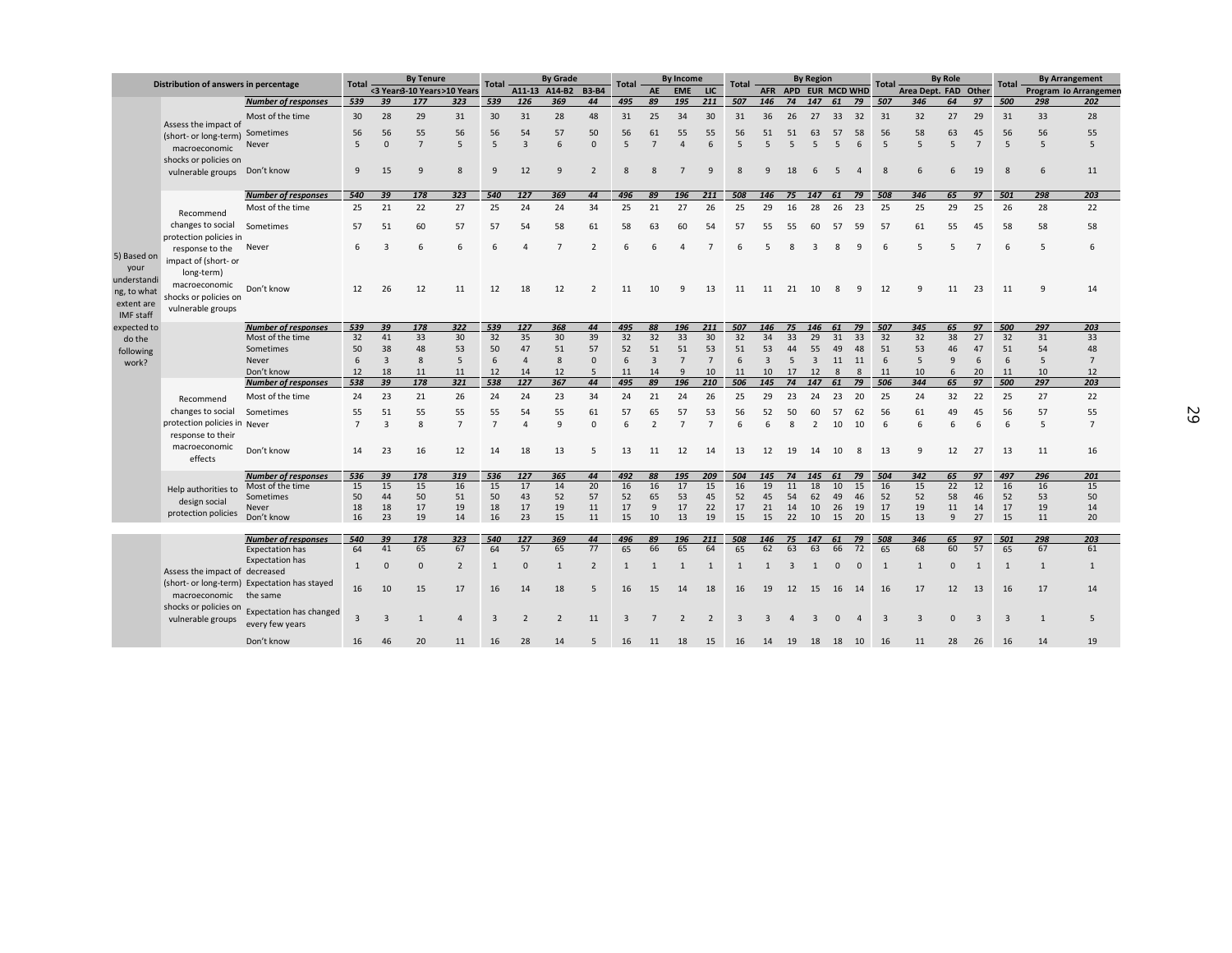|                       | Distribution of answers in percentage               |                                                                                        | <b>Total</b>   |                    | <b>By Tenure</b>                   |                | <b>Total</b>   |                | <b>By Grade</b>      |                      | <b>Total</b>   |                   | <b>By Income</b> |                    | <b>Total</b>             |                      |                      | <b>By Region</b>     |                     |                     | Total          |                      | <b>By Role</b> |                | <b>Total</b>   |                        | <b>By Arrangement</b> |
|-----------------------|-----------------------------------------------------|----------------------------------------------------------------------------------------|----------------|--------------------|------------------------------------|----------------|----------------|----------------|----------------------|----------------------|----------------|-------------------|------------------|--------------------|--------------------------|----------------------|----------------------|----------------------|---------------------|---------------------|----------------|----------------------|----------------|----------------|----------------|------------------------|-----------------------|
|                       |                                                     |                                                                                        |                | 39                 | <3 Years3-10 Years>10 Years<br>178 | 322            |                | 127            | A11-13 A14-B2<br>368 | <b>B3-B4</b><br>44   |                | <b>AE</b>         | <b>EME</b>       | LIC                |                          | <b>AFR</b><br>145    | 75                   |                      | APD EUR MCD WHD     | 79                  | 507            | Area Dept. FAD Other |                | 97             |                |                        | Program Io Arrangemen |
|                       |                                                     | <b>Number of responses</b><br><b>Expectation has</b>                                   | 539            |                    |                                    |                | 539            |                |                      |                      | 495            | 89                | 196              | 210                | 507                      |                      |                      | 147 61               |                     |                     |                | 345                  | 65             |                | 500            | 297                    | 203                   |
|                       | Recommend                                           | increased                                                                              | 60             | 31                 | 62                                 | 62             | 60             | 56             | 59                   | 75                   | 60             | 64                | 59               | 60                 | 60                       | 59                   | 55                   | 62                   | 54                  | 67                  | 60             | 63                   | 57             | 49             | 60             | 63                     | 55                    |
|                       | changes to social                                   | <b>Expectation has</b>                                                                 | 1              | $\Omega$           | $\mathbf{1}$                       | $\overline{2}$ | $\mathbf{1}$   | $\mathbf{1}$   | 2                    | $\overline{2}$       | 2              | 1                 | $\overline{1}$   | 3                  | $\overline{2}$           | 3                    | 3                    | 0                    | 2                   | $\overline{0}$      | $\overline{2}$ | $\mathbf{1}$         | 2              | $\overline{2}$ | $\overline{2}$ | $\overline{2}$         | 1                     |
|                       | protection policies in decreased<br>response to the |                                                                                        |                |                    |                                    |                |                |                |                      |                      |                |                   |                  |                    |                          |                      |                      |                      |                     |                     |                |                      |                |                |                |                        |                       |
|                       | impact of (short- or                                | <b>Expectation has stayed</b><br>the same                                              | 18             | 15                 | 15                                 | 20             | 18             | 13             | 21                   | $\mathbf{q}$         | 18             | 17                | 18               | 18                 | 18                       | 21                   | 19                   | 15                   | 21                  | 18                  | 18             | 21                   | 12             | 13             | 18             | 19                     | 17                    |
|                       | long-term)                                          | <b>Expectation has changed</b>                                                         |                |                    |                                    |                |                |                |                      |                      |                |                   |                  |                    |                          |                      |                      |                      |                     |                     |                |                      |                |                |                |                        |                       |
|                       | macroeconomic                                       | every few years                                                                        | $\overline{3}$ | $\mathbf{a}$       | $\overline{2}$                     | $\Delta$       | 3              | $\mathbf{1}$   | $\Delta$             | 9                    | $\Lambda$      | 8                 | $\overline{3}$   | $\overline{2}$     |                          | 3                    | $\mathbf{3}$         | 6                    | 2                   | 3                   | $\Delta$       | $\mathbf{3}$         | $\Omega$       | $\overline{7}$ | $\overline{3}$ | 2                      | 5                     |
|                       | shocks or policies on                               |                                                                                        |                |                    |                                    |                |                |                |                      |                      |                |                   |                  |                    |                          |                      |                      |                      |                     |                     |                |                      |                |                |                |                        |                       |
|                       | vulnerable groups                                   | Don't know                                                                             | 18             | 51                 | 21                                 | 12             | 18             | 30             | 15                   | 5                    | 16             | 10                | 19               | 16                 | 17                       | 14                   | 21                   | 17                   | 21                  | 13                  | 17             | 11                   | 29             | 28             | 17             | 13                     | 21                    |
| 6) To what            |                                                     | <b>Number of responses</b><br><b>Expectation has</b>                                   | 536            | 38                 | 178                                | 320            | 536            | 127            | 365                  | 44                   | 493            | 89                | 194              | 210                | 505                      | 145                  | 74                   | 146 61               |                     | 79                  | 505            | 344                  | 65             | 96             | 498            | 297                    | 201                   |
| extent has            |                                                     | increased                                                                              | 53             | 29                 | 61                                 | 51             | 53             | 54             | 51                   | 61                   | 53             | 57                | 46               | 57                 | 53                       | 54                   | 54                   | 48                   | 52                  | 59                  | 53             | 55                   | 54             | 46             | 53             | 54                     | 52                    |
| the<br>expectation    |                                                     | <b>Expectation has</b>                                                                 | $\overline{2}$ | $\Omega$           | $\overline{2}$                     | $\overline{3}$ | $\overline{2}$ | $\overline{2}$ | $\overline{2}$       | 5                    | $\overline{2}$ | $\mathbf{1}$      | $\mathbf{3}$     | $\mathbf{1}$       | $\overline{2}$           | $\mathbf{3}$         | 3                    | $\overline{2}$       | 2                   | $\Omega$            | $\overline{2}$ | $\overline{2}$       | $\Omega$       |                | $\overline{2}$ | $\overline{2}$         | $\overline{2}$        |
| to do the             | Assess the                                          | decreased                                                                              |                |                    |                                    |                |                |                |                      |                      |                |                   |                  |                    |                          |                      |                      |                      |                     |                     |                |                      |                |                |                |                        |                       |
| following             | macroeconomic<br>effects of social                  | <b>Expectation has stayed</b><br>the same                                              | 24             | 13                 | 17                                 | 29             | 24             | 11             | 29                   | 18                   | 25             | 22                | 29               | 22                 | 24                       | 24                   | 22                   | 24                   | 28                  | 25                  | 24             | 27                   | 22             | 18             | 24             | 26                     | 23                    |
| work                  | protection policies                                 |                                                                                        |                |                    |                                    |                |                |                |                      |                      |                |                   |                  |                    |                          |                      |                      |                      |                     |                     |                |                      |                |                |                |                        |                       |
| changed               |                                                     | Expectation has changed<br>every few years                                             | $\Delta$       |                    | $\overline{z}$                     | $\Delta$       | $\Delta$       | $\overline{3}$ | $\Delta$             | $\mathbf{q}$         | $\Delta$       | $\mathbf{8}$      | $\mathbf{A}$     | $\overline{3}$     | $\mathbf{A}$             |                      | $\Delta$             | 6                    | 2                   | $\mathbf{A}$        | $\Delta$       | 5                    | $\Omega$       | 6              | $\Delta$       | $\overline{3}$         | 6                     |
| over the<br>course of |                                                     |                                                                                        |                |                    |                                    |                |                |                |                      |                      |                |                   |                  |                    |                          |                      |                      |                      |                     |                     |                |                      |                |                |                |                        |                       |
| 2006-15?              |                                                     | Don't know<br><b>Number of responses</b>                                               | 17<br>540      | 50<br>39           | 18<br>178                          | 13<br>323      | 17<br>540      | 30<br>127      | 14<br>369            | $\overline{7}$<br>44 | 16<br>496      | 11<br>89          | 18<br>196        | 16<br>211          | 16<br>508                | 14<br>146            | 18<br>75             | 20<br>147            | 16<br>61            | 11<br>79            | 16<br>508      | 12<br>346            | 25<br>65       | 26<br>97       | 16<br>501      | 15<br>298              | 17<br>203             |
|                       |                                                     | <b>Expectation has</b>                                                                 |                |                    |                                    |                |                |                |                      |                      |                |                   |                  |                    |                          |                      |                      |                      |                     |                     |                |                      |                |                |                |                        |                       |
|                       |                                                     | increased                                                                              | 52             | 31                 | 54                                 | 53             | 52             | 50             | 50                   | 68                   | 52             | 60                | 50               | 51                 | 52                       | 51                   | 47                   | - 53                 | 54                  | - 56                | -52            | 55                   | 51             | 42             | 52             | 53                     | 50                    |
|                       | Recommend                                           | <b>Expectation has</b>                                                                 | $\mathbf{1}$   | $\Omega$           | $\Omega$                           | $\overline{2}$ | $\mathbf{1}$   | $\Omega$       | $\overline{2}$       | $\overline{2}$       | $\overline{2}$ | $\mathbf{1}$      | $\overline{2}$   | $\overline{2}$     | $\overline{\phantom{a}}$ | $\overline{3}$       | $\overline{4}$       | 1                    | $\mathbf{0}$        | $\overline{0}$      | $\overline{2}$ | $\overline{2}$       | $\Omega$       | $\Omega$       | $\overline{2}$ | $\overline{2}$         | $\mathbf{1}$          |
|                       | changes to social                                   | decreased<br>protection policies in Expectation has stayed                             |                |                    |                                    |                |                |                |                      |                      |                |                   |                  |                    |                          |                      |                      |                      |                     |                     |                |                      |                |                |                |                        |                       |
|                       | response to their                                   | the same                                                                               | 22             | 15                 | 19                                 | 25             | 22             | 14             | 26                   | 11                   | 23             | 20                | 24               | 23                 | 23                       | 25                   | 20                   | 20                   | 26                  | 24                  | 23             | 24                   | 20             | 20             | 23             | 25                     | 20                    |
|                       | macroeconomic                                       |                                                                                        |                |                    |                                    |                |                |                |                      |                      |                |                   |                  |                    |                          |                      |                      |                      |                     |                     |                |                      |                |                |                |                        |                       |
|                       | effects                                             | Expectation has changed<br>every few years                                             | $\Delta$       | 5                  | $\mathbf{1}$                       | 5              | $\overline{4}$ | $\overline{2}$ | 3                    | 11                   | 4              | 6                 | $\overline{3}$   | $\overline{4}$     | $\Delta$                 | 4                    | $\overline{3}$       | 5                    | 3                   | $\overline{4}$      | $\overline{4}$ | $\overline{4}$       | $\Omega$       | 6              | $\overline{4}$ | $\overline{3}$         | 5                     |
|                       |                                                     |                                                                                        |                |                    |                                    |                |                |                |                      |                      |                |                   |                  |                    |                          |                      |                      |                      |                     |                     |                |                      |                |                |                |                        |                       |
|                       |                                                     | Don't know<br><b>Number of responses</b>                                               | 21<br>538      | 49<br>38           | 26<br>178                          | 15<br>322      | 21<br>538      | 34<br>127      | 18<br>368            | $\overline{7}$<br>43 | 20<br>494      | 13<br>89          | 21<br>196        | 20<br>209          | 20<br>506                | 17<br>144            | 27<br>75             | 22<br>147            | 16<br>61            | 16<br>79            | -20<br>506     | 15<br>345            | 29<br>65       | 32<br>96       | 20<br>499      | 17<br>296              | 23<br>203             |
|                       |                                                     | <b>Expectation has</b>                                                                 | 44             | 26                 | 47                                 | 44             | 44             | 45             | 42                   | 56                   | 44             | 53                | 44               | 41                 | 44                       | 38                   | 43                   | 48                   | 51                  | 47                  | 44             | 44                   | 46             | 42             | 44             | 46                     | 42                    |
|                       |                                                     | increased                                                                              |                |                    |                                    |                |                |                |                      |                      |                |                   |                  |                    |                          |                      |                      |                      |                     |                     |                |                      |                |                |                |                        |                       |
|                       |                                                     | <b>Expectation has</b>                                                                 | 1              | $\Omega$           | $\mathbf{1}$                       | $\overline{1}$ | 1              | $\mathbf{1}$   | $\mathbf{1}$         | $\overline{7}$       | $\mathbf{1}$   | 2                 | $\overline{1}$   | $\overline{1}$     | $\mathbf{1}$             | $\overline{2}$       | $\overline{1}$       | $\mathbf{1}$         | $\mathbf{0}$        | $\Omega$            | $\mathbf{1}$   | $\mathbf{1}$         | $\Omega$       | $\overline{1}$ | 1              | $\overline{1}$         | 1                     |
|                       | Help authorities to                                 | decreased<br><b>Expectation has stayed</b>                                             |                |                    |                                    |                |                |                |                      |                      |                |                   |                  |                    |                          |                      |                      |                      |                     |                     |                |                      |                |                |                |                        |                       |
|                       | design social                                       | the same                                                                               | 28             | 21                 | 21                                 | 33             | 28             | 16             | 33                   | 21                   | 29             | 24                | 29               | 31                 | 29                       | 38                   | 23                   | 26                   | 30                  | 23                  | 29             | 32                   | 23             | 20             | 29             | 31                     | 26                    |
|                       | protection policies                                 | <b>Expectation has changed</b>                                                         |                |                    |                                    |                |                |                |                      |                      |                |                   |                  |                    |                          |                      |                      |                      |                     |                     |                |                      |                |                |                |                        |                       |
|                       |                                                     | every few years                                                                        | $\overline{3}$ | $\overline{3}$     | $\overline{\phantom{0}}$           | $\Delta$       | 3              | $\overline{2}$ | $\overline{3}$       | $\overline{7}$       | $\overline{3}$ | 6                 | $\overline{2}$   |                    | $\Delta$                 | -5                   | $\overline{3}$       | 3                    | 2                   | $\mathbf{A}$        | $\Delta$       | $\Delta$             | $\overline{2}$ | $\Delta$       | 3              | $\overline{3}$         | $\overline{4}$        |
|                       |                                                     | Don't know                                                                             | 24             | 50                 | 30                                 | 17             | 24             | 36             | 21                   | $\mathbf{q}$         | 22             | 16                | 24               | 23                 | 22                       | 18                   | 31                   | 22 18                |                     | 27                  | 23             | 18                   | 29             | 33             | 22             | 19                     | 27                    |
|                       |                                                     |                                                                                        |                |                    |                                    |                |                |                |                      |                      |                |                   |                  |                    |                          |                      |                      |                      |                     |                     |                |                      |                |                |                |                        |                       |
|                       |                                                     | . WORK ON SOCIAL PROTECTION ISSUES IN SURVEILLANCE, PROGRAMS, AND TECHNICAL ASSISTANCE |                |                    |                                    |                |                |                |                      |                      |                |                   |                  |                    |                          |                      |                      |                      |                     |                     |                |                      |                |                |                |                        |                       |
|                       |                                                     | <b>Number of responses</b>                                                             | 509            | 33                 | 168                                | 308            | 509            | 120            | 346                  | 43                   | 497            | 89                | 196              | 212                | 509                      | 147                  | 75                   | 147                  | 61                  | 79                  | 508            | 347                  | 65             | 96             | 502            | 299                    | 203                   |
|                       |                                                     | AFR                                                                                    | 29             | 42                 | 24                                 | 30             | 29             | 33             | 27                   | 33                   | 29             | $\overline{1}$    | 5                | 63                 | 29                       | 100                  | $\Omega$             | $\Omega$             | $\mathbf{0}$        | $\mathbf 0$         | 29             | 31                   | 28             | 23             | 29             | 40                     | 12                    |
|                       | 7a) Please indicate the region of APD               |                                                                                        | 15             | 12                 | 18                                 | 13             | 15             | 14             | 16                   | 9                    | 14             | 13                | 19               | 11                 | 15                       | $\Omega$             | 100                  | $\Omega$             | $\mathbf{0}$        | $\Omega$            | 15             | 12                   | 17             | 23             | 15             | 5                      | 28                    |
|                       | your selected country                               | <b>EUR</b>                                                                             | 29             | 21                 | 29                                 | 30             | 29             | 25             | 29                   | 37                   | 29             | 79                | 35               | $\overline{3}$     | 29                       | $\Omega$             | $\Omega$             | 100                  | $\mathbf{0}$        | $\overline{0}$      | 29             | 29                   | 35             | 24             | 29             | 32                     | 25                    |
|                       |                                                     | <b>MCD</b><br>WHD                                                                      | 12<br>16       | 15<br>$\mathbf{q}$ | 12<br>17                           | 12<br>15       | 12<br>16       | 13<br>15       | 12<br>16             | 5<br>16              | 12<br>16       | $\mathbf{1}$<br>6 | 19<br>22         | $\mathbf{q}$<br>14 | 12<br>16                 | $\Omega$<br>$\Omega$ | $\Omega$<br>$\Omega$ | $\Omega$<br>$\Omega$ | 100<br>$\mathbf{0}$ | $\mathbf{0}$<br>100 | 12<br>15       | 12<br>16             | 9<br>11        | 14<br>17       | 12<br>15       | 12<br>10 <sup>10</sup> | 12<br>23              |
|                       |                                                     |                                                                                        |                |                    |                                    |                |                |                |                      |                      |                |                   |                  |                    |                          |                      |                      |                      |                     |                     |                |                      |                |                |                |                        |                       |

|                                     | <b>Number of responses</b> | 497 | 33 | 165 | 299 | 497 | 118 | 336 | 43 | 497 | 89       | 196        | 212      | 497  | 144 |    | 72 144 59 |      |      | 78 497 | 340 | 64 | 93 | 492 | 293 | 199 |
|-------------------------------------|----------------------------|-----|----|-----|-----|-----|-----|-----|----|-----|----------|------------|----------|------|-----|----|-----------|------|------|--------|-----|----|----|-----|-----|-----|
| 7b) Please indicate the grouping AE |                            |     |    |     | 18  | 18  |     |     | 23 | 18  | 100      | $^{\circ}$ | $\Omega$ | - 18 |     | 17 | 49        |      |      | 18     | 19  | 14 |    | 18  |     |     |
| of your selected country.           | EME                        |     |    |     | 40  | 39  |     | 40  | 42 | 39  | $\Omega$ | 100        | $\Omega$ | 39   |     | 51 | 47        | - 64 |      | 55 39  | 36  | 50 | 43 | 40  |     |     |
|                                     |                            |     |    |     |     | 43  |     | 40  | 35 | 43  |          |            | 100      | -43  | 92  | 32 |           | 34   | - 38 | 43     | 44  | 36 | 42 | 42  |     |     |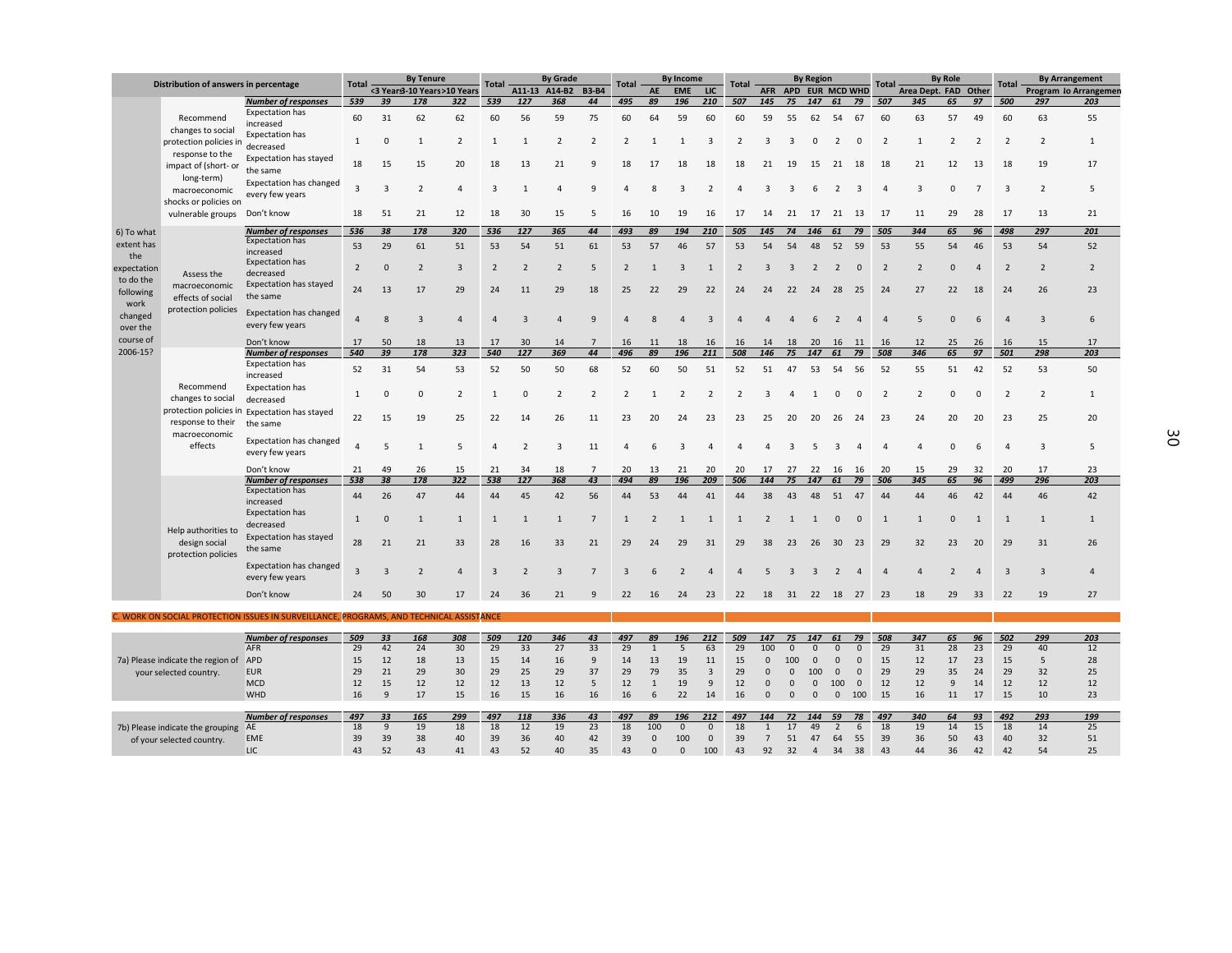| Distribution of answers in percentage |                            | <b>Total</b>   |              | <b>By Tenure</b>            |                    | <b>Total</b>   |                      | <b>By Grade</b>     |                | Total           |                    | By Income            |                         | <b>Total</b>       |                      |                 | <b>By Region</b> |                |                      | <b>Total</b>   |                      | <b>By Role</b> |                          | <b>Total</b>   |                      | <b>By Arrangement</b> |
|---------------------------------------|----------------------------|----------------|--------------|-----------------------------|--------------------|----------------|----------------------|---------------------|----------------|-----------------|--------------------|----------------------|-------------------------|--------------------|----------------------|-----------------|------------------|----------------|----------------------|----------------|----------------------|----------------|--------------------------|----------------|----------------------|-----------------------|
|                                       |                            |                |              | <3 Years3-10 Years>10 Years |                    |                |                      | A11-13 A14-B2 B3-B4 |                |                 | AE                 | <b>EME</b>           | LIC                     |                    | <b>AFR</b>           | APD EUR MCD WHD |                  |                |                      |                | Area Dept. FAD Other |                |                          |                |                      | Program Io Arrangemer |
|                                       | <b>Number of responses</b> | 509            | 33           | 168                         | 308                | 509            | 120                  | 346                 | 43             | 497             | 89                 | 196                  | 212                     | 508                | 147                  | 75              | 147<br>$\Omega$  | 61<br>$\Omega$ | 78                   | 509            | 347                  | 65<br>$\Omega$ | 97                       | 502            | 299                  | 203                   |
|                                       | <b>AFR</b><br>APD          | 21<br>8        | 21<br>12     | 14<br>$\overline{7}$        | 24<br>$\mathbf{q}$ | 21<br>8        | 18<br>$\overline{7}$ | 21<br>9             | 30<br>9        | 21<br>8         | $\mathbf{0}$<br>10 | $\overline{3}$<br>10 | 47<br>6                 | 21<br>$\mathbf{8}$ | 72<br>$\overline{1}$ | $\Omega$<br>55  | $\mathbf{1}$     | $\Omega$       | $\Omega$<br>$\Omega$ | 21<br>8        | 31<br>12             | $\Omega$       | $\mathbf{0}$<br>$\Omega$ | 21<br>8        | 29<br>$\overline{3}$ | 8<br>15               |
|                                       | <b>EUR</b>                 | 19             | 12           | 14                          | 23                 | 19             | 13                   | 20                  | 33             | 20              | 57                 | 20                   | $\overline{\mathbf{3}}$ | 19                 | $\Omega$             | $\Omega$        | 67               | $\Omega$       | $\Omega$             | 19             | 29                   | $\mathbf{0}$   | $\Omega$                 | 20             | 19                   | 21                    |
| 8) Please indicate your primary       | <b>MCD</b>                 | $\mathbf{8}$   | 9            | $\overline{7}$              | $\mathbf{q}$       | 8              | $\overline{9}$       | $\overline{9}$      | 5              | 8               | $\overline{1}$     | 13                   | $\overline{7}$          | $\mathbf{8}$       | $\Omega$             | $\Omega$        | $\mathbf{1}$     | 69             | $\Omega$             | $\mathbf{8}$   | 12                   | $\mathbf{0}$   | $\Omega$                 | $\overline{9}$ | $\mathbf{q}$         | 8                     |
| department during the time you        | WHD                        | 11             | 6            | 8                           | 13                 | 11             | 10                   | 11                  | 14             | 11              | 6                  | 16                   | 9                       | 11                 | $\Omega$             | $\mathbf{1}$    |                  | $\Omega$       | 71                   | 11             | 16                   | $\mathbf{0}$   | $\mathbf 0$              | 11             | 8                    | 16                    |
| were involved in your selected        | FAD                        | 13             | 24           | 22                          | 6                  | 13             | 18                   | 12                  | 5              | 13              | 10                 | 16                   | 11                      | 13                 | 12                   | 15              | 16               | 10             | 9                    | 13             | $\mathbf 0$          | 100            | $\overline{0}$           | 13             | 15                   | $\mathbf{q}$          |
| country.                              | SPR                        | $\overline{7}$ | $\mathbf 0$  | 14                          | 4                  | $\overline{7}$ | 13                   | 5                   | $\Omega$       | $\overline{7}$  | $\overline{2}$     | $\overline{7}$       | 8                       | $\overline{7}$     | $\mathbf{8}$         | 5               | 5                | 7              | 9                    | $\overline{7}$ | $\Omega$             | $\mathbf 0$    | 35                       | 7              | 9                    | $\overline{4}$        |
|                                       | <b>RES</b>                 | 1              | $\mathbf{0}$ | $\mathbf{1}$                | $\mathbf{1}$       | $1\,$          | $\Omega$             | $\mathbf{1}$        | $\overline{2}$ | $\mathbf{1}$    | $\overline{3}$     | $\mathbf{1}$         | $\Omega$                | $\mathbf{1}$       | $\overline{1}$       | $\mathbf{1}$    | $\mathbf{1}$     | $\overline{2}$ | $\mathbf{0}$         | $\mathbf{1}$   | $\mathbf{0}$         | $\mathbf 0$    | 5                        | $\mathbf{1}$   | $\mathbf{1}$         | $\mathbf{1}$          |
|                                       | <b>COM</b>                 | $\Omega$       | $\mathbf 0$  | $\mathsf 0$                 | $\mathbf{0}$       | $\mathbf 0$    | $\mathbf{0}$         | $\mathsf 0$         | $\mathbf{0}$   | $\mathbf 0$     | $\Omega$           | $\mathbf{0}$         | 0                       | $\Omega$           | $\Omega$             | $\Omega$        | $\Omega$         | $\mathbf 0$    | $\mathbf 0$          | $\mathbf 0$    | $\Omega$             | $\mathbf 0$    | $\overline{0}$           | $\mathbf 0$    | $\mathbf{0}$         | $\mathbf 0$           |
|                                       | Other                      | 11             | 15           | 13                          | 10                 | 11             | 11                   | 13                  | $\overline{2}$ | 9               | 10                 | 13                   | $\overline{4}$          | 11                 | 6                    | 23              | 10               | 13             | 12                   | 11             | $\Omega$             | $\mathsf 0$    | 60                       | 11             | $\overline{7}$       | 17                    |
|                                       |                            |                |              |                             |                    |                |                      |                     |                |                 |                    |                      |                         |                    |                      |                 |                  |                |                      |                |                      |                |                          |                |                      |                       |
|                                       | <b>Number of responses</b> | 502            | 32           | 167                         | 303                | 502            | 119                  | 340                 | 43             | 492             | 89                 | 195                  | 208                     | 502                | 145                  | 73              | 147              | 61             | 76                   | 502            | 343                  | 65             | 94                       | 502            | 299                  | 203                   |
| 9) What type of IMF                   | SBA (incl. precautionary)  | 17             | 9            | 16                          | 19                 | 17             | 13                   | 19                  | 16             | 17              | 12                 | 29                   | 9                       | 17                 | 6                    | $\overline{7}$  | 31               | 26             | 14                   | 17             | 16                   | 28             | 16                       | 17             | 29                   | $\mathbf 0$           |
| arrangement(s) did your selected EFF  |                            | 18             | 16           | 17                          | 19                 | 18             | 12                   | 21                  | 12             | 18              | 38                 | 18                   | 9                       | 18                 | 11                   | $\overline{1}$  | 39               | 21             | 5                    | 18             | 17                   | 28             | 16                       | 18             | 30                   | $\mathbf{0}$          |
| country have during the time you      | PRGT-financed              | 21             | 19           | 22                          | 21                 | 21             | 27                   | 19                  | 19             | 21              | $\mathbf{0}$       | $\overline{3}$       | 48                      | 21                 | 52                   | 8               | $\overline{3}$   | 11             | 17                   | 21             | 25                   | 15             | 11                       | 21             | 35                   | $\Omega$              |
| were involved? (Please check all      | PSI                        | $\overline{7}$ | 6            | 6                           | $\overline{7}$     | $\overline{7}$ | 5                    | 6                   | 16             | $7\overline{ }$ | $\mathbf{0}$       | $\mathbf{1}$         | 15                      | 7                  | 23                   | $\mathbf{0}$    | $\mathbf{0}$     | $\overline{2}$ | $\mathbf 0$          | $\overline{7}$ | $\overline{7}$       | 5              | $7\overline{ }$          | 7              | 11                   | $\Omega$              |
| that apply.)                          | Other arrangement          | 9              | 6            | 11                          | $\overline{9}$     | 9              | 12                   | 8                   | 9              | 9               | $\overline{4}$     | 8                    | 13                      | $\mathbf{q}$       | 10                   | 11              | $7\overline{ }$  | 15             | 5                    | 9              | $\mathbf{8}$         | 8              | 16                       | 9              | 15                   | $\mathbf{0}$          |
|                                       | No arrangement             | 40             | 53           | 43                          | 38                 | 40             | 41                   | 40                  | 44             | 40              | 55                 | 52                   | 24                      | 40                 | 17                   | 78              | 35               | 39             | 61                   | 40             | 41                   | 29             | 48                       | 40             | $\Omega$             | 100                   |
|                                       | <b>Number of responses</b> | 499            | 33           | 163                         | 303                | 499            | 116                  | 340                 | 43             | 487             | 88                 | 194                  | 205                     | 499                | 145                  | 72              | 143 60           |                | 79                   | 498            | 341                  | 64             | 93                       | 492            | 293                  | 199                   |
|                                       |                            |                |              |                             |                    |                |                      |                     |                |                 |                    |                      |                         |                    |                      |                 |                  |                |                      |                |                      |                |                          |                |                      |                       |
|                                       | Assessing the impact of    |                |              |                             |                    |                |                      |                     |                |                 |                    |                      |                         |                    |                      |                 |                  |                |                      |                |                      |                |                          |                |                      |                       |
|                                       | (short- or long-term)      | 44             |              | 36                          | 49                 | $\Lambda$      | 41                   | 44                  | 53             | 44              | 45                 | 45                   | 43                      | 44                 | 47                   | 36              | 47               | 50             | 38                   | 44             | 50                   | 34             | 28                       | 44             | 49                   | 37                    |
|                                       | macroeconomic shocks       |                | 45           |                             |                    |                |                      |                     |                |                 |                    |                      |                         |                    |                      |                 |                  |                |                      |                |                      |                |                          |                |                      |                       |
|                                       | or policies on vulnerable  |                |              |                             |                    |                |                      |                     |                |                 |                    |                      |                         |                    |                      |                 |                  |                |                      |                |                      |                |                          |                |                      |                       |
|                                       | groups                     |                |              |                             |                    |                |                      |                     |                |                 |                    |                      |                         |                    |                      |                 |                  |                |                      |                |                      |                |                          |                |                      |                       |
|                                       | Recommending changes       |                |              |                             |                    |                |                      |                     |                |                 |                    |                      |                         |                    |                      |                 |                  |                |                      |                |                      |                |                          |                |                      |                       |
|                                       | to social protection       |                |              |                             |                    |                |                      |                     |                |                 |                    |                      |                         |                    |                      |                 |                  |                |                      |                |                      |                |                          |                |                      |                       |
|                                       | policies in response to    |                |              |                             |                    |                |                      |                     |                |                 |                    |                      |                         |                    |                      |                 |                  |                |                      |                |                      |                |                          |                |                      |                       |
|                                       | the impact of (short- or   |                |              |                             |                    |                |                      |                     |                |                 | $\Lambda$          |                      |                         |                    |                      |                 |                  |                |                      |                | ΛΛ                   |                |                          |                |                      |                       |
|                                       | long-term)                 | 43             | 30           | 43                          | 45                 | 43             |                      | 43                  | $\Delta\Delta$ | 43              |                    | 46                   | 39                      | 43                 | 39                   | 36              | 48               | 47             | 44                   | 43             |                      | 52             | 32                       | 43             | 53                   | 29                    |
|                                       | macroeconomic shocks       |                |              |                             |                    |                |                      |                     |                |                 |                    |                      |                         |                    |                      |                 |                  |                |                      |                |                      |                |                          |                |                      |                       |
|                                       | or policies on vulnerable  |                |              |                             |                    |                |                      |                     |                |                 |                    |                      |                         |                    |                      |                 |                  |                |                      |                |                      |                |                          |                |                      |                       |
| 10) Please select the work your       | groups                     |                |              |                             |                    |                |                      |                     |                |                 |                    |                      |                         |                    |                      |                 |                  |                |                      |                |                      |                |                          |                |                      |                       |
| mission team(s) engaged in            |                            |                |              |                             |                    |                |                      |                     |                |                 |                    |                      |                         |                    |                      |                 |                  |                |                      |                |                      |                |                          |                |                      |                       |
| (including the resident               | Assessing the              |                |              |                             |                    |                |                      |                     |                |                 |                    |                      |                         |                    |                      |                 |                  |                |                      |                |                      |                |                          |                |                      |                       |
| representative, if any).              | macroeconomic effects      | 37             | 24           | 31                          | 42                 | 37             | 34                   | 37                  | 44             | 37              | $\Lambda$          | 39                   | 31                      | 37                 | 33                   | 35              | 44               | 28             | 41                   | 37             | 41                   | 33             | 25                       | 37             | 37                   | 38                    |
|                                       | of social protection       |                |              |                             |                    |                |                      |                     |                |                 |                    |                      |                         |                    |                      |                 |                  |                |                      |                |                      |                |                          |                |                      |                       |
|                                       | policies                   |                |              |                             |                    |                |                      |                     |                |                 |                    |                      |                         |                    |                      |                 |                  |                |                      |                |                      |                |                          |                |                      |                       |
|                                       | Recommending changes       |                |              |                             |                    |                |                      |                     |                |                 |                    |                      |                         |                    |                      |                 |                  |                |                      |                |                      |                |                          |                |                      |                       |
|                                       | to social protection       |                |              |                             |                    |                |                      |                     |                |                 |                    |                      |                         |                    |                      |                 |                  |                |                      |                |                      |                |                          |                |                      |                       |
|                                       | policies in response to    | 34             | 24           | 34                          | 36                 | 34             | 34                   | 34                  | 35             | 34              | 49                 | 35                   | 27                      | 34                 | 28                   | 26              | 47               | 32 32          |                      | 34             | 36                   | 33             | 28                       | 35             | 37                   | 31                    |
|                                       | their macroeconomic        |                |              |                             |                    |                |                      |                     |                |                 |                    |                      |                         |                    |                      |                 |                  |                |                      |                |                      |                |                          |                |                      |                       |
|                                       | effects                    |                |              |                             |                    |                |                      |                     |                |                 |                    |                      |                         |                    |                      |                 |                  |                |                      |                |                      |                |                          |                |                      |                       |
|                                       | Helping authorities to     |                |              |                             |                    |                |                      |                     |                |                 |                    |                      |                         |                    |                      |                 |                  |                |                      |                |                      |                |                          |                |                      |                       |
|                                       | design social protection   | 23             | 18           | 22                          | 25                 | 23             | 22                   | 24                  | 26             | 23              | 36                 | 27                   | 15                      | 23                 | 17                   | 15              | 38               | 25 15          |                      | 23             | 23                   | 34             | 17                       | 24             | 30                   | 14                    |
|                                       | policies                   |                |              |                             |                    |                |                      |                     |                |                 |                    |                      |                         |                    |                      |                 |                  |                |                      |                |                      |                |                          |                |                      |                       |
|                                       | My team did not engage     |                |              |                             |                    |                |                      |                     |                |                 |                    |                      |                         |                    |                      |                 |                  |                |                      |                |                      |                |                          |                |                      |                       |
|                                       |                            |                |              |                             |                    |                |                      |                     |                |                 |                    |                      |                         |                    |                      |                 |                  |                |                      |                |                      |                |                          |                |                      |                       |
|                                       | in any of the work listed  | 28             | 27           | 31                          | 26                 | 28             | 26                   | 28                  | 28             | 28              | 20                 | 25                   | 33                      | 28                 | 31                   | 44              | 17               | 22 29          |                      | 28             | 21                   | 33             | 51                       | 28             | 21                   | 37                    |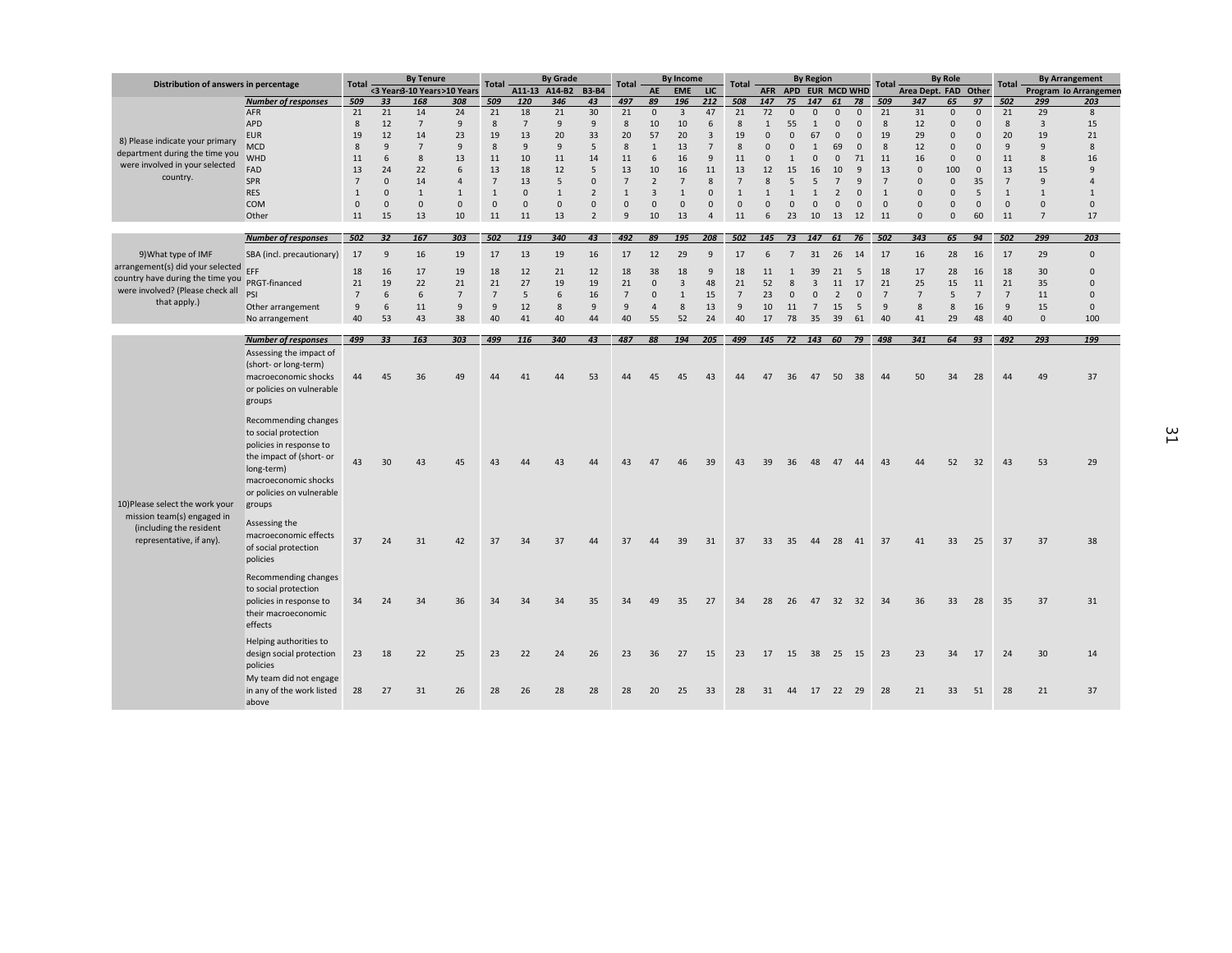| Distribution of answers in percentage                                                                                                                                                            |                                                                                                            | <b>Total</b>                   |                                | <b>By Tenure</b>                        |                    | <b>Total</b>                   |                                  | <b>By Grade</b>      |                          | <b>Total</b>                     |                                | <b>By Income</b>               |                                  | <b>Total</b>                   |                               |                               | <b>By Region</b>              |                                     |                          | <b>Total</b>            |                          | <b>By Role</b>               |                                           | <b>Total</b>                     |                              | <b>By Arrangement</b>         |
|--------------------------------------------------------------------------------------------------------------------------------------------------------------------------------------------------|------------------------------------------------------------------------------------------------------------|--------------------------------|--------------------------------|-----------------------------------------|--------------------|--------------------------------|----------------------------------|----------------------|--------------------------|----------------------------------|--------------------------------|--------------------------------|----------------------------------|--------------------------------|-------------------------------|-------------------------------|-------------------------------|-------------------------------------|--------------------------|-------------------------|--------------------------|------------------------------|-------------------------------------------|----------------------------------|------------------------------|-------------------------------|
|                                                                                                                                                                                                  |                                                                                                            |                                |                                | <3 Years3-10 Years>10 Years             |                    |                                |                                  | A11-13 A14-B2 B3-B4  |                          |                                  | AE                             | <b>EME</b>                     | LIC                              |                                | <b>AFR</b>                    |                               |                               |                                     | APD EUR MCD WHD          |                         | Area Dept. FAD Other     |                              |                                           |                                  |                              | Program Io Arrangemen         |
|                                                                                                                                                                                                  | <b>Number of responses</b>                                                                                 | 218                            | 15                             | 58                                      | 145                | 218                            | 48                               | 148                  | 22                       | 212                              | 39                             | 85                             | 88                               | 218 68 26 66 29 29 217         |                               |                               |                               |                                     |                          |                         | 169                      | 22                           | 26                                        | 216                              | 143                          | 73                            |
| 11a) What were the reasons your budget, fiscal<br>mission team(s) assessed the<br>impact of (short- or long-term)                                                                                | Macro implications<br>(implications for the<br>sustainability,<br>competitiveness, etc.)                   | 78                             | 73                             | 78                                      | 79                 | 78                             | 75                               | 78                   | 86                       | 78                               | 85                             | 71                             | 82                               | 78                             | 79                            | 81                            | 83                            | 69                                  | 72                       | 78                      | 76                       | 73                           | 96                                        | 79                               | 80                           | 77                            |
| macroeconomic shocks or policies Social/distributional<br>on vulnerable groups? (Please                                                                                                          | concerns                                                                                                   | 78                             | 60                             | 78                                      | 81                 | 78                             | 73                               | 80                   | 82                       | 79                               | 85                             | 86                             | 69                               | 78                             | 75                            | 81                            | 82                            | 66                                  | 90                       | 78                      | 78                       | 91                           | 73                                        | 78                               | 80                           | 75                            |
| check all that apply.)                                                                                                                                                                           | Request from<br>authorities                                                                                | 19                             | 40                             | 19                                      | 17                 | 19                             | 23                               | 18                   | 18                       | 17                               | 15                             | 24                             | 13                               | 19                             | 18                            | 23                            | 21                            | 24                                  | $\overline{7}$           | 18                      | 16                       | 45                           | 12                                        | 19                               | 21                           | 14                            |
|                                                                                                                                                                                                  | Other - please specify<br>Don't know                                                                       | 8<br>$\mathbf{1}$              | $\overline{7}$<br>$\mathbf{0}$ | 5<br>$\overline{3}$                     | 10<br>$\mathbf{1}$ | 8<br>$\mathbf{1}$              | $\overline{4}$<br>$\overline{2}$ | 10<br>$\mathbf{1}$   | 5<br>$\mathbf{0}$        | 8<br>$\mathbf{1}$                | 8<br>$\mathbf{0}$              | $\mathsf{q}$<br>$\overline{2}$ | $\overline{7}$<br>$\mathbf{1}$   | 8<br>$\mathbf{1}$              | $\overline{7}$<br>$\mathbf 0$ | $\overline{4}$<br>$\mathbf 0$ | 11<br>$\mathsf 0$             | $\overline{7}$<br>$\overline{7}$    | 10<br>$\overline{3}$     | 8<br>$\overline{1}$     | 9<br>$\overline{2}$      | $\mathbf 0$<br>$\mathbf{0}$  | 12<br>$\mathbf 0$                         | 8<br>$\mathbf{1}$                | 8<br>$\mathbf{1}$            | 10<br>$\mathbf{3}$            |
|                                                                                                                                                                                                  |                                                                                                            |                                |                                |                                         |                    |                                |                                  |                      |                          |                                  |                                |                                |                                  |                                |                               |                               |                               |                                     |                          |                         |                          |                              |                                           |                                  |                              |                               |
|                                                                                                                                                                                                  | <b>Number of responses</b><br>Macro implications                                                           | 214                            | 10                             | 70                                      | 134                | 214                            | 51                               | 144                  | 19                       | 208                              | 41                             | 88                             | 79                               | 214                            | 57                            | 26                            | 69                            | 28                                  | 34                       | 213                     | 151                      | 33                           | 29                                        | 211                              | 154                          | 57                            |
| 11b) What were the reasons your (implications for the<br>mission team(s) recommended budget, fiscal<br>changes to social protection<br>policies in response to the impact competitiveness, etc.) | sustainability,                                                                                            | 75                             | 70                             | 77                                      | 75                 | 75                             | 78                               | 72                   | 89                       | 75                               | 98                             | 69                             | 68                               | 75                             | 68                            | 88                            | 83                            | 61                                  | 74                       | 75                      | 75                       | 73                           | 79                                        | 75                               | 73                           | 82                            |
| of (short- or long-term)<br>macroeconomic shocks or policies concerns                                                                                                                            | Social/distributional                                                                                      | 81                             | 80                             | 77                                      | 84                 | 81                             | 80                               | 81                   | 84                       | 81                               | 78                             | 89                             | 75                               | 81                             | 81                            | 81                            | 80                            | 86                                  | 82                       | 81                      | 82                       | 85                           | 72                                        | 81                               | 81                           | 81                            |
| on vulnerable groups?<br>(Please check all that apply.)                                                                                                                                          | Request from<br>authorities                                                                                | 16                             | 20                             | 17                                      | 15                 | 16                             | 18                               | 15                   | 21                       | 15                               | 22                             | 13                             | 14                               | 16                             | 19                            | 15                            | 20                            | $7\overline{ }$                     | $9\,$                    | 15                      | 15                       | 27                           | $\overline{7}$                            | 16                               | 18                           | 9                             |
|                                                                                                                                                                                                  | Other - please specify<br>Don't know                                                                       | 9<br>$\overline{1}$            | $\mathbf 0$<br>$\mathbf 0$     | $\overline{\mathbf{3}}$<br>$\mathbf{1}$ | 13<br>$\mathbf{1}$ | 9<br>$\overline{1}$            | $\mathbf 0$<br>$\overline{2}$    | 13<br>$\overline{1}$ | 5<br>$\Omega$            | 9<br>$\overline{1}$              | 5<br>$\Omega$                  | 11<br>$\Omega$                 | 8<br>$\overline{4}$              | 9<br>$\mathbf{1}$              | 11<br>$\mathbf 0$             | $\mathbf 0$<br>$\mathbf 0$    | 10<br>$\mathbf 0$             | 11<br>$\overline{4}$                | $9\,$<br>$6\overline{6}$ | $9\,$<br>$\overline{1}$ | 11<br>$\mathbf{1}$       | $\Omega$<br>$\mathbf 0$      | $\overline{7}$<br>$\overline{\mathbf{3}}$ | 9<br>$\overline{1}$              | 10<br>$\overline{2}$         | $\overline{7}$<br>$\pmb{0}$   |
|                                                                                                                                                                                                  | <b>Number of responses</b>                                                                                 | 184                            | 8                              | 51                                      | 125                | 184                            | 39                               | 126                  | 19                       | 178                              | 38                             | 76                             | 64                               | 184                            | 48                            | 25                            | 62                            | 17                                  |                          | 32 183                  | 139                      | 21                           | 23                                        | 182                              | 107                          | 75                            |
| 11c) What were the reasons your<br>mission team(s) assessed the                                                                                                                                  | Macro implications<br>(implications for the<br>budget, fiscal<br>sustainability,<br>competitiveness, etc.) | 93                             | 100                            | 90                                      | 94                 | 93                             | 92                               | 94                   | 89                       | 94                               | 95                             | 93                             | 94                               | 93                             | 96                            | 80                            | 97                            | 94                                  | 94                       | 93                      | 94                       | 90                           | 91                                        | 93                               | 96                           | 89                            |
| macroeconomic effects of social<br>protection policies? (Please check<br>all that apply.)                                                                                                        | Social/distributional<br>concerns                                                                          | 61                             | 75                             | 57                                      | 62                 | 61                             | 64                               | 57                   | 79                       | 60                               | 71                             | 58                             | 56                               | 61                             | 60                            | 68                            | 61                            | 47                                  | 63                       | 61                      | 59                       | 67                           | 65                                        | 61                               | 61                           | 61                            |
|                                                                                                                                                                                                  | Request from<br>authorities                                                                                | 14                             | 25                             | 12                                      | 14                 | 14                             | 15                               | 14                   | 11                       | 13                               | $\mathbf{8}$                   | 17                             | 13                               | 14                             | 17                            | 16                            | 15                            | 18                                  | 6                        | 14                      | 14                       | 24                           | $\overline{4}$                            | 14                               | 18                           | 8                             |
|                                                                                                                                                                                                  | Other - please specify<br>Don't know                                                                       | 8<br>$\mathbf{0}$              | 13<br>$\mathbf{0}$             | $\overline{2}$<br>$\mathbf 0$           | 10<br>$\mathbf{0}$ | 8<br>$\mathsf{O}\xspace$       | $\mathbf 0$<br>$\Omega$          | 10<br>$\Omega$       | 16<br>$\mathbf{0}$       | 8<br>$\mathbf 0$                 | 8<br>$\Omega$                  | 5<br>$\Omega$                  | 11<br>$\mathbf 0$                | 8<br>$\mathbf{0}$              | 15<br>$\mathbf 0$             | $\Omega$<br>$\mathbf{0}$      | 11<br>$\mathsf 0$             | $\mathbf{0}$<br>$\mathsf{O}\xspace$ | 3<br>$\mathbf 0$         | 8<br>$\mathbf 0$        | 10<br>$\Omega$           | $\mathbf{0}$<br>$\mathbf{0}$ | $\overline{4}$<br>$\overline{0}$          | 8<br>$\mathbf 0$                 | $\mathbf{q}$<br>$\mathbf{0}$ | $\overline{7}$<br>$\mathsf 0$ |
|                                                                                                                                                                                                  | <b>Number of responses</b>                                                                                 | 171                            | 8                              | 55                                      | 108                | 171                            | 39                               | 117                  | 15                       | 167                              | 43                             | 68                             | 56                               | 171                            | 41                            | 19                            |                               |                                     | 67 19 25 171             |                         | 124                      | 21                           | 26                                        | 170                              | 109                          | 61                            |
| 11d) What were the reasons your budget, fiscal<br>mission team(s) recommended<br>changes to social protection                                                                                    | <b>Macro</b> implications<br>(implications for the<br>sustainability,<br>competitiveness, etc.)            | 87                             | 100                            | 82                                      | 89                 | 87                             | 87                               | 87                   | 87                       | 87                               | 95                             | 84                             | 86                               | 87                             | 80                            | 89                            | 93                            | 84                                  | 84                       | 87                      | 90                       | 95                           | 65                                        | 87                               | 84                           | 92                            |
| policies in response to their<br>macroeconomic effects? (Please<br>check all that apply.)                                                                                                        | Social/distributional<br>concerns                                                                          | 71                             | 88                             | 67                                      | 72                 | 71                             | 74                               | 69                   | 80                       | 71                               | 72                             | 71                             | 71                               | 71                             | 71                            | 74                            | 75                            | 58                                  | 72                       | 71                      | 69                       | 71                           | 81                                        | 72                               | 73                           | 69                            |
|                                                                                                                                                                                                  | Request from<br>authorities                                                                                | 12                             | 25                             | $11\,$                                  | 12                 | 12                             | 13                               | 11                   | 20<br>$\Omega$           | 12                               | $\overline{7}$                 | 12<br>$\mathbf{q}$             | 16                               | 12                             | 20                            | 16                            | 12                            | 5                                   | $\overline{4}$           | 12<br>$\overline{7}$    | 13<br>$\mathbf{8}$       | 14                           | 8                                         | 12                               | 17                           | 5                             |
|                                                                                                                                                                                                  | Other - please specify<br>Don't know                                                                       | $\overline{7}$<br>$\mathbf{1}$ | $\mathbf 0$<br>$\mathbf{0}$    | $\mathbf 0$<br>$\mathbf 0$              | 11<br>$\mathbf{1}$ | $\overline{7}$<br>$\mathbf{1}$ | $\mathbf{0}$<br>$\mathbf 0$      | 10<br>$\mathbf{1}$   | $\mathbf{0}$             | $\overline{7}$<br>$\overline{1}$ | $\overline{2}$<br>$\mathbf{0}$ | $\mathbf 0$                    | $\overline{7}$<br>$\overline{2}$ | $\overline{7}$<br>$\mathbf{1}$ | 10<br>$\overline{2}$          | $\mathbf{0}$<br>$\mathbf 0$   | $\overline{7}$<br>$\mathsf 0$ | 5<br>$\mathbf 0$                    | 8<br>$\mathsf{O}\xspace$ | $\mathbf{1}$            | 1                        | $\mathbf{0}$<br>$\mathbf{0}$ | 8<br>$\overline{0}$                       | $\overline{7}$<br>$\overline{1}$ | 9<br>1                       | $\mathbf{3}$<br>$\mathsf 0$   |
|                                                                                                                                                                                                  | <b>Number of responses</b>                                                                                 | 116                            | 6                              | 36                                      | 74                 | 116                            | 26                               | 79                   | 11                       | 113                              | 32                             | 52                             | 29                               | 116                            | 23                            |                               |                               |                                     |                          | 11 55 15 12 116         | 78                       | 22                           | 16                                        | 116                              | 88                           | 28                            |
| 11e) What were the reasons your<br>mission team(s) helped<br>authorities to design social                                                                                                        | Macro implications<br>(implications for the<br>budget, fiscal<br>sustainability,<br>competitiveness, etc.) | 80                             | 83                             | 86                                      | 77                 | 80                             | 88                               | 75                   | 100                      | 81                               | 84                             | 81                             | 76                               | 80                             | 61                            | 91                            | 84                            | 80                                  | 92                       | 80                      | 79                       | 86                           | 75                                        | 80                               | 81                           | 79                            |
| protection policies? (Please check Social/distributional<br>all that apply.)                                                                                                                     | concerns                                                                                                   | 84                             | 100                            | 81                                      | 84                 | 84                             | 81                               | 85                   | 82                       | 85                               | 81                             | 87                             | 86                               | 84                             | 96                            | 73                            | 82                            | 87                                  | 75                       | 84                      | 82                       | 91                           | 81                                        | 84                               | 84                           | 82                            |
|                                                                                                                                                                                                  | Request from<br>authorities                                                                                | 34                             | 33                             | 33                                      | 35                 | 34                             | 38                               | 34                   | 27                       | 35                               | 22                             | 44                             | 31                               | 34                             | 35                            | 45                            | 31                            | 33                                  | 42                       | 34                      | 38                       | 27                           | 25                                        | 34                               | 35                           | 32                            |
|                                                                                                                                                                                                  | Other - please specify<br>Don't know                                                                       | 6<br>$\mathbf{0}$              | $\mathbf 0$<br>$\Omega$        | $\Omega$<br>$\Omega$                    | 9<br>$\Omega$      | 6<br>$\Omega$                  | $\Omega$<br>$\Omega$             | 8<br>$\Omega$        | $\mathbf{q}$<br>$\Omega$ | 5<br>$\Omega$                    | $\Omega$<br>$\Omega$           | 8<br>$\Omega$                  | $\overline{7}$<br>$\mathbf{0}$   | 6<br>$\Omega$                  | 13<br>$\mathbf{0}$            | $\Omega$<br>$\Omega$          | 5<br>$\Omega$                 | $\Omega$<br>$\Omega$                | 8<br>$\Omega$            | 6<br>$\Omega$           | $\mathbf{R}$<br>$\Omega$ | $\Omega$<br>$\Omega$         | 6<br>$\Omega$                             | 6<br>$\Omega$                    | 6<br>$\Omega$                | $\overline{7}$<br>$\Omega$    |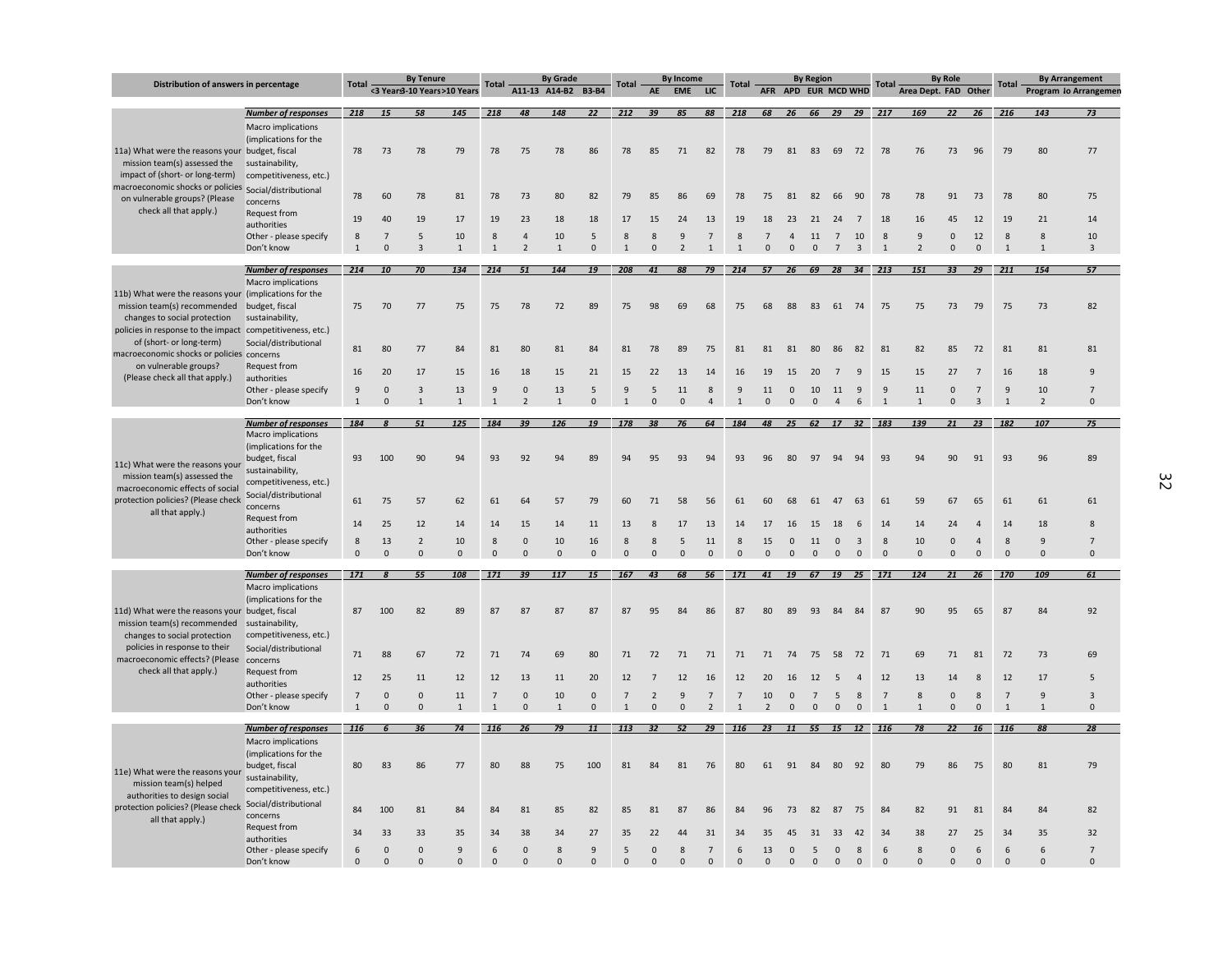|                                                                                                                                            |                                                                           | <b>Total</b>   |                         | <b>By Tenure</b> |                             | <b>Total</b>   |                | <b>By Grade</b> |                    |                |                | <b>By Income</b> |                |                |         |                | <b>By Region</b>    |              |              |              |                      | <b>By Role</b>  |                | <b>Total</b>   |                | <b>By Arrangement</b> |
|--------------------------------------------------------------------------------------------------------------------------------------------|---------------------------------------------------------------------------|----------------|-------------------------|------------------|-----------------------------|----------------|----------------|-----------------|--------------------|----------------|----------------|------------------|----------------|----------------|---------|----------------|---------------------|--------------|--------------|--------------|----------------------|-----------------|----------------|----------------|----------------|-----------------------|
| Distribution of answers in percentage                                                                                                      |                                                                           |                |                         |                  | <3 Years3-10 Years>10 Years |                |                | A11-13 A14-B2   | <b>B3-B4</b>       | Total          | AE             | <b>EME</b>       | LIC            | <b>Total</b>   |         |                | AFR APD EUR MCD WHD |              |              | <b>Total</b> | Area Dept. FAD Other |                 |                |                |                | Program Io Arrangemen |
|                                                                                                                                            | <b>Number of responses</b>                                                | 135            | $\boldsymbol{Q}$        | 49               | 78                          | 135            | 29             | 94              | 12                 | 131            | 18             | 46               | 67             | 135            | 45      | 31             | 25                  | 13           | 21           | 135          | 69                   | 20              | 46             | 133            | 62             | 71                    |
|                                                                                                                                            | No clear macro<br>implications                                            | 19             | $\Omega$                | 14               | 24                          | 19             | 14             | 18              | 42                 | 20             | 33             | 24               | 13             | 19             | 18      | 16             | 32                  | 15           | 14           | 19           | 29                   | 10              | 9              | 20             | 16             | 23                    |
|                                                                                                                                            | No obvious social/<br>distributional concerns                             | 14             | $\Omega$                | 18               | 13                          | 14             | $\overline{7}$ | 14              | 33                 | 15             | 39             | 11               | 10             | 14             | 16      | 13             | 16                  | 15 10        |              | 14           | 23                   | 10              | $\overline{2}$ | 14             | 13             | 15                    |
| 12) What were the reasons your                                                                                                             | Authorities did not want<br>to discuss                                    | 5              | O                       | 4                | 6                           | 5              | $\Omega$       | 5               | 17                 | 5              |                |                  | 6              | 5              |         | 10             |                     | 8            | $\mathbf{0}$ | -5           | 6                    | 15              | $\mathbf{0}$   | 5              | 6              |                       |
| mission team(s) did not work on<br>social protection issues? (Please<br>check all that apply.)                                             | Mission had insufficient<br>expertise                                     | 20             | $\Omega$                | 18               | 23                          | 20             | 14             | 23              | 8                  | 20             | 11             | 24               | 19             | 20             | 20      | 19             | 16                  | 31 19        |              | 20           | 28                   | 30 <sup>°</sup> | $\overline{4}$ | 20             | 21             | 20                    |
|                                                                                                                                            | Mission had insufficient<br>data or information                           | 18             | $\Omega$                | 22               | 17                          | 18             | 17             | 19              | 8                  | 18             | $\mathbf{0}$   | 17               | 22             | 18             | 22      | 16             | 8                   |              | 15 24        | 18           | 23                   | 25              | $\overline{7}$ | 18             | 19             | 17                    |
|                                                                                                                                            | World Bank/ other<br>institution took the lead                            | 24             | 13                      | 14               | 32                          | 24             | 21             | 24              | 33                 | 24             | 6              | 17               | 34             | 24             | 42      | 19             | 8                   | 15           | 19           | 24           | 38                   | 15              | 9              | 25             | 35             | 15                    |
|                                                                                                                                            | on the issue                                                              |                |                         |                  |                             |                |                |                 |                    |                |                |                  |                |                |         |                |                     |              |              |              |                      |                 | 74             |                | 42             |                       |
|                                                                                                                                            | Other - please specify<br>Don't know                                      | 41<br>13       | 63<br>25                | 33<br>22         | 44<br>5                     | 41<br>13       | 45<br>28       | 41<br>10        | 25<br>$\mathbf{0}$ | 40<br>13       | 22<br>17       | 43<br>9          | 42<br>15       | 41<br>13       | 38<br>9 | 52<br>10       | 36<br>12 15         | 38           | 38<br>24     | 41<br>13     | 16<br>17             | 50<br>5         | 9              | 40<br>13       | 13             | 38<br>13              |
|                                                                                                                                            |                                                                           |                |                         |                  |                             |                |                |                 |                    |                |                |                  |                |                |         |                |                     |              |              |              |                      |                 |                |                |                |                       |
|                                                                                                                                            | <b>Number of responses</b>                                                | 234            | 12                      | 70               | 152                         | 234            | 55             | 164             | 15                 | 226            | 35             | 76               | 115            | 231            | 86      | $\overline{g}$ |                     |              | 81 31 24     | 231          | 168                  | 33              | 30             | 227            | 227            | $\boldsymbol{0}$      |
|                                                                                                                                            | Social protection<br>conditionality was<br>included in the program        | 53             | 33                      | 67               | 49                          | 53             | 62             | 53              | 27                 | 53             | 63             | 49               | 53             | 54             | 52      | 11             | 56                  | 65           | 54           | 53           | 54                   | 61              | 43             | 54             | 54             | #DIV/0!               |
| 13) To what extent were social<br>protection issues incorporated in<br>your selected country's<br>program(s)?                              | Some mention in the<br>Letter of Intent but no<br>explicit conditionality | 38             | 58                      | 29               | 41                          | 38             | 33             | 38              | 67                 | 39             | 29             | 45               | 38             | 39             | 42      | 67             | 37                  | 32           | 29           | 39           | 39                   | 36              | 37             | 39             | 39             | #DIV/0!               |
|                                                                                                                                            | Discussion with the<br>authorities but no<br>mention in the Staff         | $\mathbf{8}$   | $\mathsf{\overline{R}}$ |                  | 10                          | $\mathbf{R}$   |                | $\mathbf{Q}$    |                    | R              |                |                  | q              | $\mathbf{R}$   |         | 22             |                     | $\mathbf{3}$ | 17           | $\mathbf{8}$ |                      | $\mathbf{R}$    | 20             | $\overline{7}$ | $\overline{7}$ | #DIV/0!               |
|                                                                                                                                            | Report or Letter of<br>Intent                                             |                |                         |                  |                             |                |                |                 |                    |                |                |                  |                |                |         |                |                     |              |              |              |                      |                 |                |                |                |                       |
|                                                                                                                                            |                                                                           |                |                         |                  |                             |                |                |                 |                    |                |                |                  |                |                |         |                |                     |              |              |              |                      |                 |                |                |                |                       |
|                                                                                                                                            | <b>Number of responses</b><br>Strong - at least one                       | 368            | 24                      | 115              | 229                         | 368            | 87             | 250             | 31                 | 357            | 71             | 147              | 139            | 365            | 100     |                | 41 121 47 56        |              |              | 365          | 273                  | 44              | 48             | 360            | 233            | 127                   |
| 14) How would you rate your                                                                                                                | team member had<br>substantial expertise                                  | 21             | 17                      | 21               | 22                          | 21             | 16             | 24              | 16                 | 21             | 37             | 20               | 14             | 22             | 16      | 29             | 31                  | 15           | 13           | 22           | 21                   | 36              | 15             | 22             | 20             | 24                    |
| mission team(s)'s level of<br>expertise (including that of the<br>resident representative, if any) to<br>work on social protection issues? | Fair - at least one team<br>member had some<br>expertise                  | 49             | 46                      | 52               | 47                          | 49             | 52             | 46              | 61                 | 49             | 45             | 51               | 48             | 48             | 51      | 54             | 41                  | 51           | 54           | 48           | 49                   | 48              | 46             | 49             | 45             | 54                    |
|                                                                                                                                            | Weak - no team<br>member had expertise                                    | 27             | 33                      | 23               | 28                          | 27             | 29             | 27              | 19                 | 27             | 14             | 25               | 35             | 27             | 31      | 15             | 24                  | 32           | 30           | 27           | 29                   | 16              | 25             | 27             | 32             | 18                    |
|                                                                                                                                            | Don't know                                                                | $\overline{3}$ | 4                       |                  |                             | $\overline{3}$ |                |                 |                    | $\overline{3}$ | $\overline{4}$ | $\mathbf{3}$     | $\overline{2}$ | $\overline{3}$ | 2       | 2              | 4                   |              |              |              | $\overline{2}$       | $\Omega$        | 15             | $\overline{3}$ | $\mathbf{3}$   | 3                     |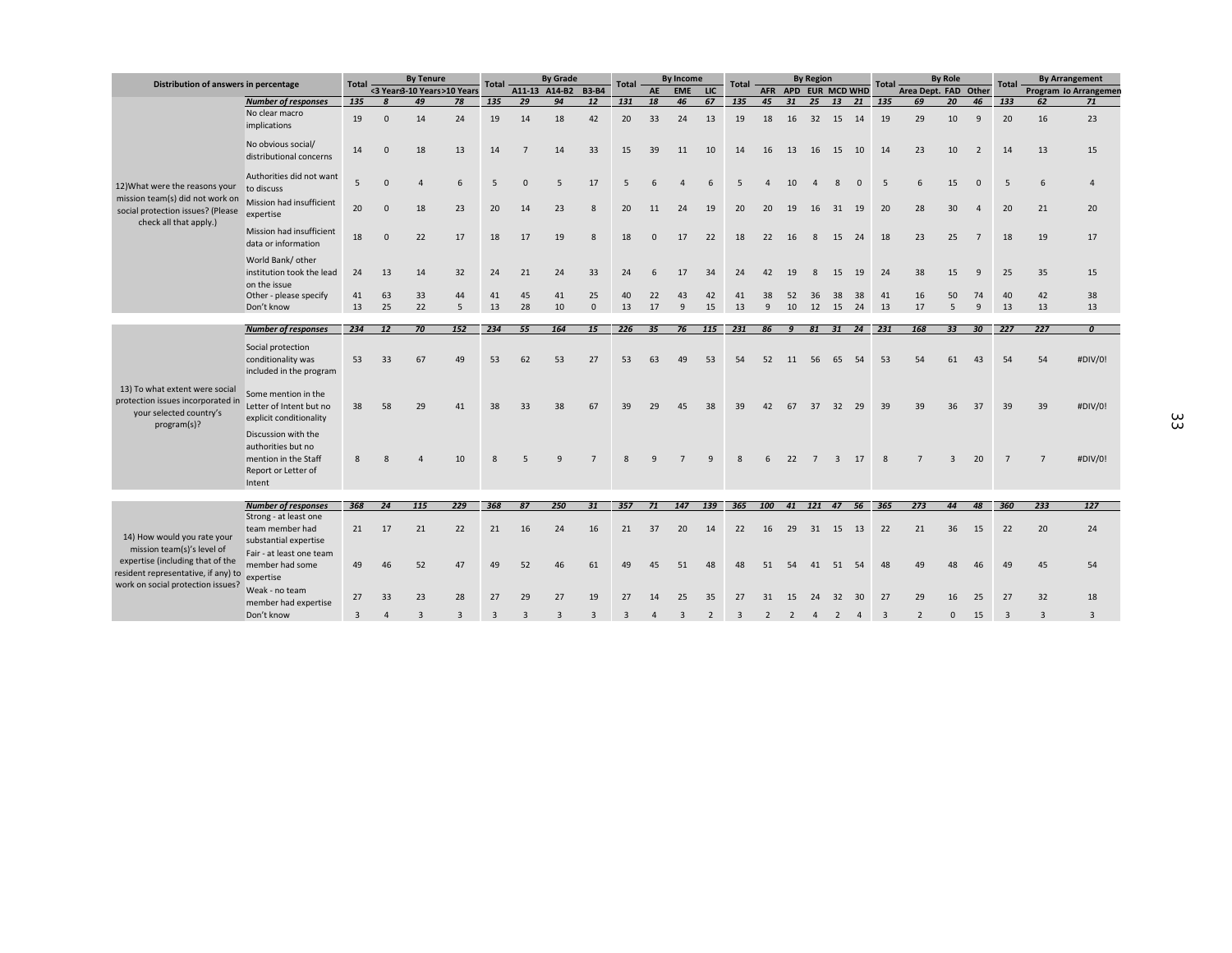|                                     | Distribution of answers in percentage                                   |                                              | <b>Total</b>        |                | <b>By Tenure</b> |                              | <b>Total</b>   |                | <b>By Grade</b> |                  | Total                      |                | <b>By Income</b> |                | <b>Total</b>                   |                |           | <b>By Region</b>        |               |              | <b>Total</b>   |                      | <b>By Role</b> |              | <b>Total</b>                     |                                | <b>By Arrangement</b> |
|-------------------------------------|-------------------------------------------------------------------------|----------------------------------------------|---------------------|----------------|------------------|------------------------------|----------------|----------------|-----------------|------------------|----------------------------|----------------|------------------|----------------|--------------------------------|----------------|-----------|-------------------------|---------------|--------------|----------------|----------------------|----------------|--------------|----------------------------------|--------------------------------|-----------------------|
|                                     |                                                                         |                                              |                     |                |                  | <3 Years3-10 Years>10 Years  |                |                | A11-13 A14-B2   | <b>B3-B4</b>     |                            | AE             | <b>EME</b>       | LIC            |                                |                |           | AFR APD EUR MCD WHD     |               |              |                | Area Dept. FAD Other |                |              |                                  |                                | Program Io Arrangemen |
|                                     |                                                                         | <b>Number of responses</b>                   | 223                 | 15             | 58               | 150                          | 223            | 49             | 152             | 22               | 215                        | 38             | 88               | 89             | 221                            | 67             | 26        | 68                      | 30            | 30           | 220            | 172                  | 23             | 25           | 218                              | 143                            | 75                    |
|                                     |                                                                         | Assessing the impact High degree of interest | 45                  | 53             | 45               | 44                           | 45             | 45             | 45              | 41               | 45                         | 53             | 41               | 45             | 45                             | 51             | 31        | 41                      | 57            | 40           | 45             | 45                   | 61             | 28           | 44                               | 48                             | 37                    |
|                                     | of (short- or long- Some interest<br>term)                              |                                              | 48                  | 47             | 52               | 47                           | 48             | 55             | 45              | 55               | 48                         | 45             | 49               | 49             | 48                             | 43             | 62        | 50                      | 33            | 60           | 49             | 48                   | 35             | 64           | 49                               | 43                             | 60                    |
|                                     | macroeconomic                                                           |                                              |                     |                |                  |                              |                |                |                 |                  |                            |                |                  |                |                                |                |           |                         |               |              |                |                      |                |              |                                  |                                |                       |
|                                     | shocks or policies on No interest<br>vulnerable groups                  |                                              | $7\overline{ }$     | $\Omega$       | $\overline{3}$   | $\overline{9}$               | $\overline{7}$ | $\Omega$       | $\mathbf{q}$    | 5                | $\overline{7}$             | $\overline{3}$ | 10               | 6              | $\overline{7}$                 | 6              | 8         | 9                       | 10            | $\mathbf{0}$ | $\overline{7}$ | $\overline{7}$       | $\Delta$       | 8            | $\overline{7}$                   | $\mathbf{q}$                   | $\overline{3}$        |
|                                     |                                                                         | <b>Number of responses</b>                   | 219                 | 10             | 71               | 138                          | 219            | 52             | 149             | 18               | 211                        | 40             | 91               | 80             | 217                            | 57             | 27        | 70                      | 28            | 35           | 216            | 152                  | 34             | 30           | 214                              | 154                            | 60                    |
|                                     | Recommending                                                            | High degree of interest                      | 28                  | 30             | 32               | 26                           | 28             | 29             | 28              | 33               | 29                         | 35             | 32               | 23             | 29                             | 25             | 33        | 34                      | 29            | 20           | 29             | 27                   | 41             | 23           | 29                               | 33                             | 18                    |
|                                     | changes to social<br>protection policies in Some interest               |                                              | 60                  | 70             | 59               | 60                           | 60             | 63             | 60              | 56               | 60                         | 60             | 56               | 65             | 60                             | 63             | 59        | 56                      | 54            | 69           | 60             | 62                   | 53             | 57           | 60                               | 54                             | 75                    |
| 15) How<br>would you<br>rate the    | response to the<br>impact of (short- or<br>long-term)                   |                                              |                     |                |                  |                              |                |                |                 |                  |                            |                |                  |                |                                |                |           |                         |               |              |                |                      |                |              |                                  |                                |                       |
| authorities'<br>interest in<br>your | macroeconomic No interest<br>shocks or policies on<br>vulnerable groups |                                              | 11                  | $\Omega$       | 8                | 14                           | 11             | 8              | 13              | 11               | 11                         | .5             | 12               | 13             | 12                             | 12             | 7         | 10                      | 18            | - 11         | 12             | 11                   | 6              | 20           | 11                               | 13                             | $\overline{7}$        |
| mission                             |                                                                         | <b>Number of responses</b>                   | 190                 | 8              | 53               | 129                          | 190            | 40             | 132             | 18               | 182                        | 39             | 78               | 65             | 188                            | 48             | 26        | 65                      | 17            | 32           | 187            | 142                  | 22             | 23           | 186                              | 108                            | 78                    |
| team(s)<br>doing the                | Assessing the<br>macroeconomic                                          | High degree of interest                      | 40                  | 50             | 38               | 40                           | 40             | 40             | 41              | 33               | 39                         | 56             | 37               | 31             | 40                             | 35             | 38        | 46                      | 41            | 34           | 40             | 38                   | 59             | 30           | 40                               | 45                             | 32                    |
| following                           | effects of social                                                       | Some interest                                | 55                  | 50             | 57               | 55                           | 55             | 58             | 54              | 61               | 56                         | 38             | 58               | 65             | 55                             | 60             | 58        | 51                      | 47            | 59           | 56             | 56                   | 36             | 70           | 55                               | 50                             | 63                    |
| work?                               | protection policies                                                     | No interest                                  | 5                   | $\mathbf{0}$   | 6                | 5                            | 5              | $\overline{3}$ | $\overline{5}$  | $6 \overline{6}$ | 5                          | $\overline{5}$ | 5                | 5              | 5                              | $\Lambda$      | $\Lambda$ | $\overline{\mathbf{a}}$ | 12            | 6            | 5              | 6                    | 5              | $\Omega$     | 5                                | 5                              | 5                     |
|                                     |                                                                         | <b>Number of responses</b>                   | 175                 | $\overline{z}$ | 57               | 111                          | 175            | 39             | 122             | 14               | 169                        | 43             | 70               | 56             | 173                            | 41             | 20        | 69                      | 18            | 25           | 173            | 125                  | 22             | 26           | 172                              | 110                            | 62                    |
|                                     | Recommending                                                            | High degree of interest                      | 30                  | 29             | 30               | 31                           | 30             | 23             | 32              | 36               | 30                         | 44             | 24               | 27             | 31                             | 34             | 20        | 36                      | 22            | 24           | 31             | 30                   | 41             | 23           | 31                               | 34                             | 26                    |
|                                     | changes to social<br>protection policies in                             | Some interest                                | 55                  | 57             | 58               | 53                           | 55             | 64             | 53              | 43               | 54                         | 47             | 57               | 57             | 54                             | 41             | 70        | 51                      | 67            | 64           | 54             | 54                   | 55             | 54           | 54                               | 49                             | 63                    |
|                                     | response to their<br>macroeconomic<br>effects                           | No interest                                  | 15                  | 14             | 12               | 16                           | 15             | 13             | 15              | 21               | 15                         | 9              | 19               | 16             | 15                             | 24             | 10        | 13                      | 11            | 12           | 15             | 15                   | 5              | 23           | 15                               | 17                             | 11                    |
|                                     |                                                                         | <b>Number of responses</b>                   | 122                 | 6              | 37               | 79                           | 122            | 27             | 84              | 11               | 117                        | 32             | 54               | 31             | 120                            | 24             | 12        | 57                      | 15            | 12           | 120            | 80                   | 23             | 17           | 120                              | 90                             | 30                    |
|                                     | to design social                                                        | Helping authorities High degree of interest  | 39                  | 33             | 38               | 39                           | 39             | 37             | 40              | 27               | 39                         | 44             | 39               | 35             | 39                             | 38             | 58        | 37                      | 33            | 42           | 39             | 39                   | 52             | 24           | 39                               | 40                             | 37                    |
|                                     | protection policies                                                     | Some interest                                | 49                  | 50             | 49               | 49                           | 49             | 44             | 50              | 55               | 49                         | 44             | 52               | 48             | 48                             | 50             | 25        | 53                      | 53            | 42           | 48             | 50                   | 35             | 59           | 48                               | 49                             | 47                    |
|                                     |                                                                         | No interest                                  | 12                  | 17             | 14               | 11                           | 12             | 19             | 10              | 18               | 12                         | 13             | 9                | 16             | 13                             | 13             | 17        | 11                      | 13            | 17           | 13             | 11                   | 13             | 18           | 13                               | 11                             | 17                    |
|                                     |                                                                         | <b>Number of responses</b>                   | 363                 | 24             | 113              | 226                          | 363            | 87             | 246             | 30               | 352                        | 67             | 147              | 138            | 360                            | 100            | 40        | <b>117</b>              | 47            | 56           | 360            | 270                  | 43             | 47           | 355                              | 229                            | 126                   |
|                                     |                                                                         | Differing economic<br>analysis               | 16                  | 17             | 18               | 15                           | 16             | 18             | 15              | 17               | 16                         | 28             | 16               | 9              | 16                             | $\mathbf{8}$   | 8         | 27                      | 13 14         |              | 16             | 16                   | 19             | 15           | 16                               | 14                             | 21                    |
|                                     | 16) What were the principal                                             | Social policy objectives                     | 32                  | 29             | 35               | 31                           | 32             | 30             | 33              | 23               | 32                         | 42             | 33               | 25             | 32                             | 26             | 28        | 38                      | 34            | 29           | 32             | 29                   | 40             | 40           | 32                               | 33                             | 30                    |
|                                     | concerns raised by the                                                  | Political feasibility                        | 58                  | 54             | 61               | 57                           | 58             | 56             | 58              | 67               | 57                         | 76             | 61               | 45             | 58                             | 44             | 53        | 69                      | 72            | 50           | 58             | 58                   | 70             | 47           | 58                               | 58                             | 60                    |
|                                     | authorities in response to your<br>mission team(s)'s                    | Implementation<br>feasibility                | 41                  | 46             | 44               | 39                           | 41             | 51             | 40              | 27               | 41                         | 45             | 35               | 46             | 41                             | 47             | 38        | 40                      | 49            | 30           | 41             | 39                   | 63             | 36           | 41                               | 44                             | 37                    |
|                                     | recommendations on social<br>protection policies? (Please check         | N/A No concerns raised                       | 16                  | 21             | 13               | 17                           | 16             | 17             | 16              | 13               | 16                         | 10             | 18               | 18             | 16                             | 17             | 18        | 15                      | 9             | 21           | 16             | 17                   | $\mathsf{q}$   | 17           | 16                               | 16                             | 17                    |
|                                     | all that apply.)                                                        | N/A No<br>recommendations on                 | $\overline{2}$      | $\Omega$       | $\mathbf{1}$     | $\overline{2}$               | $\overline{2}$ | $\Omega$       | $\overline{2}$  | $\overline{3}$   | $\overline{2}$             | $\Omega$       |                  | $\overline{2}$ | $\overline{2}$                 | 3              | $\Omega$  | $\Omega$                | $\mathbf{0}$  | 5            | $\overline{2}$ | $\mathbf{1}$         | $\Omega$       | $\mathbf{q}$ | $\overline{2}$                   | $\mathbf{1}$                   | $\overline{2}$        |
|                                     |                                                                         | social protection policies                   |                     |                |                  |                              |                |                |                 |                  |                            |                |                  |                |                                |                |           |                         |               |              |                |                      |                |              |                                  |                                |                       |
|                                     |                                                                         | Other - please specify<br>Don't know         | 8<br>$\overline{4}$ | 8              | 7<br>$\Delta$    | 8<br>$\overline{\mathbf{a}}$ | 8<br>$\Delta$  | 5<br>5         | q<br>$\Delta$   | 10<br>$\Omega$   | $\overline{7}$<br>$\Delta$ |                |                  | 11<br>$\Delta$ | $\mathbf{8}$<br>$\overline{4}$ | 11<br>$\Delta$ | 10<br>8   | $\overline{a}$          | 6<br>$\Omega$ | $\Delta$     | $\Delta$       | q<br>$\Delta$        | $\Omega$       | $\sqrt{2}$   | $\overline{7}$<br>$\overline{3}$ | $\mathbf{q}$<br>$\overline{3}$ | 5                     |
|                                     |                                                                         |                                              |                     |                |                  |                              |                |                |                 |                  |                            |                |                  |                |                                |                |           |                         |               |              |                |                      |                |              |                                  |                                |                       |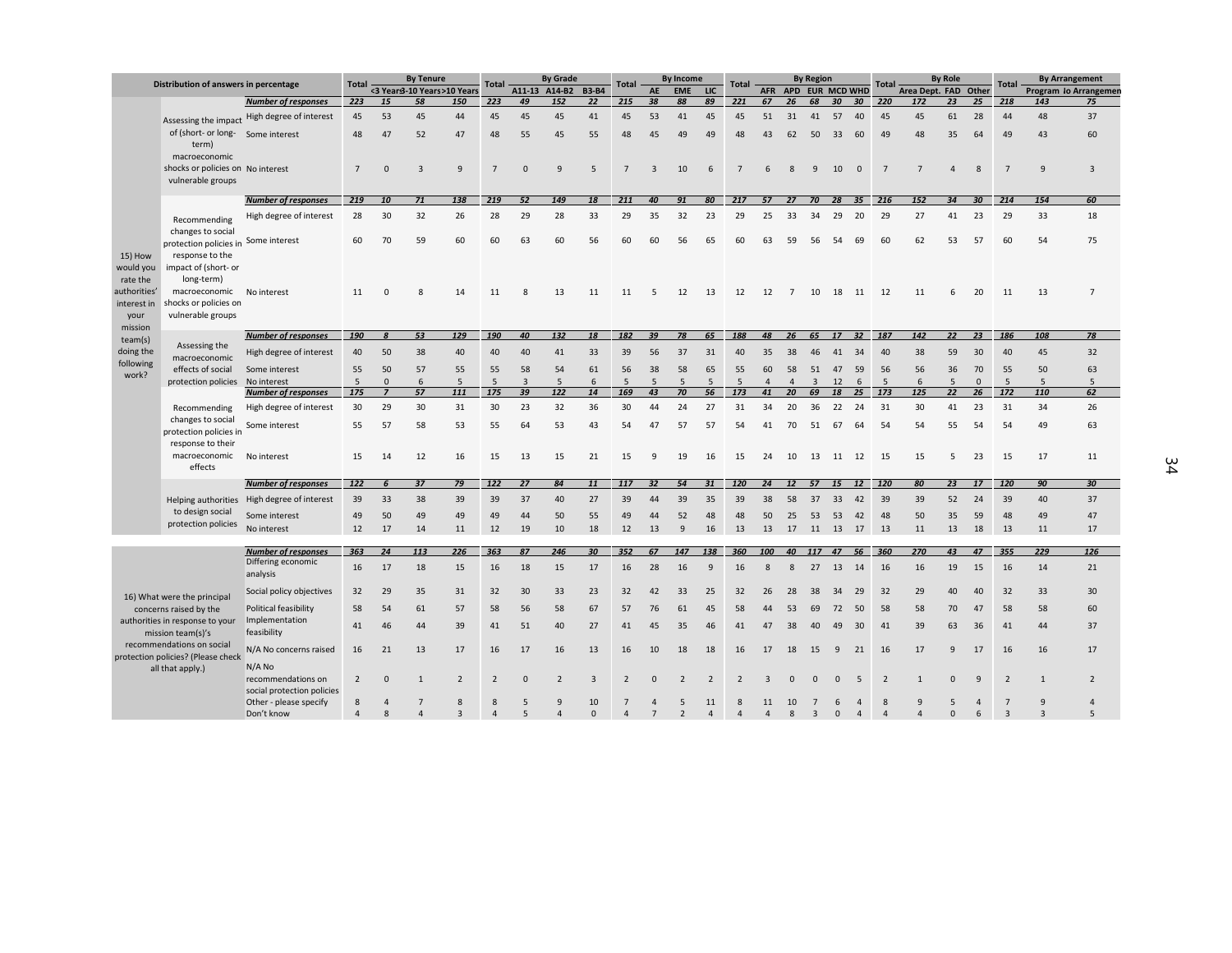|                                                                      | Distribution of answers in percentage                                     |                                                                                                                                                  | <b>Total</b>                    |                            | <b>By Tenure</b>            |                               | <b>Total</b>            |                          | <b>By Grade</b>                |                          | <b>Total</b>                   |                            | <b>By Income</b>              |                                | Total                          |                          |                              | <b>By Region</b>              |                            |                               | <b>Total</b>                          |                          | <b>By Role</b>              |                               | <b>Total</b>                  |                | <b>By Arrangement</b>       |
|----------------------------------------------------------------------|---------------------------------------------------------------------------|--------------------------------------------------------------------------------------------------------------------------------------------------|---------------------------------|----------------------------|-----------------------------|-------------------------------|-------------------------|--------------------------|--------------------------------|--------------------------|--------------------------------|----------------------------|-------------------------------|--------------------------------|--------------------------------|--------------------------|------------------------------|-------------------------------|----------------------------|-------------------------------|---------------------------------------|--------------------------|-----------------------------|-------------------------------|-------------------------------|----------------|-----------------------------|
|                                                                      |                                                                           |                                                                                                                                                  |                                 |                            | <3 Years3-10 Years>10 Years |                               |                         |                          | A11-13 A14-B2 B3-B4            |                          |                                | AE                         | <b>EME</b>                    | LIC                            |                                |                          | AFR APD EUR MCD WHD          |                               |                            |                               |                                       | Area Dept. FAD Other     |                             |                               |                               |                | Program Io Arrangemen       |
|                                                                      |                                                                           | <b>Number of responses</b>                                                                                                                       | 356                             | 24                         | 114                         | 218                           | 356                     | 86                       | 242                            | 28                       | 346                            | 61                         | 145                           | 140                            | 354                            | 100                      | 42                           |                               | 110 47 55                  |                               | 354                                   | 267                      | 41                          | 46                            | 349                           | 224            | 125                         |
|                                                                      |                                                                           | Joint missions, mission<br>participation                                                                                                         | 15                              | 21                         | 16                          | 14                            | 15                      | 23                       | 13                             | 7                        | 15                             | 5                          | 14                            | 20                             | 15                             | 21                       | $\overline{7}$               | 15                            | 13                         | 11                            | 15                                    | 17                       | 10                          | 9                             | 15                            | 20             | $\overline{7}$              |
|                                                                      | World Bank                                                                | Joint analytical work<br>including providing<br>and/or receiving<br>substantive analytical<br>inputs                                             | 17                              | $\mathbf 0$                | 12                          | 22                            | 17                      | 6                        | 21                             | 21                       | 17                             | 8                          | 18                            | 20                             | 17                             |                          | 22 14                        | 16 23                         |                            | $\overline{7}$                | 17                                    | 19                       | 20                          | $\overline{7}$                | 17                            | 22             | 9                           |
|                                                                      |                                                                           | Periodic or occasional<br>meetings and<br>information sharing                                                                                    | 48                              | 46                         | 51                          | 47                            | 48                      | 52                       | 47                             | 46                       | 48                             | 18                         | 53                            | 56                             | 48                             | 54                       | 50                           | 34                            | 55                         | 58                            | 48                                    | 47                       | 51                          | 52                            | 48                            | 49             | 46                          |
|                                                                      |                                                                           | Minimal/no interaction                                                                                                                           | 20                              | 33                         | 21                          | 17                            | 20                      | 19                       | 19                             | 25                       | 20                             | 69                         | 14                            | $\overline{4}$                 | 20                             | 3                        | 29                           | 35                            | 9                          | -24                           | 20                                    | 18                       | 20                          | 33                            | 20                            | 10             | 38                          |
|                                                                      |                                                                           | <b>Number of responses</b>                                                                                                                       | 303                             | 18                         | 90                          | 195                           | 303                     | 67                       | 212                            | 24                       | 296                            | 62                         | 122                           | 112                            | 302                            | 78                       | 35                           | 102                           | 40                         | 47                            | 302                                   | 229                      | 32 <sub>2</sub>             | 41                            | 299                           | 190            | 109                         |
|                                                                      | OECD                                                                      | Joint missions, mission<br>participation<br>Joint analytical work<br>including providing<br>and/or receiving<br>substantive analytical<br>inputs | $\mathbf{0}$<br>1               | $\mathbf 0$<br>$\mathbf 0$ | $\mathbf{1}$<br>$\Omega$    | $\mathsf 0$<br>$\overline{2}$ | $\mathbf{0}$<br>1       | $\mathbf{0}$<br>$\Omega$ | $\mathbf{0}$<br>$\overline{1}$ | $\mathbf{0}$<br>$\Delta$ | $\mathbf{0}$<br>$\overline{1}$ | $\overline{2}$<br>3        | $\mathsf 0$<br>$\mathbf 0$    | $\mathbf 0$<br>$\mathbf 0$     | $\mathbf{0}$<br>$\mathbf{1}$   | $\mathbf{0}$<br>$\Omega$ | $\mathbf{0}$<br>$\mathbf{0}$ | 1<br>3                        | $\mathbf{0}$<br>0          | $\mathbf{0}$<br>$\mathsf 0$   | $\mathbf{0}$<br>$\overline{1}$        | $\Omega$<br>$\mathbf{1}$ | 3<br>3                      | $\mathbf 0$<br>$\mathsf 0$    | $\mathbf{0}$<br>1             | 1<br>1         | $\mathbf 0$<br>1            |
|                                                                      |                                                                           | Periodic or occasional<br>meetings and<br>information sharing                                                                                    | 12                              | $\mathbf 0$                | 10                          | 14                            | 12                      |                          | 14                             | 17                       | 12                             | 32                         | 8                             | $\overline{4}$                 | 12                             | 8                        | 14                           | 17                            | $\overline{\mathbf{3}}$    | 13                            | 12                                    | 13                       | 3                           | 15                            | 11                            | $\overline{7}$ | 18                          |
|                                                                      |                                                                           | Minimal/no interaction                                                                                                                           | 87                              | 100                        | 89                          | 85                            | 87                      | 96                       | 85                             | 79                       | 87                             | 63                         | 92                            | 96                             | 87                             | 92                       | 86                           | 79                            | 98                         | 87                            | 87                                    | 86                       | 91                          | 85                            | 87                            | 91             | 81                          |
|                                                                      |                                                                           | <b>Number of responses</b>                                                                                                                       | 314                             | 16                         | 98                          | 200                           | 314                     | 68                       | 220                            | 26                       | 304                            | 59                         | 127                           | 118                            | 312                            | 87                       | 36                           | 102                           | 41                         | 46                            | 312                                   | 237                      | 33                          | 42                            | 308                           | 197            | 111                         |
| 17) What<br>was the<br>nature of<br>your<br>mission<br>team(s)'s     |                                                                           | Joint missions, mission<br>participation<br>Joint analytical work<br>including providing<br>and/or receiving<br>substantive analytical           | $\mathsf{O}\xspace$<br>$\Delta$ | $\mathbf 0$<br>$\Omega$    | $\mathbf{1}$<br>$\Delta$    | $\mathbf 0$<br>5              | $\mathbf 0$<br>$\Delta$ | 1<br>$\overline{1}$      | $\mathbf 0$<br>5               | $\mathsf 0$<br>8         | $\mathbf 0$<br>$\Delta$        | $\mathbf 0$<br>$\mathbf 0$ | $\mathbf 0$<br>$\overline{2}$ | $\mathbf{1}$<br>$\overline{7}$ | $\mathbf{0}$<br>$\overline{4}$ | $\mathbf{1}$<br>10       | $\mathbf 0$<br>$\mathbf 0$   | $\mathsf 0$<br>$\overline{2}$ | $\mathbf 0$<br>$\mathsf 0$ | $\mathbf 0$<br>$\overline{2}$ | $\mathsf{O}\xspace$<br>$\overline{4}$ | $\mathbf{0}$<br>5        | $\mathbf 0$<br>$\mathbf{0}$ | $\mathbf 0$<br>$\overline{2}$ | $\mathbf 0$<br>$\overline{a}$ | 1<br>6         | $\mathbf 0$<br>$\mathbf{1}$ |
| interaction<br>with staff<br>from other<br>institutions<br>on social | ILO or UN agencies                                                        | inputs<br>Periodic or occasional<br>meetings and<br>information sharing                                                                          | 23                              | 19                         | 14                          | 27                            | 23                      | 19                       | 23                             | 27                       | 22                             | 17                         | 21                            | 26                             | 22                             | 29                       | 14                           | 20                            | 27 20                      |                               | 22                                    | 25                       | 18                          | 12                            | 22                            | 26             | 16                          |
| protection<br>issues?                                                |                                                                           | Minimal/no interaction                                                                                                                           | 73                              | 81                         | 81                          | 69                            | 73                      | 78                       | 72                             | 65                       | 74                             | 83                         | 76                            | 66                             | 73                             | 60                       | 86                           | 78                            | 73                         | 78                            | 73                                    | 70                       | 82                          | 86                            | 73                            | 68             | 83                          |
|                                                                      |                                                                           | <b>Number of responses</b>                                                                                                                       | 329                             | 20                         | 105                         | 204                           | 329                     | 78                       | 226                            | 25                       | 321                            | 68                         | 130                           | 123                            | 329                            | 87                       | 38                           | 113                           | 42                         | 49                            | 328                                   | 249                      | 34                          | 45                            | 325                           | 210            | 115                         |
|                                                                      |                                                                           | Joint missions, mission<br>participation<br>Joint analytical work                                                                                | 15                              | 10                         | 12                          | 17                            | 15                      | 10                       | 16                             | 16                       | 15                             | 37                         | 11                            | $\overline{7}$                 | 15                             | 5                        | 11                           | 32                            | 5                          | 6                             | 15                                    | 15                       | 21                          | 9                             | 15                            | 21             | 4                           |
|                                                                      | <b>Regional institutions</b><br>(e.g. EC or regional<br>development bank) | including providing<br>and/or receiving<br>substantive analytical<br>inputs                                                                      | 5                               | $\mathbf{0}$               | $\overline{7}$              | $\Delta$                      | 5                       | 9                        | 3                              | 8                        | $\Delta$                       | 3                          | 5                             | 5                              | 5                              | $\overline{7}$           | $\mathbf{0}$                 | 6                             | $\mathbf{0}$               | $\overline{4}$                | 5                                     | $\overline{4}$           | 9                           | $\overline{4}$                | 5                             | $\overline{7}$ | 1                           |
|                                                                      |                                                                           | Periodic or occasional<br>meetings and<br>information sharing                                                                                    | 41                              | 20                         | 37                          | 45                            | 41                      | 37                       | 42                             | 36                       | 40                             | 19                         | 46                            | 46                             | 41                             | 45                       | 32                           | 35                            | 48                         | 47                            | 41                                    | 43                       | 35                          | 31                            | 41                            | 44             | 36                          |
|                                                                      |                                                                           | Minimal/no interaction                                                                                                                           | 40                              | 70                         | 44                          | 35                            | 40                      | $\Lambda\Lambda$         | 38                             | 40                       | 40                             | 41                         | 38                            | 42                             | $\Delta$ 0                     | 44                       | 58                           | 27                            | 48                         | 43                            | 40                                    | 38                       | 35                          | 56                            | 39                            | 29             | 59                          |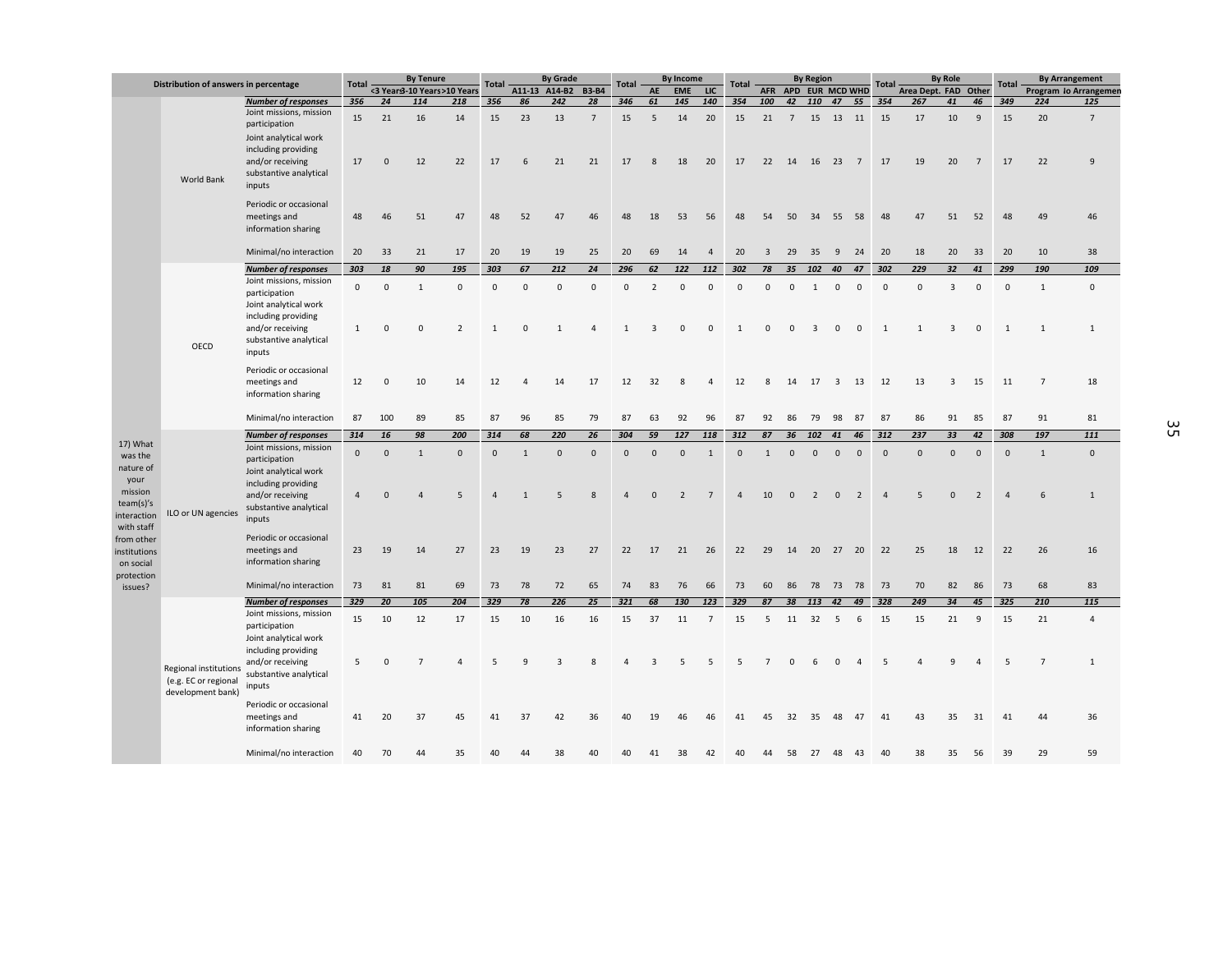| Distribution of answers in percentage |                                                                       | <b>By Tenure</b><br><b>Total</b>                                            |                |                             |                  |                | <b>By Grade</b><br>Total |                |                |                  | <b>By Income</b><br>Total |             |                         |                | <b>By Region</b><br><b>Total</b> |                |              |                 |                |                | <b>By Role</b><br>Total |                |                |              | <b>By Arrangement</b> |                       |                |
|---------------------------------------|-----------------------------------------------------------------------|-----------------------------------------------------------------------------|----------------|-----------------------------|------------------|----------------|--------------------------|----------------|----------------|------------------|---------------------------|-------------|-------------------------|----------------|----------------------------------|----------------|--------------|-----------------|----------------|----------------|-------------------------|----------------|----------------|--------------|-----------------------|-----------------------|----------------|
|                                       |                                                                       |                                                                             |                | <3 Years3-10 Years>10 Years |                  |                |                          | A11-13 A14-B2  | <b>B3-B4</b>   |                  | AE                        | <b>EME</b>  | LIC                     |                | <b>AFR</b>                       |                |              | APD EUR MCD WHD |                |                | Area Dept. FAD Other    |                |                | <b>Total</b> |                       | Program Io Arrangemer |                |
|                                       |                                                                       | <b>Number of responses</b>                                                  | 193            | 18                          | 56               | 119            | 193                      | 50             | 128            | 15               | 189                       | 36          | 76                      | 77             | 193                              | 52             | 28           | 51              | 28             | 34             | 193                     | 143            | 22             | 28           | 190                   | 104                   | 86             |
|                                       | Other-please<br>specify below                                         | Joint missions, mission<br>participation<br>Joint analytical work           | $\overline{2}$ | $\Omega$                    | $\overline{2}$   | $\overline{2}$ | $\overline{2}$           | $\overline{2}$ | $\overline{2}$ | $\mathbf{0}$     | $\overline{2}$            | $\Omega$    | $\overline{3}$          | $\mathbf{1}$   | $\overline{2}$                   | $\overline{2}$ | $\Omega$     | $\mathbf{0}$    | $\overline{4}$ | $\overline{3}$ | $\overline{2}$          | $\mathbf{1}$   | 5              | $\mathbf{0}$ | $\overline{2}$        | $\overline{3}$        | $\Omega$       |
|                                       |                                                                       | including providing<br>and/or receiving<br>substantive analytical<br>inputs | 5              | $\Omega$                    | 5                | 5              | 5                        | 6              | $\overline{3}$ | 13               | $\Delta$                  | $\Omega$    | $\overline{3}$          | $\mathbf{8}$   | 5                                | 12             | $\Omega$     | 6               | $\mathbf{0}$   | $\Omega$       | 5                       | 6              | 5              | $\Omega$     | 5                     |                       | $\mathbf{1}$   |
|                                       |                                                                       | Periodic or occasional<br>meetings and<br>information sharing               | 14             | 11                          | 16               | 13             | 14                       | 18             | 11             | 27               | 14                        | 11          | 13                      | 17             | 14                               | 15             | 18           | 8               | 14             | 18             | 14                      | 15             | 14             | 11           | 14                    | 13                    | 15             |
|                                       |                                                                       | Minimal/no interaction                                                      | 80             | 89                          | 77               | 80             | 80                       | 74             | 84             | 60               | 80                        | 89          | 82                      | 74             | 80                               | 71             | 82           | 86              | 82 79          |                | 80                      | 78             | 77             | 89           | 79                    | 76                    | 84             |
|                                       | 18a) How would you rate the                                           | <b>Number of responses</b>                                                  | 284            | 16                          | 89               | 179            | 284                      | 69             | 194            | 21               | 277                       | 19          | 124                     | 134            | 283                              | 96             | 30           | 72              | 43             | 42             | 282                     | 219            | 33             | 30           | 279                   | 202                   | 77             |
|                                       | overall effectiveness of your                                         | Highly effective                                                            | 32             | 31                          | 25               | 35             | 32                       | 19             | 36             | 33               | 31                        | $21\,$      | 33                      | 30             | 32                               | 34             | 27           | 32              | 42             | 19             | 32                      | 33             | 33             | 17           | 32                    | 35                    | 25             |
|                                       | mission team(s)'s cooperation                                         | Moderately effective                                                        | 55             | 63                          | 62               | 51             | 55                       | 71             | 50             | 52               | 56                        | 58          | 54                      | 58             | 55                               | 55             | 53           | 53              | 49             | 69             | 56                      | 54             | 61             | 60           | 56                    | 52                    | 64             |
|                                       | with staff from the World Bank on                                     | Not effective                                                               | 8              | $\mathbf 0$                 | 6                | 9              | 8                        | 6              | 8              | 14               | 8                         | 5           | 10                      | $\overline{7}$ | 8                                | 5              | 13           | 10              | 9              | 5              | 8                       | 8              | $\mathbf{3}$   | 10           | 8                     | 8                     | 6              |
|                                       | social protection issues?                                             | Don't know                                                                  | 5              | 6                           | $\mathbf{8}$     | $\Delta$       | 5                        | $\Delta$       | 6              | $\mathbf 0$      | 5                         | 16          | $\overline{\mathbf{3}}$ | 5              | 5                                | 5              | 7            | 6               | $\mathbf{0}$   | $\overline{7}$ | 5                       | $\Delta$       | $\overline{3}$ | 13           | 5                     | $\Delta$              | 5              |
|                                       |                                                                       |                                                                             |                |                             |                  |                |                          |                |                |                  |                           |             |                         |                |                                  |                |              |                 |                |                |                         |                |                |              |                       |                       |                |
|                                       | 18b) How would you rate the                                           | <b>Number of responses</b>                                                  | 36             | $\mathbf{a}$                | $\boldsymbol{q}$ | 27             | 36                       |                | 29             | $\overline{5}$   | 35                        | 23          | $\mathbf{q}$            |                | 36                               | $\overline{a}$ | 5            | 21              |                | 5              | 36                      | 28             | 3              | $\sqrt{2}$   | 35                    | 16                    | 19             |
| overall effectiveness of your         |                                                                       | Highly effective                                                            | 6              | $\mathbf 0$                 | 22               | $\mathbf 0$    | 6                        | $\Omega$       | $\overline{7}$ | $\mathbf 0$      | 6                         | $9\,$       | $\mathbf 0$             | $\mathbf 0$    | 6                                | $\Omega$       | $\Omega$     | 10              | $\mathbf{0}$   | $\mathbf 0$    | 6                       | 4              | 33             | $\mathbf 0$  | 6                     | 6                     | 5              |
|                                       | mission team(s)'s cooperation                                         | Moderately effective                                                        | 53             | $\mathbf 0$                 | 11               | 67             | 53                       | $\mathbf 0$    | 55             | 60               | 51                        | 57          | 56                      | $\mathbf{0}$   | 53                               | $\mathbf{0}$   | 20           | 62              | 100            | 80             | 53                      | 64             | 33             | $\mathbf{0}$ | 54                    | 50                    | 58             |
|                                       | with staff from the OECD on social Not effective                      |                                                                             | 8              | $\Omega$                    | 11               | $\overline{7}$ | 8                        | $\mathbf 0$    | 10             | $\mathbf 0$      | 9                         | 13          | $\mathsf 0$             | $\mathbf 0$    | 8                                | $\mathbf{0}$   | $\Omega$     | 14              | $\mathbf 0$    | $\mathbf 0$    | 8                       | $\overline{4}$ | 33             | 20           | 9                     | 19                    | $\mathbf 0$    |
| protection issues?                    |                                                                       | Don't know                                                                  | 33             | $\mathbf{0}$                | 56               | 26             | 33                       | 100            | 28             | 40               | 34                        | 22          | 44                      | 100            | 33                               | 100            | 80           | 14              | $\mathbf{0}$   | 20             | 33                      | 29             | $\mathbf{0}$   | 80           | 31                    | 25                    | 37             |
| 18c) How would you rate the           |                                                                       | <b>Number of responses</b>                                                  | 84             | $\overline{3}$              | 19               | 62             | 84                       | 15             | 60             | $\boldsymbol{q}$ | 80                        | 10          | 30                      | 40             | 83                               | 35             |              | 22              | 11             | 10             | 82                      | 71             | 6              |              | 82                    | 63                    | 19             |
| overall effectiveness of your         |                                                                       | <b>Highly effective</b>                                                     | 13             | $\mathbf 0$                 | 11               | 15             | 13                       | $\mathbf 0$    | 15             | 22               | 14                        | $\mathbf 0$ | 13                      | 18             | 13                               | 26             | $\mathbf 0$  | $\mathbf 0$     | 9              | 10             | 13                      | 14             | 17             | $\mathbf 0$  | 13                    | 17                    | $\mathbf{0}$   |
| mission team(s)'s cooperation         |                                                                       | Moderately effective                                                        | 58             | 67                          | 79               | 52             | 58                       | 73             | 57             | 44               | 59                        | 70          | 53                      | 60             | 59                               | 49             | 100          | 64              | 82             | 40             | 59                      | 56             | 83             | 60           | 59                    | 57                    | 63             |
| with staff from the ILO or UN         |                                                                       | Not effective                                                               | 18             | 33                          | 5                | 21             | 18                       | $\overline{7}$ | 22             | $11\,$           | 18                        | 30          | 23                      | 10             | 18                               | 11             | $\mathbf 0$  | 32              | 9              | 30             | 18                      | 20             | $\mathbf{0}$   | 20           | 18                    | 16                    | 26             |
|                                       | agencies on social protection<br>issues?                              | Don't know                                                                  | 11             | $\Omega$                    | 5                | 13             | 11                       | 20             | $\overline{7}$ | 22               | 10                        | $\mathbf 0$ | 10                      | 13             | 10                               | 14             | $\Omega$     | 5               | $\mathbf{0}$   | 20             | 10                      | 10             | $\mathbf 0$    | 20           | 10                    | 10                    | 11             |
|                                       | 18d) How would you rate the                                           | <b>Number of responses</b>                                                  | 197            | 6                           | 59               | 132            | 197                      | 44             | 138            | 15               | 190                       | 40          | 79                      | 71             | 197                              | 49             | 16           | 82              | 22             | 28             | 196                     | 154            | 22             | 20           | 196                   | 149                   | 47             |
|                                       | overall effectiveness of your                                         | Highly effective                                                            | 17             | $\mathbf 0$                 | 15               | 19             | 17                       | 11             | 19             | 20               | 17                        | 28          | 16                      | 13             | 17                               | 10             | 25           | 21              | 14             | 18             | 17                      | 17             | 32             | 5            | 17                    | 17                    | 19             |
|                                       | mission team(s)'s cooperation                                         | Moderately effective                                                        | 57             | 50                          | 59               | 57             | 57                       | 55             | 59             | 53               | 57                        | 53          | 59                      | 56             | 57                               | 53             | 63           | 52              | 68             | 68             | 57                      | 60             | 36             | 60           | 57                    | 58                    | 55             |
|                                       | with staff from the regional                                          | Not effective                                                               | 15             | 17                          | 14               | 16             | 15                       | 16             | 14             | 27               | 15                        | 13          | 11                      | 21             | 15                               | 27             | 13           | 15              | 9              | $\Delta$       | 15                      | 16             | 18             | 5            | 15                    | 15                    | 17             |
|                                       | institutions on social protection                                     | Don't know                                                                  | 10             | 33                          | 12               | 8              | 10                       | 18             | 9              | $\overline{0}$   | 11                        | 8           | 13                      | 10             | 10                               | 10             | $\mathbf{0}$ | 12              | 9              | 11             | 10                      | $\overline{7}$ | 14             | 30           | 10                    | 11                    | $\overline{9}$ |
|                                       | issues?                                                               |                                                                             |                |                             |                  |                |                          |                |                |                  |                           |             |                         |                |                                  |                |              |                 |                |                |                         |                |                |              |                       |                       |                |
|                                       | 18e) How would you rate the                                           | <b>Number of responses</b>                                                  | 38             | $\overline{2}$              | 13               | 23             | 38                       | 13             | 20             | -5               | 37                        | 4           | 13                      | 20             | 38                               | 15             | Δ            | 7               | 5              | 7              | 38                      | 30             | 5              |              | 38                    | 25                    | 13             |
|                                       | overall effectiveness of your                                         | Highly effective                                                            | 37             | 50                          | 23               | 43             | 37                       | 23             | 40             | 60               | 35                        | 25          | 31                      | 40             | 37                               | 47             | $\mathbf{0}$ | 29              | 60             | 29             | 37                      | 40             | 40             | $\mathbf 0$  | 37                    | 40                    | 31             |
|                                       | mission team(s)'s cooperation                                         | Moderately effective                                                        | 42             | $\mathbf 0$                 | 54               | 39             | 42                       | 46             | 40             | 40               | 43                        | 75          | 46                      | 35             | 42                               | 33             | 25           | 57              | 20             | 71             | 42                      | 40             | 40             | 67           | 42                    | 36                    | 54             |
|                                       | with staff from the other                                             | Not effective                                                               | 8              | $\mathbf{0}$                | 15               | $\overline{4}$ | 8                        | 15             | 5              | $\overline{0}$   | 8                         | $\mathbf 0$ | $\mathbf{0}$            | 15             | 8                                | 13             | 25           | $\mathbf 0$     | $\mathbf 0$    | $\Omega$       | 8                       | $\overline{7}$ | $\mathbf{0}$   | 33           | 8                     | 12                    | $\mathbf{0}$   |
|                                       | institutions on social protection<br>issues?                          | Don't know                                                                  | 13             | 50                          | 8                | 13             | 13                       | 15             | 15             | $\mathbf 0$      | 14                        | $\mathbf 0$ | 23                      | 10             | 13                               | $\overline{7}$ | 50           | 14              | 20             | $\mathbf 0$    | 13                      | 13             | 20             | $\mathbf 0$  | 13                    | 12                    | 15             |
|                                       |                                                                       |                                                                             | 364            | 24                          | 114              | 226            | 364                      | 87             | 248            | 29               | 353                       | 68          | 146                     | 139            | 361                              | 100            |              | 117             | 47             | 56             | 361                     | 271            | 43             | 47           | 356                   | 229                   | 127            |
|                                       |                                                                       | <b>Number of responses</b><br><b>World Bank</b>                             | 77             | 75                          | 75               | 78             | 77                       | 75             | 78             | 76               | 77                        | 32          | 85                      | 90             | 77                               | 88             | 41<br>78     | 59              | 96             | 77             | 77                      | 78             | 77             | 68           | 77                    | 83                    | 65             |
|                                       |                                                                       | <b>OECD</b>                                                                 | 21             | 25                          | 22               | 19             | 21                       | 17             | 20             | 34               | 21                        | 56          | 19                      | 5              | 20                               | 6              | 24           | 38              | 6              | 18             | 20                      | 20             | 28             | 15           | 21                    | 14                    | 33             |
|                                       |                                                                       | ILO or UN agencies                                                          | 28             | 21                          | 28               | 29             | 28                       | 25             | 28             | 41               | 28                        | 21          | 24                      | 36             | 28                               | 38             | 27           | 20              | 38             | 20             | 28                      | 31             | 21             | 15           | 28                    | 29                    | 25             |
| 19) From which institutions did       |                                                                       | <b>Regional institutions</b>                                                |                |                             |                  |                |                          |                |                |                  |                           |             |                         |                |                                  |                |              |                 |                |                |                         |                |                |              |                       |                       |                |
|                                       | your mission team(s) draw upon<br>data or analytical inputs on social | (e.g. EC or regional<br>development bank)                                   | 29             | 21                          | 24               | 33             | 29                       | 22             | 31             | 38               | 29                        | 40          | 31                      | 23             | 29                               | 11             | 34           | 38              | 28             | 43             | 29                      | 32             | 23             | 15           | 29                    | 30                    | 28             |
|                                       | protection? (Please check all that<br>apply.)                         | Other - please specify<br>N/A did not use                                   | 11             | $\Omega$                    | 11               | 12             | 11                       | $\overline{7}$ | 11             | 21               | 11                        | 18          | C                       | q              | 11                               | 12             | 10           | 11              | 9              | 11             | 11                      | 11             | 14             | 6            | 11                    | 12                    | 9              |
|                                       |                                                                       | resources on social<br>protection from other<br>institutions                | $\mathbf{q}$   | 17                          | 12               | $\overline{7}$ | $\mathbf{q}$             | 15             | $\mathbf{8}$   | $\overline{3}$   | $\mathbf{q}$              | 10          | 10                      | $\mathbf{8}$   | $\mathbf{q}$                     | $\mathbf{q}$   | 10           | 13              | 2              | $\mathbf{q}$   | q                       |                | 14             | 17           | $\mathbf{q}$          | 8                     | 12             |
|                                       |                                                                       |                                                                             |                |                             |                  |                |                          |                |                |                  |                           |             |                         |                |                                  |                |              |                 |                |                |                         |                |                |              |                       |                       |                |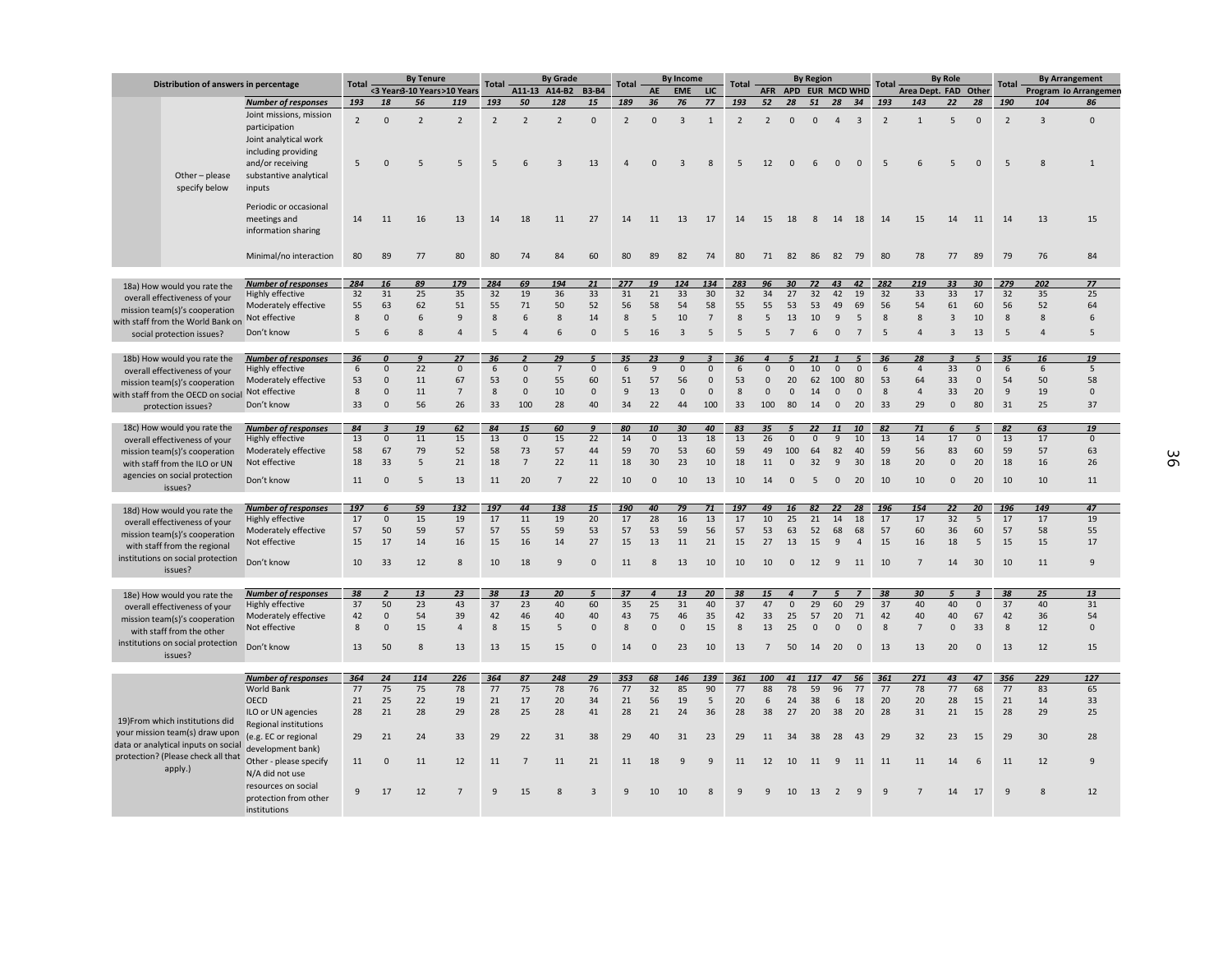|                                                                                                  |                                                             |              |                  | <b>By Tenure</b> |                             | <b>By Grade</b><br><b>Total</b> |                |                |                         |              |              | <b>By Income</b> |                | <b>By Region</b><br><b>Total</b> |            |                |                 |                |                         |           | <b>By Role</b><br>Total |                |                |              | <b>By Arrangement</b> |                       |  |
|--------------------------------------------------------------------------------------------------|-------------------------------------------------------------|--------------|------------------|------------------|-----------------------------|---------------------------------|----------------|----------------|-------------------------|--------------|--------------|------------------|----------------|----------------------------------|------------|----------------|-----------------|----------------|-------------------------|-----------|-------------------------|----------------|----------------|--------------|-----------------------|-----------------------|--|
| Distribution of answers in percentage                                                            |                                                             | <b>Total</b> |                  |                  | <3 Years3-10 Years>10 Years |                                 |                | A11-13 A14-B2  | <b>B3-B4</b>            | <b>Total</b> | AE           | <b>EME</b>       | LIC            |                                  | <b>AFR</b> |                | APD EUR MCD WHD |                |                         |           | Area Dept. FAD Other    |                |                | <b>Total</b> |                       | Program Io Arrangemen |  |
|                                                                                                  | <b>Number of responses</b><br>Largely incorporated          | 363<br>20    | 22<br>14         | 114<br>16        | 227<br>22                   | 363<br>20                       | 85<br>13       | 248<br>22      | 30<br>17                | 352<br>20    | 69<br>23     | 145<br>21        | 138<br>16      | 360<br>20                        | 99<br>18   | 40<br>18       | 118<br>25       | 47<br>13       | 56<br>18                | 360<br>20 | 270<br>20               | 44<br>34       | 46<br>7        | 355<br>20    | 231<br>23             | 124<br>14             |  |
| 20) To what extent was IMF TA                                                                    | Partially incorporated                                      | 20           | 18               | 21               | 20                          | 20                              | 20             | 20             | 20                      | 19           | 6            | 20               | 25             | 20                               | 26         | 28             | 9               | 30             | 16                      | 19        | 20                      | 23             | 15             | 19           | 20                    | 17                    |  |
| related to social protection<br>policies incorporated in                                         | Not incorporated                                            | 10           | 14               | 10               | 11                          | 10                              | 11             | 10             | 13                      | 11           | 12           | 7                | 14             | 11                               | 11         | 10             | 8               | 11             | 16                      | 11        | 11                      | 9              | 11             | 11           | 10                    | 11                    |  |
| surveillance/program work in your N/A - No TA related to<br>selected country?                    |                                                             | 38           | 41               | 35               | 39                          | 38                              | 36             | 37             | 50                      | 39           | 39           | 41               | 36             | 38                               | 36         | 35             | 40              | 36             | 41                      | 38        | 40                      | 25             | 39             | 39           | 35                    | 44                    |  |
|                                                                                                  | social protection policies                                  |              |                  |                  |                             |                                 |                |                |                         |              |              |                  |                |                                  |            |                |                 |                |                         |           |                         |                |                |              |                       |                       |  |
|                                                                                                  | Don't know                                                  | 12           | 14               | 18               | 9                           | 12                              | 20             | 11             | $\mathbf{0}$            | 12           | 20           | 11               | $\overline{9}$ | 12                               | 8          | 10             | 18              | 11             | 9                       | 12        | 10                      | 9              | 28             | 12           | 11                    | 14                    |  |
|                                                                                                  | <b>Number of responses</b>                                  | 360<br>61    | 24<br>33         | 112<br>54        | 224<br>67                   | 360<br>61                       | 84<br>54       | 247<br>62      | 29<br>76                | 351          | 69<br>62     | 146<br>57        | 136<br>63      | 359<br>61                        | 98<br>64   | 40<br>55       | 119<br>60       | 47<br>68       | 55<br>56                | 358       | 269<br>64               | 43<br>47       | 46<br>59       | 355          | 231<br>66             | 124<br>52             |  |
| 21) Did your mission team(s)                                                                     | Yes<br>No                                                   | 22           | 38               | 23               | 20                          | 22                              | 23             | 22             | 21                      | 60<br>23     | 23           | 25               | 20             | 22                               | 16         | 33             | 19              | 23             | 31                      | 61<br>22  | 22                      | 28             | 17             | 61<br>22     | 16                    | 33                    |  |
| (including the resident<br>representative, if any) engage in<br>outreach on social protection    |                                                             |              |                  |                  |                             |                                 |                |                |                         |              |              |                  |                |                                  |            |                |                 |                |                         |           |                         |                |                |              |                       |                       |  |
| issues to local stakeholders<br>(parliamentarians, trade unions,<br>civil society groups, etc.)? | Don't know                                                  | 17           | 29               | 23               | 13                          | 17                              | 24             | 16             | $\overline{3}$          | 17           | 14           | 18               | 17             | 17                               | 19         | 13             | 21              | 9              | 13                      | 17        | 14                      | 26             | 24             | 17           | 18                    | 15                    |  |
|                                                                                                  |                                                             |              |                  |                  |                             |                                 |                |                |                         |              |              |                  |                |                                  |            |                |                 |                |                         |           |                         |                |                |              |                       |                       |  |
|                                                                                                  | <b>Number of responses</b>                                  | 79           | $\boldsymbol{g}$ | 26               | 44                          | 79                              | 21             | 55             | $\overline{\mathbf{3}}$ | 76           | 14           | 33               | 29             | 78                               | 17         | $\overline{ }$ | 25              | 12             | 17                      | 77        | 54                      | 9              | 14             | 77           | 42                    | 35                    |  |
| 22) What were the main reasons                                                                   | Mission viewed it as                                        |              |                  |                  |                             |                                 |                |                |                         |              |              |                  |                |                                  |            |                |                 |                |                         |           |                         |                |                |              |                       |                       |  |
| why your mission team(s)<br>(including the resident                                              | inappropriate<br>Authorities viewed it as                   | 13           | 22               | 8                | 14                          | 13                              | 14             | 13             | $\mathbf{0}$            | 13           | 29           | 15               | $\overline{3}$ | 13                               | $\Omega$   | 14             | 20              | 8              | 18                      | 13        | 13                      | 22             | $\overline{7}$ | 13           | 17                    | $\overline{9}$        |  |
| representative, if any) did not<br>engage in outreach to local                                   | inappropriate                                               | 18           | 22               | 4                | 25                          | 18                              | 14             | 20             | $\mathbf{0}$            | 18           | 21           | 18               | 17             | 18                               | 18         | 43             | 12              | 17             | 18                      | 18        | 19                      | 33             | $\overline{7}$ | 18           | 17                    | 20                    |  |
| stakeholders on social protection No suitable opportunity<br>issues? (Please check all that      |                                                             | 52           | 44               | 65               | 45                          | 52                              | 48             | 49             | 133                     | 54           | 79           | 61               | 34             | 53                               | 35         | 71             | 60              | 50             | 53                      | 53        | 59                      | 67             | 21             | 53           | 45                    | 63                    |  |
| apply.)                                                                                          | Other - please specify                                      | 20           | $\mathbf 0$      | 15               | 27                          | 20                              | 10             | 24             | 33                      | 20           | 14           | 15               | 28             | 21                               | 29         | 29             | 16              | 17             | 18                      | 21        | 20                      | $\mathbf 0$    | 36             | 19           | 14                    | 26                    |  |
|                                                                                                  | Don't know                                                  | 15           | 33               | 19               | $\mathbf{q}$                | 15                              | 24             | 11             | 33                      | 16           | 14           | 15               | 17             | 15                               | 12         | 43             | 8               | 17             | 18                      | 16        | 17                      | 33             | $\mathbf{0}$   | 16           | 12                    | 20                    |  |
|                                                                                                  | <b>Number of responses</b>                                  | 365          | 24               | 115              | 226                         | 365                             | 87             | 248            | 30                      | 356          | 70           | 147              | 139            | 364                              | 100        | 41             | 120             | 47             | 56                      | 363       | 273                     | 44             | 46             | 359          | 232                   | 127                   |  |
|                                                                                                  | Largely implemented                                         | 16           | 8                | 16               | 16                          | 16                              | 14             | 17             | 13                      | 15           | 14           | 14               | 17             | 16                               | 16         | 5              | 19              | 17             | 14                      | 15        | 16                      | 14             | 11             | 15           | 21                    | 5                     |  |
| 23) To what extent did the                                                                       | Partially implemented                                       | 48           | 42               | 50               | 47                          | 48                              | 47             | 49             | 40                      | 47           | 44           | 46               | 50             | 48                               | 53         | 61             | 43              | 51             | 34                      | 48        | 49                      | 59             | 28             | 48           | 52                    | 40                    |  |
| authorities implement your                                                                       | Not implemented                                             | 16           | 21               | 9                | 19                          | 16                              | 9              | 15             | 37                      | 16           | 23           | 16               | 12             | 16                               | 13         | 15             | 18              | 19             | 14                      | 16        | 16                      | 11             | 20             | 16           | 12                    | 23                    |  |
| mission team(s)'s                                                                                | $N/A - No$                                                  |              |                  |                  |                             |                                 |                |                |                         |              |              |                  |                |                                  |            |                |                 |                |                         |           |                         |                |                |              |                       |                       |  |
| recommendations on social<br>protection policies?                                                | recommendations on<br>social protection policies            | 6            | 8                | $\overline{7}$   | 5                           | 6                               | $\overline{2}$ | $\overline{7}$ | 10                      | 6            | $\mathbf{1}$ | 8                | 6              | 6                                | 6          | $\overline{7}$ | 3               | $\overline{2}$ | 14                      | 6         | 5                       | $\overline{7}$ | 9              | 6            | $\overline{3}$        | 11                    |  |
|                                                                                                  | Don't know                                                  | 15           | 21               | 18               | 13                          | 15                              | 28             | 13             | $\mathbf 0$             | 15           | 17           | 16               | 14             | 15                               | 12         | 12 17 11 23    |                 |                |                         | - 15      | 13                      | 9              | 33             | 15           | 12                    | 21                    |  |
|                                                                                                  | <b>Number of responses</b>                                  | 505          | 33               | 164              | 308                         | 505                             | 116            | 347            | 42                      | 489          | 89           | 196              | 204            | 501                              | 144        | 73             | 146 60 78       |                |                         | 501       | 343                     | 64             | 94             | 494          | 295                   | 199                   |  |
|                                                                                                  | Too much attention was                                      |              |                  |                  |                             |                                 |                |                |                         |              |              |                  |                |                                  |            |                |                 |                |                         |           |                         |                |                |              |                       |                       |  |
|                                                                                                  | devoted to social<br>protection concerns                    | 1            | 6                | $\mathbf{1}$     | $\mathbf{0}$                | $\mathbf{1}$                    | $\overline{3}$ | $\Omega$       | $\Omega$                | $\mathbf{1}$ | $\Omega$     | $\overline{2}$   | $\mathbf 0$    | $\mathbf{1}$                     | $\Omega$   | $\Omega$       | 1               | $\mathbf{0}$   | $\overline{\mathbf{3}}$ | 1         | $\mathbf{1}$            | 2              | 1              | 1            | $\mathbf{0}$          | $\overline{2}$        |  |
|                                                                                                  | Social protection                                           |              | 30               | 37               | 46                          | 42                              | 33             | 45             | 50                      | 43           | 56           |                  | 34             | 43                               | 35         |                | 50              |                | 47                      | 42        | 46                      | 42             | 29             | 43           | 42                    | 43                    |  |
| 24) Overall, how would you rate concerns were<br>the extent to which social                      | adequately integrated                                       | 42           |                  |                  |                             |                                 |                |                |                         |              |              | 45               |                |                                  |            | 40             |                 | 40             |                         |           |                         |                |                |              |                       |                       |  |
| protection concerns were<br>integrated into your mission                                         | Social protection<br>concerns were                          |              |                  |                  |                             |                                 |                |                |                         |              |              |                  |                |                                  |            |                |                 |                |                         |           |                         |                |                |              |                       |                       |  |
| team(s)'s macroeconomic analysis integrated to some                                              |                                                             | 32           | 24               | 35               | 31                          | 32                              | 37             | 29             | 40                      | 32           | 24           | 28               | 39             | 32                               | 42         | 26             | 26              | 37 23          |                         | 32        | 34                      | 36             | 20             | 32           | 38                    | 23                    |  |
| and policy recommendations?                                                                      | extent, but we could<br>have done more<br>Social protection |              |                  |                  |                             |                                 |                |                |                         |              |              |                  |                |                                  |            |                |                 |                |                         |           |                         |                |                |              |                       |                       |  |
|                                                                                                  | concerns were not<br>adequately integrated                  | 14           | 18               | 15               | 13                          | 14                              | 15             | 15             | $\overline{2}$          | 14           | 10           | 14               | 17             | 14                               | 13         | 11             | 13              | 17 18          |                         | 14        | 14                      | 11             | 17             | 14           | 12                    | 18                    |  |
|                                                                                                  | Don't know                                                  | 11           | 21               | 12               | 10                          | 11                              | 13             | 11             |                         | 11           | 10           | 11               |                | 11                               | 10         | 23             |                 |                |                         |           |                         |                | 33             | 11           |                       | 15                    |  |